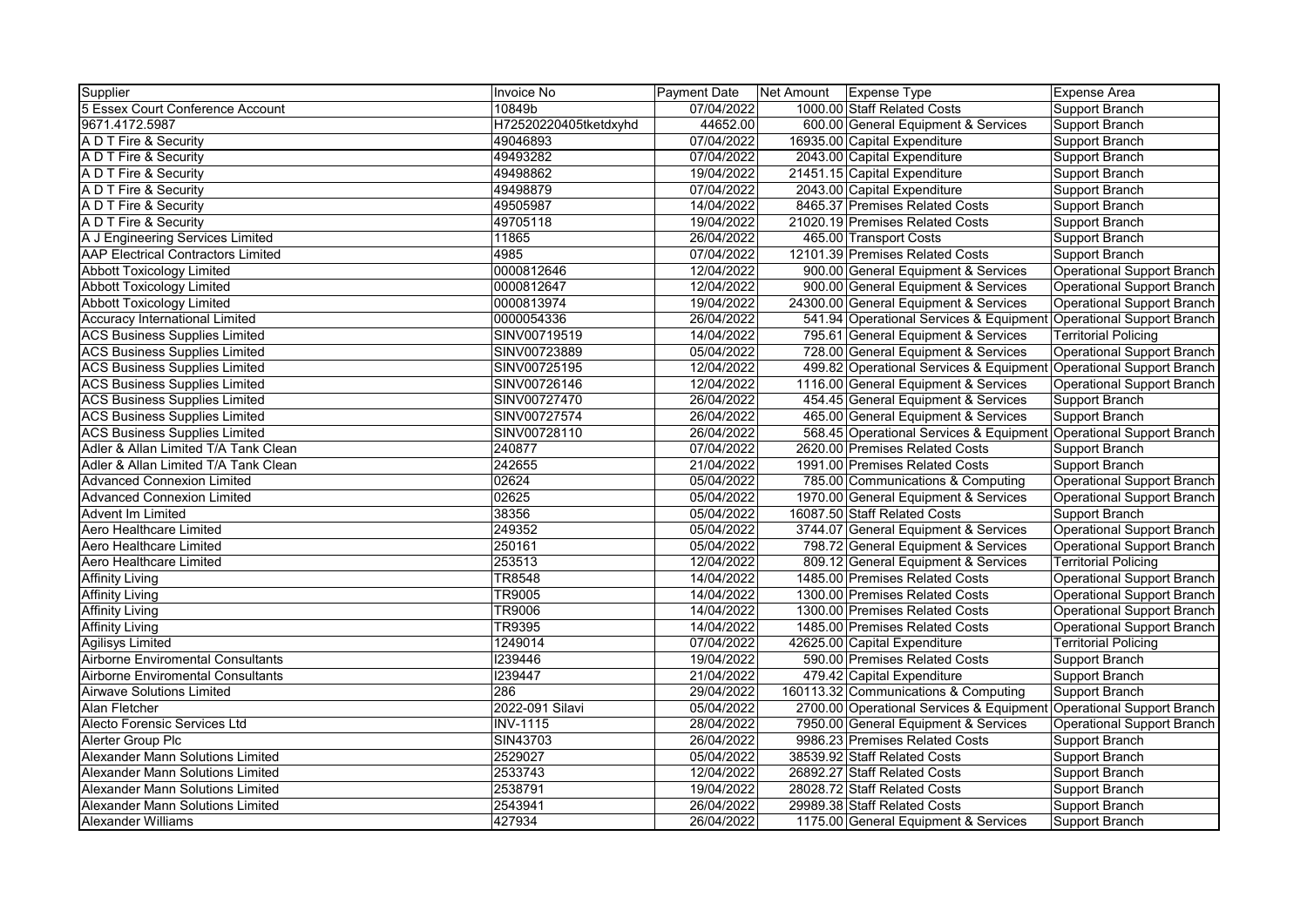| Supplier                                                | <b>Invoice No</b>     | Payment Date | Net Amount       | Expense Type                                                        | Expense Area                      |
|---------------------------------------------------------|-----------------------|--------------|------------------|---------------------------------------------------------------------|-----------------------------------|
| Alford Technologies Ltd                                 | 2220                  | 14/04/2022   |                  | 2007.94 Operational Services & Equipment Operational Support Branch |                                   |
| Alice Martha Schofield                                  | 01/04/22              | 12/04/2022   |                  | 2000.00 Operational Services & Equipment Operational Support Branch |                                   |
| Alliance Automotive UK Ltd T/A Manchester Motor Factors | <b>VMNV832820</b>     | 05/04/2022   |                  | 421.63 Transport Costs                                              | Support Branch                    |
| Alliance Automotive UK Ltd T/A Manchester Motor Factors | VMNV834670            | 12/04/2022   |                  | 565.39 Transport Costs                                              | Support Branch                    |
| Alliance Automotive UK Ltd T/A Manchester Motor Factors | <b>VMNV836425</b>     | 12/04/2022   |                  | 602.14 Transport Costs                                              | Support Branch                    |
| Alliance Automotive UK Ltd T/A Manchester Motor Factors | VMNV837364            | 19/04/2022   |                  | 565.98 Transport Costs                                              | Support Branch                    |
| Alliance Automotive UK Ltd T/A Manchester Motor Factors | <b>VMNV837867</b>     | 19/04/2022   |                  | 549.95 Transport Costs                                              | Support Branch                    |
| Alliance Automotive UK Ltd T/A Manchester Motor Factors | VMNV838819            | 19/04/2022   |                  | 490.95 Transport Costs                                              | Support Branch                    |
| Alliance Automotive UK Ltd T/A Manchester Motor Factors | VMNV841182            | 26/04/2022   |                  | 1450.00 Transport Costs                                             | Support Branch                    |
| Alliance Automotive UK Ltd T/A Manchester Motor Factors | VMNV841371            | 26/04/2022   |                  | 594.12 Transport Costs                                              | Support Branch                    |
| Alliance Disposables Limited                            | 110003858             | 05/04/2022   |                  | 730.81 Cleaning & Refuse Collection                                 | Support Branch                    |
| Alliance Disposables Limited                            | 110003860             | 05/04/2022   |                  | 519.26 Cleaning & Refuse Collection                                 | Support Branch                    |
| Alliance Disposables Limited                            | 110007175             | 05/04/2022   |                  | 507.20 Cleaning & Refuse Collection                                 | <b>Territorial Policing</b>       |
| Alliance Disposables Limited                            | 110027023             | 12/04/2022   |                  | 817.02 Cleaning & Refuse Collection                                 | Operational Support Branch        |
| Alliance Disposables Limited                            | 110027480             | 12/04/2022   |                  | 1932.70 Cleaning & Refuse Collection                                | Support Branch                    |
| Alliance Disposables Limited                            | 110033427             | 12/04/2022   |                  | 506.70 Cleaning & Refuse Collection                                 | <b>Territorial Policing</b>       |
| <b>Alliance Disposables Limited</b>                     | 110033728             | 12/04/2022   |                  | 620.74 Various                                                      | Support Branch                    |
| Alliance Disposables Limited                            | 110059359             | 26/04/2022   |                  | 460.84 Cleaning & Refuse Collection                                 | Support Branch                    |
| <b>Allstar Business Solutions Limited</b>               | E2015147905           | 26/04/2022   | 12473.71 Various |                                                                     | Support Branch                    |
| <b>Allstar Business Solutions Limited</b>               | E2015171077           | 26/04/2022   | 13986.62 Various |                                                                     | Support Branch                    |
| <b>Allstar Business Solutions Limited</b>               | E2015193497           | 12/04/2022   | 13836.43 Various |                                                                     | Support Branch                    |
| <b>Allstar Business Solutions Limited</b>               | E2015230082           | 12/04/2022   | 1411.99 Various  |                                                                     | Support Branch                    |
| <b>Allstar Business Solutions Limited</b>               | E2015241050           | 14/04/2022   | 13914.68 Various |                                                                     | Support Branch                    |
| <b>Allstar Business Solutions Limited</b>               | E2015266199           | 26/04/2022   | 15563.39 Various |                                                                     | Support Branch                    |
| <b>Allstar Business Solutions Limited</b>               | E2015288770           | 26/04/2022   | 1306.20 Various  |                                                                     | Support Branch                    |
| <b>Allstar Business Solutions Limited</b>               | E2015306178           | 28/04/2022   | 11687.66 Various |                                                                     | Support Branch                    |
| Altberg Limited                                         | 67262                 | 05/04/2022   | 2064.58 Various  |                                                                     | Support Branch                    |
| <b>Altberg Limited</b>                                  | 67864                 | 19/04/2022   | 2871.36 Various  |                                                                     | Support Branch                    |
| <b>Altberg Limited</b>                                  | 67866                 | 19/04/2022   | 2685.18 Various  |                                                                     | Support Branch                    |
| <b>Altberg Limited</b>                                  | 67867                 | 19/04/2022   | 1318.24 Various  |                                                                     | Support Branch                    |
| <b>Amazon Business EU Sarl</b>                          | GB241UYABEI           | 12/04/2022   |                  | 461.10 General Equipment & Services                                 | Support Branch                    |
| Amazon.Co.Uk*291qz10d4                                  | H72520220401bkyifpfrm | 44650.00     |                  | 1549.16 Communications & Computing                                  | <b>Operational Support Branch</b> |
| <b>Andrew Waters</b>                                    | 139053                | 07/04/2022   |                  | 2175.00 General Equipment & Services                                | Support Branch                    |
| Antalis Mcnaughton Limited                              | 2181921               | 12/04/2022   |                  | 1804.43 General Equipment & Services                                | Support Branch                    |
| Antalis Mcnaughton Limited                              | 2273003               | 28/04/2022   |                  | 426.08 General Equipment & Services                                 | Support Branch                    |
| Antalis Mcnaughton Limited                              | 2306750               | 26/04/2022   |                  | 2356.64 General Equipment & Services                                | Support Branch                    |
| Ao Retail Limited                                       | H72520220413qekfcyypv | 44662.00     |                  | 582.50 Communications & Computing                                   | <b>Territorial Policing</b>       |
| Ao Retail Limited                                       | H72520220415dfmsyceyx | 44664.00     |                  | 732.50 Operational Services & Equipment                             | Operational Support Branch        |
| <b>ARB Consultancy &amp; Training Limited</b>           | ARB71                 | 26/04/2022   |                  | 1849.00 Police Related Costs                                        | <b>Territorial Policing</b>       |
| <b>Arco Limited</b>                                     | 943327680             | 12/04/2022   |                  | 1699.34 Transport Costs                                             | Support Branch                    |
| Argyle North West Construction Ltd                      | 0000008566            | 26/04/2022   |                  | 82475.05 Premises Related Costs                                     | Support Branch                    |
| Argyle North West Construction Ltd                      | 9477                  | 12/04/2022   |                  | 573.40 Premises Related Costs                                       | Support Branch                    |
| <b>Arktis Limited</b>                                   | <b>INV-46617</b>      | 05/04/2022   |                  | 1649.00 Operational Services & Equipment Operational Support Branch |                                   |
| Arnold Clark Finance Limited (Car & Van Rental)         | CI0121680             | 19/04/2022   |                  | 1102.36 Transport Costs                                             | Support Branch                    |
| Arnold Clark Finance Limited (Car & Van Rental)         | CI0121760             | 26/04/2022   |                  | 825.00 Transport Costs                                              | Support Branch                    |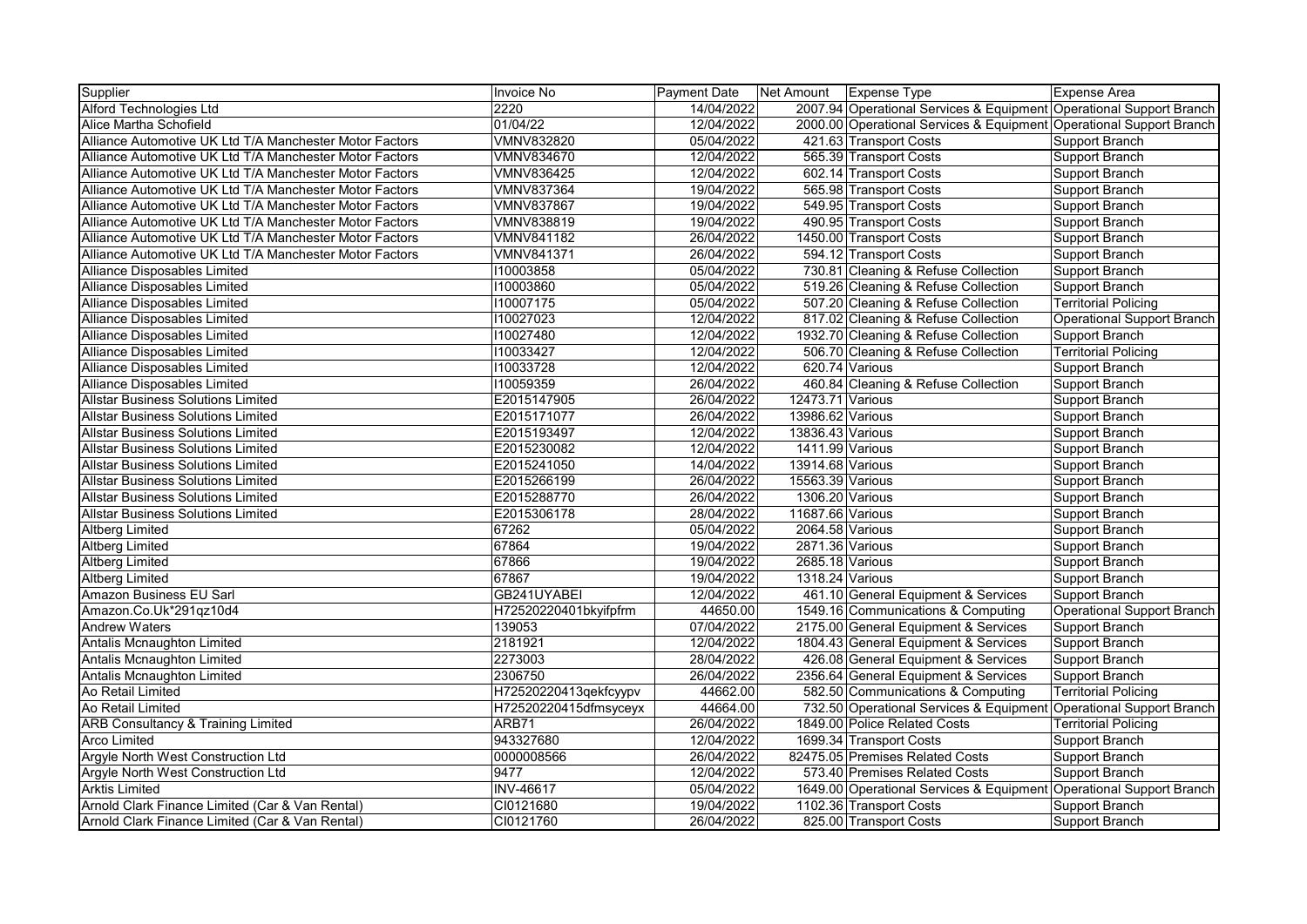| Supplier                                        | <b>Invoice No</b>  | Payment Date | Net Amount        | <b>Expense Type</b>                                                 | Expense Area                |
|-------------------------------------------------|--------------------|--------------|-------------------|---------------------------------------------------------------------|-----------------------------|
| Arnold Clark Finance Limited (Car & Van Rental) | LA0023387          | 05/04/2022   |                   | 19333.32 Transport Costs                                            | Support Branch              |
| Arthur J Gallagher                              | 3460816 A          | 21/04/2022   |                   | 5700.00 General Equipment & Services                                | Support Branch              |
| Associated Compressor Engineers Limited         | 65886              | 05/04/2022   |                   | 604.77 Transport Costs                                              | Support Branch              |
| <b>Associated Compressor Engineers Limited</b>  | 65892              | 05/04/2022   |                   | 457.00 Transport Costs                                              | Support Branch              |
| <b>ATACC</b>                                    | <b>INV-2889</b>    | 28/04/2022   |                   | 1320.00 General Equipment & Services                                | Support Branch              |
| <b>ATACC</b>                                    | <b>INV-2890</b>    | 12/04/2022   |                   | 15840.00 Police Related Costs                                       | Operational Support Branch  |
| <b>ATACC</b>                                    | <b>INV-2976</b>    | 26/04/2022   |                   | 7600.00 General Equipment & Services                                | Support Branch              |
| <b>ATACC</b>                                    | <b>INV-2977</b>    | 26/04/2022   |                   | 1400.00 General Equipment & Services                                | Support Branch              |
| <b>ATACC</b>                                    | <b>INV-2979</b>    | 26/04/2022   |                   | 7920.00 Police Related Costs                                        | Operational Support Branch  |
| <b>ATACC</b>                                    | <b>INV-2980</b>    | 26/04/2022   |                   | 7920.00 Police Related Costs                                        | Operational Support Branch  |
| <b>ATACC</b>                                    | <b>INV-2981</b>    | 26/04/2022   |                   | 9100.00 General Equipment & Services                                | Support Branch              |
| <b>Atef Markos</b>                              | 2.4.22             | 28/04/2022   |                   | 585.00 General Equipment & Services                                 | <b>Territorial Policing</b> |
| <b>Atherton Veterinary Centre</b>               | 010422             | 12/04/2022   |                   | 482.78 Operational Services & Equipment Operational Support Branch  |                             |
| Auto Centre                                     | 1032339            | 05/04/2022   |                   | 2352.61 Transport Costs                                             | Support Branch              |
| Auto Centre                                     | 1032444            | 05/04/2022   |                   | 10242.30 Transport Costs                                            | Support Branch              |
| <b>Auto Centre</b>                              | 1032454            | 05/04/2022   |                   | 6586.34 Transport Costs                                             | <b>Support Branch</b>       |
| Auto Rescue 1990 Limited                        | A36024             | 12/04/2022   |                   | 430.00 General Equipment & Services                                 | Support Branch              |
| Auto Rescue 1990 Limited                        | A36025             | 12/04/2022   |                   | 430.00 General Equipment & Services                                 | Support Branch              |
| Auto Rescue 1990 Limited                        | A36072             | 26/04/2022   |                   | 430.00 General Equipment & Services                                 | Support Branch              |
| Auto Rescue 1990 Limited                        | A36073             | 26/04/2022   |                   | 430.00 General Equipment & Services                                 | <b>Support Branch</b>       |
| Auto Rescue 1990 Limited                        | GMPVATMARCH 2022   | 26/04/2022   |                   | 0.00 General Equipment & Services                                   | Support Branch              |
| Avanti Gas Limited                              | B 1001280443       | 19/04/2022   |                   | 938.67 Premises Related Costs                                       | Support Branch              |
| <b>Avatu Limited</b>                            | 29025              | 05/04/2022   |                   | 1725.00 General Equipment & Services                                | Operational Support Branch  |
| <b>Award Scheme Limited</b>                     | <b>PSI137046</b>   | 26/04/2022   |                   | 1140.00 General Equipment & Services                                | Support Branch              |
| Axon Public Safety UK Limited                   | <b>INUK000550</b>  | 26/04/2022   |                   | 30800.00 Communications & Computing                                 | Support Branch              |
| Axon Public Safety UK Limited                   | <b>INUK000550A</b> | 28/04/2022   |                   | 30800.00 Communications & Computing                                 | Support Branch              |
| Axon Public Safety UK Limited                   | <b>INUK000769</b>  | 26/04/2022   |                   | 8550.00 Operational Services & Equipment Operational Support Branch |                             |
| Axon Public Safety UK Limited                   | <b>INUK000779</b>  | 26/04/2022   |                   | 4500.00 Communications & Computing                                  | Support Branch              |
| B M W (Gb) Limited                              | P235431A           | 26/04/2022   |                   | 997.73 Transport Costs                                              | Support Branch              |
| B M W (Gb) Limited                              | P296722            | 05/04/2022   |                   | 1432.57 Transport Costs                                             | Support Branch              |
| B M W (Gb) Limited                              | P305524            | 14/04/2022   |                   | 824.03 Transport Costs                                              | Support Branch              |
| B M W (Gb) Limited                              | P305526            | 14/04/2022   |                   | 585.01 Transport Costs                                              | Support Branch              |
| <b>B M W (Gb) Limited</b>                       | P305527            | 14/04/2022   |                   | 612.89 Transport Costs                                              | Support Branch              |
| B M W (Gb) Limited                              | P309958            | 26/04/2022   |                   | 1248.64 Transport Costs                                             | Support Branch              |
| B M W (Gb) Limited                              | P309959            | 26/04/2022   |                   | 605.51 Transport Costs                                              | Support Branch              |
| <b>B O C Gases Limited</b>                      | 3067355117         | 14/04/2022   |                   | 858.30 General Equipment & Services                                 | Operational Support Branch  |
| <b>B T Global Services</b>                      | 592269             | 12/04/2022   |                   | 51918.60 Communications & Computing                                 | <b>Support Branch</b>       |
| <b>B T Global Services</b>                      | 593072             | 05/04/2022   |                   | 173937.14 Communications & Computing                                | Various                     |
| <b>B T Global Services</b>                      | 593209             | 14/04/2022   | 140562.53 Various |                                                                     | Various                     |
| <b>B T Global Services</b>                      | 594141             | 28/04/2022   |                   | 47126.68 Communications & Computing                                 | Support Branch              |
| <b>B T Global Services</b>                      | 595105             | 28/04/2022   |                   | 179385.46 Communications & Computing                                | Various                     |
| <b>B T Global Services</b>                      | 595142             | 28/04/2022   |                   | 71172.34 Communications & Computing                                 | Various                     |
| Banner (formerly Supplies Team)                 | 7127373            | 12/04/2022   |                   | 602.15 Capital Expenditure                                          | Operational Support Branch  |
| <b>Barnabas Branston</b>                        | 140757             | 26/04/2022   |                   | 450.00 Operational Services & Equipment Support Branch              |                             |
| <b>Barry Frost</b>                              | 0116               | 12/04/2022   |                   | 1316.00 General Equipment & Services                                | Support Branch              |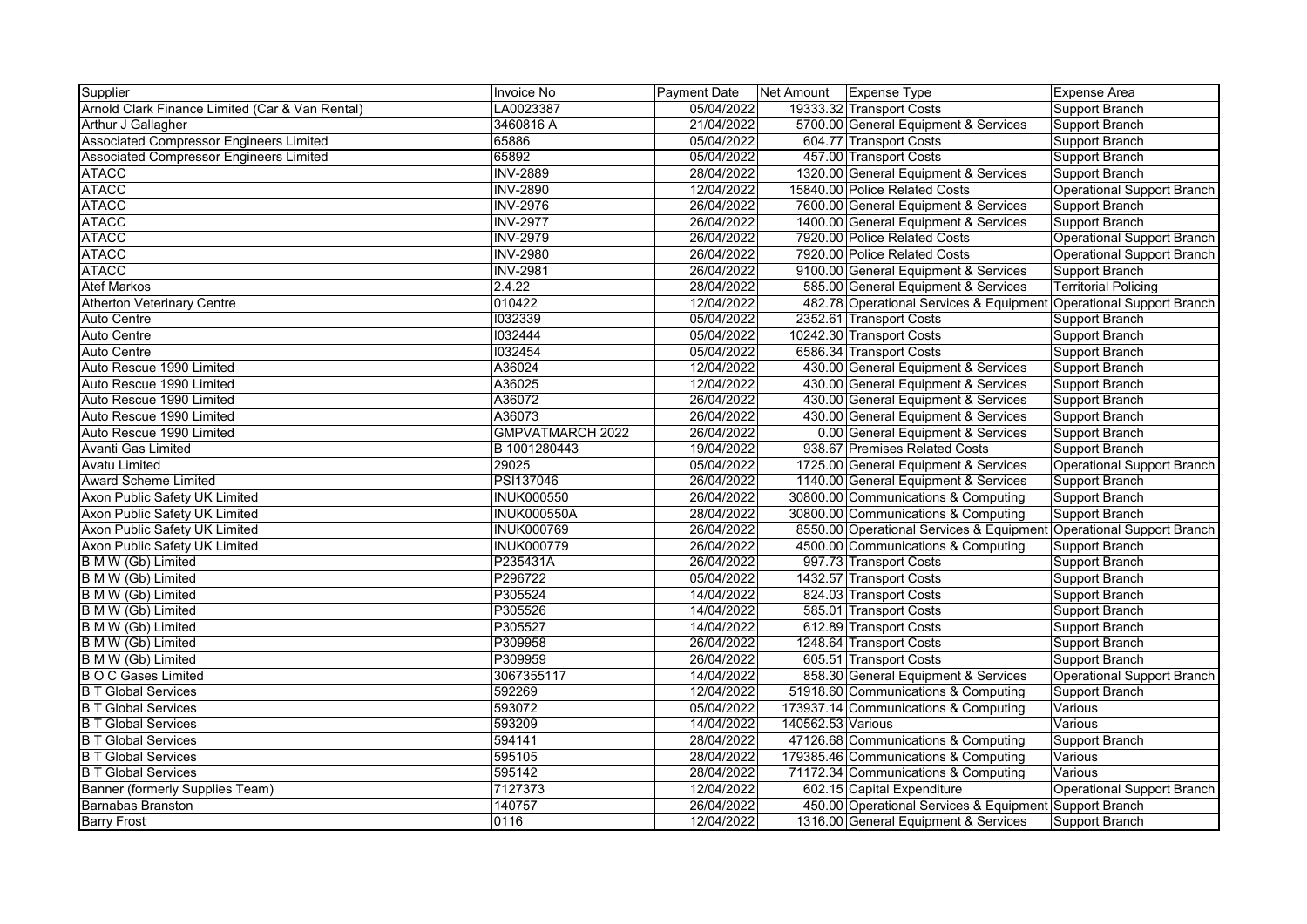| Supplier                                   | Invoice No           | Payment Date | Expense Type<br>Net Amount                                           | <b>Expense Area</b>               |
|--------------------------------------------|----------------------|--------------|----------------------------------------------------------------------|-----------------------------------|
| <b>Bauer Radio Limited</b>                 | 8062262              | 26/04/2022   | 3115.14 General Equipment & Services                                 | Support Branch                    |
| <b>Bauer Radio Limited</b>                 | 8065532              | 26/04/2022   | 1575.45 General Equipment & Services                                 | Support Branch                    |
| Bedroq                                     | <b>INV-5193</b>      | 07/04/2022   | 8164.80 Capital Expenditure                                          | <b>Territorial Policing</b>       |
| Bedroq                                     | <b>INV-5225</b>      | 05/04/2022   | 1140.00 General Equipment & Services                                 | <b>Territorial Policing</b>       |
| Bedroq                                     | <b>INV-5265</b>      | 26/04/2022   | 33716.09 Communications & Computing                                  | Support Branch                    |
| Bedroq                                     | <b>INV-5274</b>      | 26/04/2022   | 22352.59 Capital Expenditure                                         | <b>Territorial Policing</b>       |
| Bedroq                                     | <b>INV-5275</b>      | 26/04/2022   | 5022.54 Capital Expenditure                                          | <b>Territorial Policing</b>       |
| Bedrog                                     | <b>INV-5276</b>      | 26/04/2022   | 472.20 General Equipment & Services                                  | <b>Territorial Policing</b>       |
| <b>Bennett Safetywear</b>                  | 0000039770           | 05/04/2022   | 4107.10 Uniform Costs                                                | Support Branch                    |
| <b>Bennett Safetywear</b>                  | 0000039892           | 26/04/2022   | 910.25 Uniform Costs                                                 | Support Branch                    |
| Benson & Clark Vending                     | <b>INV21992</b>      | 14/04/2022   | 571.65 General Equipment & Services                                  | Support Branch                    |
| Benson & Clark Vending                     | <b>INV22279</b>      | 05/04/2022   | 531.10 General Equipment & Services                                  | Support Branch                    |
| <b>BFM Glazing Ltd</b>                     | 5457                 | 07/04/2022   | 699.00 Premises Related Costs                                        | Support Branch                    |
| <b>Bidfood</b>                             | 50904574             | 19/04/2022   | 437.33 Operational Services & Equipment Operational Support Branch   |                                   |
| <b>Blue Lights Digital Limited</b>         | 1872                 | 14/04/2022   | 100000.00 Operational Services & Equipment Support Branch            |                                   |
| <b>Boing Rapid Secure Ltd</b>              | 7034                 | 19/04/2022   | 1180.80 Operational Services & Equipment Support Branch              |                                   |
| Bolton Metropolitan Borough Council        | 50030060 APR22       | 29/04/2022   | 646.00 Premises Related Costs                                        | Support Branch                    |
| Bolton Metropolitan Borough Council        | 50068647 APR22       | 29/04/2022   | 1538.25 Premises Related Costs                                       | Support Branch                    |
| Bolton Metropolitan Borough Council        | 50097358 APR22       | 29/04/2022   | 6091.00 Premises Related Costs                                       | Support Branch                    |
| Bolton Metropolitan Borough Council        | 50357488 APR22       | 29/04/2022   | 2167.50 Premises Related Costs                                       | Support Branch                    |
| Bolton Metropolitan Borough Council        | 50421737 APR22       | 29/04/2022   | 28416.00 Premises Related Costs                                      | Support Branch                    |
| Bolton Middlebrook Leisure Trust Limited   | <b>INV-4094</b>      | 19/04/2022   | 1600.00 General Equipment & Services                                 | Support Branch                    |
| <b>Boxxe Limited</b>                       | <b>INV0121874</b>    | 05/04/2022   | 5911.58 Communications & Computing                                   | Support Branch                    |
| <b>Brakes</b>                              | 9307175698           | 12/04/2022   | 759.10 General Equipment & Services                                  | Support Branch                    |
| <b>Brakes</b>                              | 9307195255           | 19/04/2022   | 1121.76 General Equipment & Services                                 | Support Branch                    |
| <b>Brakes</b>                              | 9307207182           | 19/04/2022   | 1278.38 General Equipment & Services                                 | Support Branch                    |
| <b>Britannia Hotels</b>                    | <b>GMP ROOM HIRE</b> | 14/04/2022   | 500.00 General Equipment & Services                                  | Support Branch                    |
| Bruntwood Limited and Subsidiary Companies | SIN282112            | 14/04/2022   | 458.34 Premises Related Costs                                        | <b>Operational Support Branch</b> |
| Bruntwood Limited and Subsidiary Companies | SIN288982            | 14/04/2022   | 458.34 Premises Related Costs                                        | <b>Operational Support Branch</b> |
| <b>Buffalo Systems Ltd</b>                 | 47721                | 07/04/2022   | 1349.52 Operational Services & Equipment Various                     |                                   |
| <b>Bury MBC</b>                            | 70946741 APR22       | 08/04/2022   | 17792.00 Premises Related Costs                                      | Support Branch                    |
| <b>Bury MBC</b>                            | 70947281 APR22       | 08/04/2022   | 2869.00 Premises Related Costs                                       | Support Branch                    |
| <b>Bury MBC</b>                            | 73878221 APR22       | 08/04/2022   | 34560.00 Premises Related Costs                                      | Support Branch                    |
| <b>Business Image</b>                      | 158497               | 05/04/2022   | 2310.00 Uniform Costs                                                | Support Branch                    |
| <b>Business Image</b>                      | 158549               | 05/04/2022   | 1528.90 Uniform Costs                                                | Support Branch                    |
| C & C Catering Engineers Limited           | 110451               | 26/04/2022   | 624.87 General Equipment & Services                                  | Support Branch                    |
| <b>Capsticks Solicitors LLP</b>            | 73015610             | 07/04/2022   | 12434.77 General Equipment & Services                                | <b>Operational Support Branch</b> |
| <b>Capsticks Solicitors LLP</b>            | 73018847             | 07/04/2022   | 12710.20 General Equipment & Services                                | <b>Operational Support Branch</b> |
| <b>Capsticks Solicitors LLP</b>            | 73021737             | 07/04/2022   | 9120.47 General Equipment & Services                                 | <b>Operational Support Branch</b> |
| Carlac                                     | MI345787             | 26/04/2022   | 445.82 Transport Costs                                               | Support Branch                    |
| Castrol U K Limited                        | 9070371231           | 05/04/2022   | 2732.73 Transport Costs                                              | Support Branch                    |
| <b>CBT</b> in Manchester                   | 58                   | 07/04/2022   | 1750.00 Operational Services & Equipment Support Branch              |                                   |
| Cellebrite Mobile Synchronization Ltd      | INVUK7709            | 05/04/2022   | 10741.88 Communications & Computing                                  | Support Branch                    |
| Cellebrite Mobile Synchronization Ltd      | INVUK7782            | 12/04/2022   | 12500.00 Operational Services & Equipment Operational Support Branch |                                   |
| Cellebrite Mobile Synchronization Ltd      | INVUK7783            | 12/04/2022   | 12500.00 Operational Services & Equipment Operational Support Branch |                                   |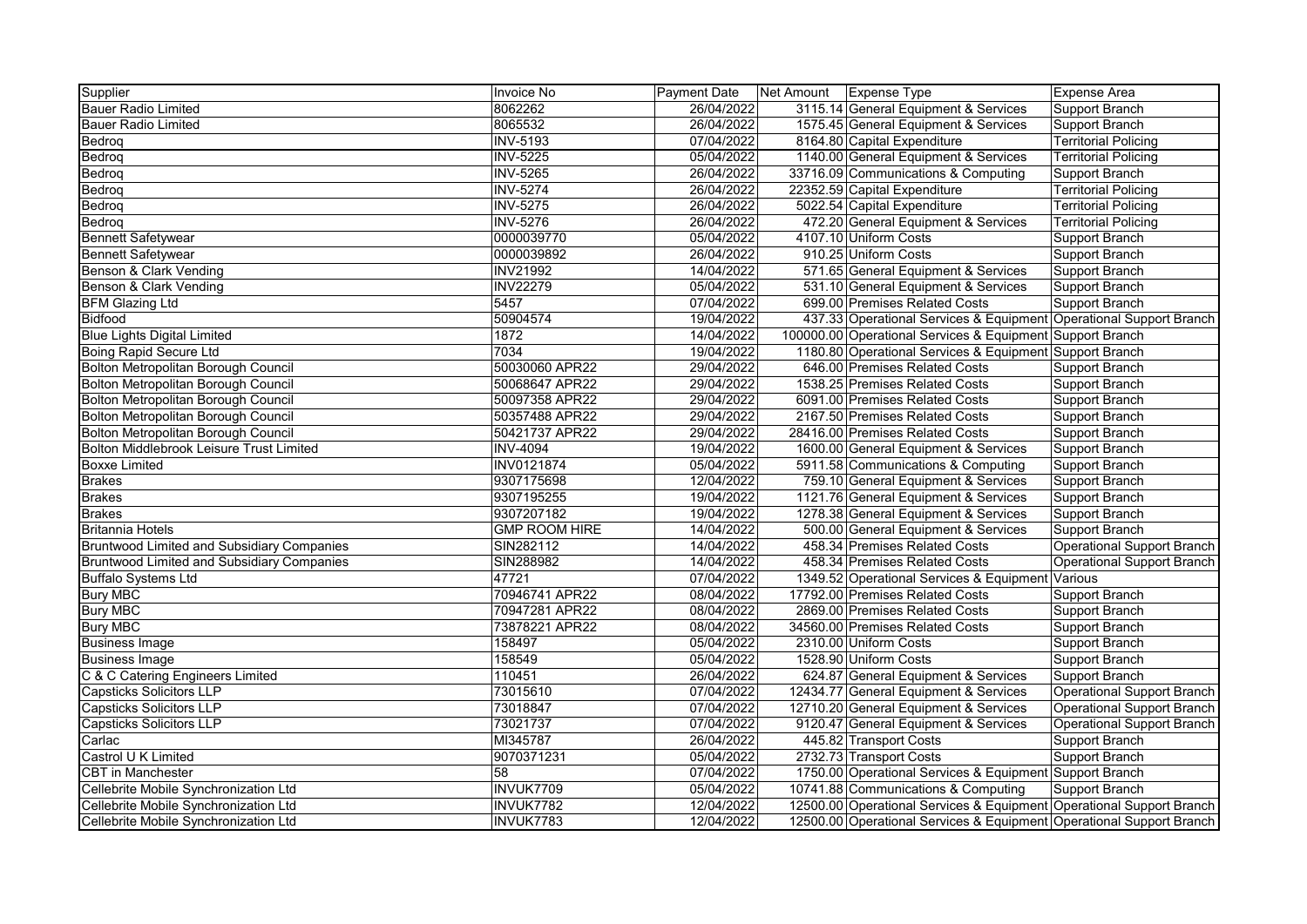| Supplier                                | <b>Invoice No</b>     | Payment Date | Net Amount | <b>Expense Type</b>                                                  | Expense Area                      |
|-----------------------------------------|-----------------------|--------------|------------|----------------------------------------------------------------------|-----------------------------------|
| Cellebrite Mobile Synchronization Ltd   | INVUK7784             | 12/04/2022   |            | 12500.00 Operational Services & Equipment Operational Support Branch |                                   |
| Cellebrite Mobile Synchronization Ltd   | INVUK7785             | 12/04/2022   |            | 12500.00 Operational Services & Equipment Operational Support Branch |                                   |
| Cellebrite Mobile Synchronization Ltd   | INVUK7823             | 21/04/2022   |            | 830.00 General Equipment & Services                                  | <b>Operational Support Branch</b> |
| Cellmark                                | PINV-00031644-1161    | 12/04/2022   |            | 17589.05 Operational Services & Equipment Operational Support Branch |                                   |
| Cellmark                                | PINV-00031644-1162    | 12/04/2022   |            | 24073.15 Operational Services & Equipment Operational Support Branch |                                   |
| Cellmark                                | PINV-00031644-1163    | 12/04/2022   |            | 5318.60 Operational Services & Equipment Operational Support Branch  |                                   |
| Cellmark                                | PINV-00031644-1164    | 12/04/2022   |            | 4690.75 Operational Services & Equipment Operational Support Branch  |                                   |
| Cellmark                                | PINV-00031644-1166    | 12/04/2022   |            | 1508.00 Operational Services & Equipment Operational Support Branch  |                                   |
| Cellmark                                | PINV-00031644-1167    | 26/04/2022   |            | 3933.85 Operational Services & Equipment Operational Support Branch  |                                   |
| Cellmark                                | PINV-00031644-1168    | 26/04/2022   |            | 39549.80 Operational Services & Equipment Operational Support Branch |                                   |
| Cellmark                                | PINV-00031644-1169    | 26/04/2022   |            | 13361.75 Operational Services & Equipment Operational Support Branch |                                   |
| Cellmark                                | PINV-00031644-1170    | 26/04/2022   |            | 30691.80 Operational Services & Equipment Operational Support Branch |                                   |
| Cellmark                                | PINV-00031644-1171    | 26/04/2022   |            | 1072.50 Operational Services & Equipment Operational Support Branch  |                                   |
| Cellmark                                | <b>SRVINV170029</b>   | 12/04/2022   |            | 2520.16 Operational Services & Equipment Operational Support Branch  |                                   |
| Cellmark                                | <b>SRVINV170079</b>   | 12/04/2022   |            | 3677.05 Operational Services & Equipment Operational Support Branch  |                                   |
| Cellmark                                | <b>SRVINV170440</b>   | 26/04/2022   |            | 7922.51 Operational Services & Equipment Operational Support Branch  |                                   |
| Cellmark                                | <b>SRVINV170474</b>   | 26/04/2022   |            | 5370.30 Operational Services & Equipment Operational Support Branch  |                                   |
| Cellmark                                | <b>SRVINV170478</b>   | 26/04/2022   |            | 787.73 Operational Services & Equipment Operational Support Branch   |                                   |
| <b>Challenge Coins UK Limited</b>       | 1851                  | 26/04/2022   |            | 456.50 Uniform Costs                                                 | Support Branch                    |
| <b>Chambers And Perkins Limi</b>        | H72520220408iiwyyshom | 44657.00     |            | 743.04 General Equipment & Services                                  | Operational Support Branch        |
| <b>Charles Fellows Supplies Limited</b> | IN102383              | 05/04/2022   |            | 1119.00 Operational Services & Equipment Operational Support Branch  |                                   |
| <b>Charles Fellows Supplies Limited</b> | IN102384              | 05/04/2022   |            | 938.60 Operational Services & Equipment Operational Support Branch   |                                   |
| <b>Charles Fellows Supplies Limited</b> | <b>IN102445</b>       | 05/04/2022   |            | 1332.00 Operational Services & Equipment Operational Support Branch  |                                   |
| <b>Charles Fellows Supplies Limited</b> | IN102452              | 05/04/2022   |            | 1283.10 Operational Services & Equipment Operational Support Branch  |                                   |
| <b>Charles Fellows Supplies Limited</b> | IN102453              | 05/04/2022   |            | 534.00 Operational Services & Equipment Operational Support Branch   |                                   |
| <b>Charles Fellows Supplies Limited</b> | IN102455              | 05/04/2022   |            | 534.00 Operational Services & Equipment Operational Support Branch   |                                   |
| <b>Charles Fellows Supplies Limited</b> | IN102550              | 19/04/2022   |            | 1889.50 Operational Services & Equipment Operational Support Branch  |                                   |
| <b>Charles Fellows Supplies Limited</b> | IN102569              | 19/04/2022   |            | 3132.72 Operational Services & Equipment Operational Support Branch  |                                   |
| <b>Charles Fellows Supplies Limited</b> | <b>IN102608</b>       | 26/04/2022   |            | 797.70 Operational Services & Equipment Operational Support Branch   |                                   |
| <b>Charles Fellows Supplies Limited</b> | IN102666              | 26/04/2022   |            | 905.70 Operational Services & Equipment Operational Support Branch   |                                   |
| <b>Charles Wilson</b>                   | 419                   | 26/04/2022   |            | 0.00 General Equipment & Services                                    | Support Branch                    |
| <b>Charles Wilson</b>                   | R41895                | 05/04/2022   |            | 430.00 General Equipment & Services                                  | Support Branch                    |
| <b>Charles Wilson</b>                   | R42249                | 26/04/2022   |            | 430.00 General Equipment & Services                                  | Support Branch                    |
| <b>Charles Wilson</b>                   | R42250                | 26/04/2022   |            | 430.00 General Equipment & Services                                  | Support Branch                    |
| <b>Charles Wilson</b>                   | R42252                | 26/04/2022   |            | 430.00 General Equipment & Services                                  | Support Branch                    |
| <b>Charles Wilson</b>                   | R42253                | 26/04/2022   |            | 430.00 General Equipment & Services                                  | Support Branch                    |
| <b>Charles Wilson</b>                   | R42256                | 26/04/2022   |            | 430.00 General Equipment & Services                                  | Support Branch                    |
| <b>Charles Wilson</b>                   | R42257                | 26/04/2022   |            | 430.00 General Equipment & Services                                  | Support Branch                    |
| <b>Charles Wilson</b>                   | R42258                | 26/04/2022   |            | 430.00 General Equipment & Services                                  | Support Branch                    |
| <b>Charles Wilson</b>                   | R42259                | 26/04/2022   |            | 430.00 General Equipment & Services                                  | Support Branch                    |
| <b>Charles Wilson</b>                   | R42398                | 21/04/2022   |            | 430.00 General Equipment & Services                                  | Support Branch                    |
| <b>Charles Wilson</b>                   | R42399                | 21/04/2022   |            | 430.00 General Equipment & Services                                  | Support Branch                    |
| Chicken Joes Limited                    | 699947                | 14/04/2022   |            | 635.02 General Equipment & Services                                  | Support Branch                    |
| Chicken Joes Limited                    | 738430                | 26/04/2022   |            | 596.53 General Equipment & Services                                  | Support Branch                    |
| Chicken Joes Limited                    | 739171                | 26/04/2022   |            | 655.67 General Equipment & Services                                  | Support Branch                    |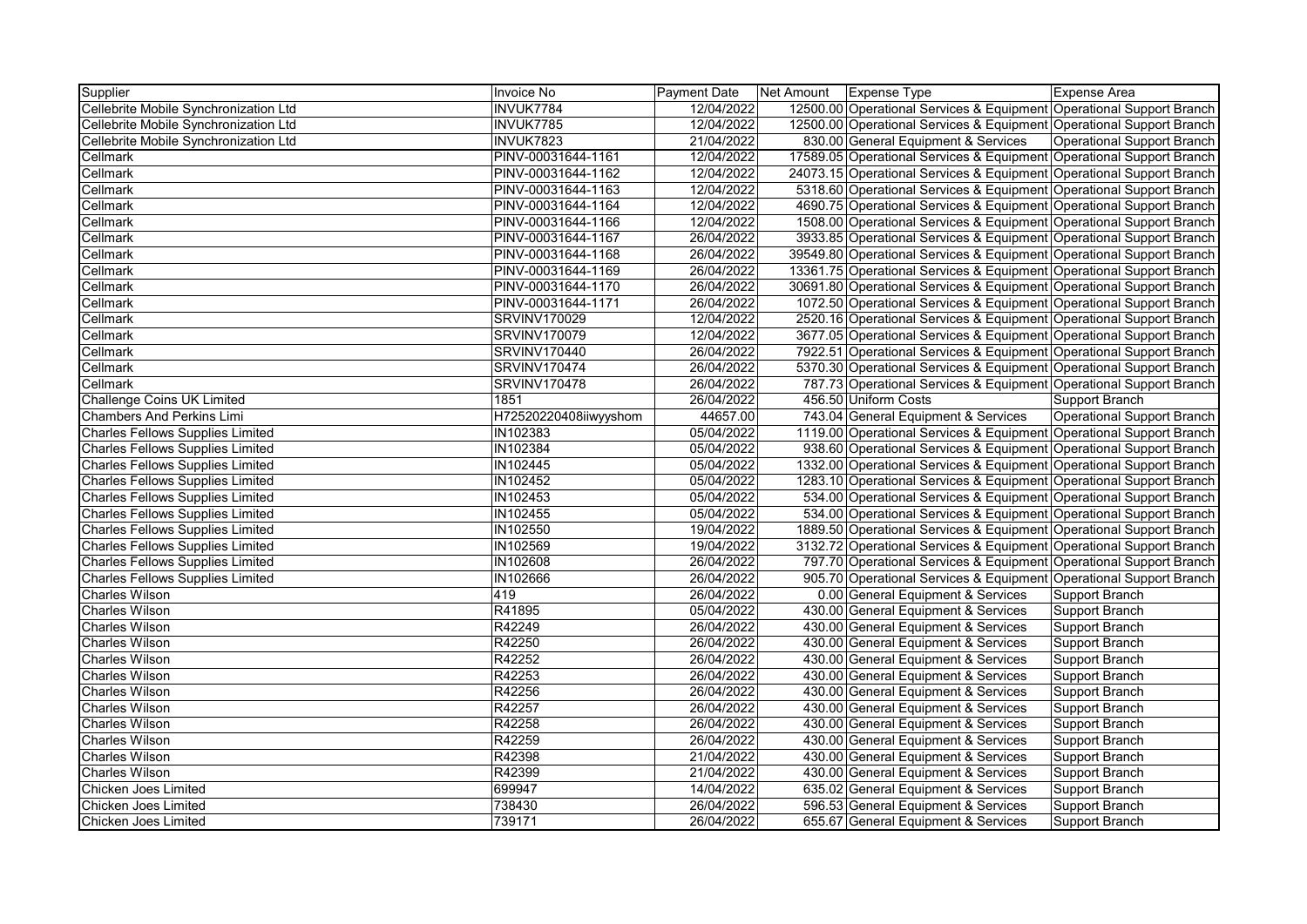| Supplier                                     | Invoice No      | <b>Payment Date</b> | Net Amount   Expense Type |                                                                     | Expense Area                |
|----------------------------------------------|-----------------|---------------------|---------------------------|---------------------------------------------------------------------|-----------------------------|
| <b>Child Rescue Coalition</b>                | CRC EU 22 - 020 | 12/04/2022          |                           | 4500.00 Police Related Costs                                        | Operational Support Branch  |
| <b>Cicely Hayward</b>                        | 140864          | 28/04/2022          |                           | 858.33 General Equipment & Services                                 | Support Branch              |
| Cinderella Cleaning Contractors Limited      | 94658           | 19/04/2022          |                           | 4325.00 Cleaning & Refuse Collection                                | Support Branch              |
| Cinderella Cleaning Contractors Limited      | 94659           | 07/04/2022          |                           | 26818.53 Cleaning & Refuse Collection                               | Support Branch              |
| <b>Cinos Limited</b>                         | 897911884       | 07/04/2022          |                           | 733.44 Capital Expenditure                                          | Support Branch              |
| <b>CIPFA NW Audit and Governance Group</b>   | 3163581         | 26/04/2022          |                           | 5896.75 General Equipment & Services                                | Support Branch              |
| <b>CIPFA NW Audit and Governance Group</b>   | 3163597         | 26/04/2022          |                           | 1359.60 General Equipment & Services                                | Support Branch              |
| City & Guilds                                | 805993992       | 26/04/2022          |                           | 1771.00 Police Related Costs                                        | Support Branch              |
| City & Guilds                                | 805993993       | 26/04/2022          |                           | 811.80 Police Related Costs                                         | Support Branch              |
| <b>Civil Nuclear Constabulary</b>            | 115920000771    | 12/04/2022          |                           | 506.14 Police Related Costs                                         | Operational Support Branch  |
| <b>Civil Nuclear Constabulary</b>            | 115920000821    | 12/04/2022          |                           | 506.14 Operational Services & Equipment Operational Support Branch  |                             |
| <b>Cleartone Telecom Limited</b>             | 193733          | 19/04/2022          |                           | 3268.00 Transport Costs                                             | Support Branch              |
| <b>Cleartone Telecom Limited</b>             | 193734          | 19/04/2022          |                           | 3268.00 Transport Costs                                             | Support Branch              |
| <b>Cleveland Police Authority</b>            | 107607          | 28/04/2022          |                           | 3934.41 Operational Services & Equipment Support Branch             |                             |
| <b>Clive Hurt Plant Hire Limited</b>         | 647052          | 21/04/2022          |                           | 1304.00 Operational Services & Equipment Operational Support Branch |                             |
| <b>College Of Policing Limited</b>           | 90070261        | 05/04/2022          |                           | 2272.00 Police Related Costs                                        | Operational Support Branch  |
| <b>College Of Policing Limited</b>           | 0090071521      | 05/04/2022          |                           | 3620.00 Police Related Costs                                        | Operational Support Branch  |
| <b>College Of Policing Limited</b>           | 90071659        | 12/04/2022          |                           | 1584.00 Staff Related Costs                                         | Support Branch              |
| College Of Policing Limited                  | 90071759        | 12/04/2022          |                           | 759.90 Police Related Costs                                         | Support Branch              |
| <b>College Of Policing Limited</b>           | 90071760        | 12/04/2022          |                           | 759.90 Police Related Costs                                         | Support Branch              |
| <b>College Of Policing Limited</b>           | 90071879        | 19/04/2022          |                           | 610.00 Police Related Costs                                         | Operational Support Branch  |
| <b>College Of Policing Limited</b>           | 90071955        | 19/04/2022          |                           | 1885.00 Police Related Costs                                        | Operational Support Branch  |
| <b>College Of Policing Limited</b>           | 90072116        | 28/04/2022          |                           | 5576.85 Police Related Costs                                        | Operational Support Branch  |
| <b>Commercial Contract Engineers Limited</b> | 124204          | 05/04/2022          |                           | 1576.65 Transport Costs                                             | Support Branch              |
| <b>Commercial Contract Engineers Limited</b> | 124472          | 28/04/2022          |                           | 10905.54 Transport Costs                                            | Support Branch              |
| <b>Compsoft Limited</b>                      | <b>INV-1264</b> | 12/04/2022          |                           | 40374.00 Communications & Computing                                 | Operational Support Branch  |
| <b>Compsoft Limited</b>                      | <b>INV-1278</b> | 12/04/2022          |                           | 13458.00 Communications & Computing                                 | Operational Support Branch  |
| Computacenter UK Ltd                         | 3883207066      | 14/04/2022          |                           | 6076.69 Capital Expenditure                                         | <b>Territorial Policing</b> |
| Computacenter UK Ltd                         | 3883207067      | 05/04/2022          |                           | 2991.44 Capital Expenditure                                         | <b>Territorial Policing</b> |
| Computacenter UK Ltd                         | 3883355122      | 14/04/2022          |                           | 5417.77 Capital Expenditure                                         | <b>Territorial Policing</b> |
| Computacenter UK Ltd                         | 3883436350      | 05/04/2022          |                           | 9327.50 Capital Expenditure                                         | Territorial Policing        |
| Computacenter UK Ltd                         | 3883483405      | 14/04/2022          |                           | 5844.44 Capital Expenditure                                         | <b>Territorial Policing</b> |
| Computacenter UK Ltd                         | 3883483406      | 05/04/2022          |                           | 7462.00 Capital Expenditure                                         | <b>Territorial Policing</b> |
| Computacenter UK Ltd                         | 3883495133      | 05/04/2022          |                           | 4002.15 Capital Expenditure                                         | <b>Territorial Policing</b> |
| Computacenter UK Ltd                         | 3883500571      | 05/04/2022          |                           | 848.97 Operational Services & Equipment Operational Support Branch  |                             |
| Computacenter UK Ltd                         | 3883501789      | 05/04/2022          |                           | 1652.60 General Equipment & Services                                | Operational Support Branch  |
| Computacenter UK Ltd                         | 3883501790      | 05/04/2022          |                           | 533.62 Capital Expenditure                                          | <b>Territorial Policing</b> |
| Computacenter UK Ltd                         | 3883501792      | 05/04/2022          |                           | 480.00 Communications & Computing                                   | Support Branch              |
| Computacenter UK Ltd                         | 3883501793      | 05/04/2022          |                           | 1282.08 Communications & Computing                                  | Support Branch              |
| Computacenter UK Ltd                         | 3883522028      | 12/04/2022          |                           | 597.80 Communications & Computing                                   | Support Branch              |
| Computacenter UK Ltd                         | 3883522029      | 12/04/2022          |                           | 1385.55 Operational Services & Equipment Operational Support Branch |                             |
| Computacenter UK Ltd                         | 3883522030      | 12/04/2022          |                           | 2158.08 Communications & Computing                                  | Operational Support Branch  |
| Computacenter UK Ltd                         | 3883522031      | 12/04/2022          |                           | 41437.44 Capital Expenditure                                        | <b>Territorial Policing</b> |
| Computacenter UK Ltd                         | 3883526497      | 12/04/2022          |                           | 5229.00 General Equipment & Services                                | Operational Support Branch  |
| Computacenter UK Ltd                         | 3883529581      | 19/04/2022          |                           | 3727.20 Communications & Computing                                  | Operational Support Branch  |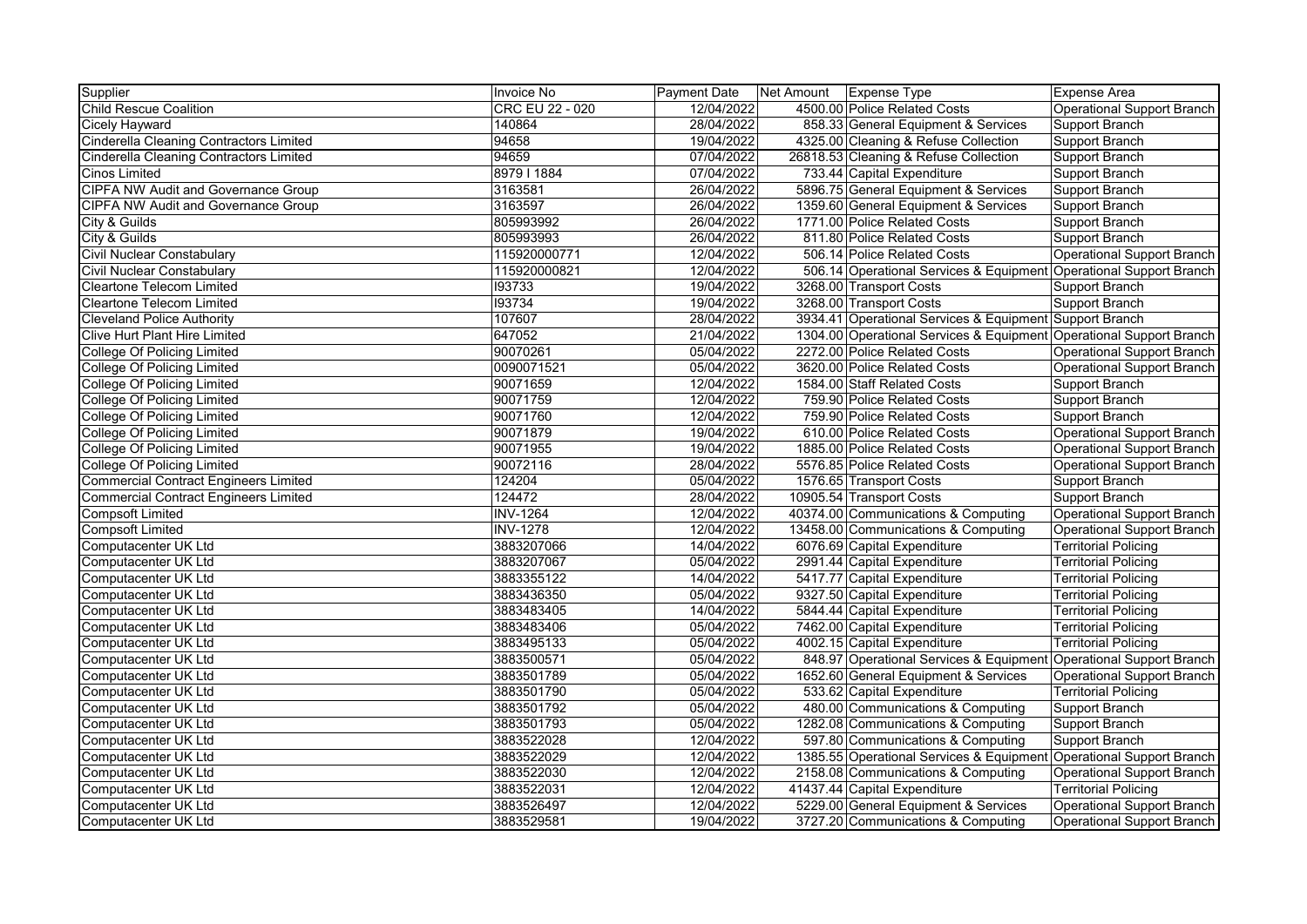| Supplier                                       | Invoice No            | Payment Date | Net Amount       | Expense Type                                                        | <b>Expense Area</b>         |
|------------------------------------------------|-----------------------|--------------|------------------|---------------------------------------------------------------------|-----------------------------|
| Computacenter UK Ltd                           | 3883540176            | 19/04/2022   |                  | 4338.00 Capital Expenditure                                         | <b>Territorial Policing</b> |
| Computacenter UK Ltd                           | 3883543164            | 26/04/2022   |                  | 1159.50 General Equipment & Services                                | Support Branch              |
| Computacenter UK Ltd                           | 3883545284            | 26/04/2022   |                  | 672.83 Communications & Computing                                   | <b>Territorial Policing</b> |
| Computacenter UK Ltd                           | 3883545287            | 26/04/2022   |                  | 462.66 General Equipment & Services                                 | Support Branch              |
| Computacenter UK Ltd                           | 3883547580            | 26/04/2022   |                  | 843.45 Communications & Computing                                   | Support Branch              |
| Computacenter UK Ltd                           | 3883547581            | 26/04/2022   |                  | 2663.19 General Equipment & Services                                | Support Branch              |
| Computacenter UK Ltd                           | 3883552365            | 26/04/2022   |                  | 852.20 Communications & Computing                                   | Support Branch              |
| Computer Science Labs Data Clinic Limited      | 27846                 | 05/04/2022   |                  | 1350.00 Operational Services & Equipment Operational Support Branch |                             |
| Computer Science Labs Data Clinic Limited      | 27847                 | 05/04/2022   |                  | 1650.00 Operational Services & Equipment Operational Support Branch |                             |
| Computer Science Labs Data Clinic Limited      | 27856                 | 05/04/2022   |                  | 1800.00 Operational Services & Equipment Operational Support Branch |                             |
| Computer Science Labs Data Clinic Limited      | 27872                 | 12/04/2022   |                  | 1450.00 Operational Services & Equipment Operational Support Branch |                             |
| Computer Science Labs Data Clinic Limited      | 27875                 | 12/04/2022   |                  | 1385.00 Operational Services & Equipment Operational Support Branch |                             |
| Cooneen Defence Limited                        | 431504                | 26/04/2022   |                  | 627.80 Various                                                      | Support Branch              |
| Corporate Travel Management (North) Limited    | 114854                | 19/04/2022   | 34077.91 Various |                                                                     | Various                     |
| Corps Security (UK) Limited                    | SINV/00073136         | 26/04/2022   |                  | 11256.45 Staff Related Costs                                        | Support Branch              |
| <b>Crown Computing</b>                         | <b>INV1000267</b>     | 19/04/2022   |                  | 60124.00 Communications & Computing                                 | Support Branch              |
| <b>Cubic Transportation Systems (Itms) Ltd</b> | 90110403              | 19/04/2022   |                  | 4065.23 Operational Services & Equipment Support Branch             |                             |
| <b>Cunbar Oldham Limited</b>                   | SI249540              | 05/04/2022   |                  | 433.78 Transport Costs                                              | Support Branch              |
| <b>Cyber Resilence Centre</b>                  | <b>INV-0088</b>       | 19/04/2022   |                  | 6402.49 General Equipment & Services                                | Operational Support Branch  |
| Dainese Manchester                             | 236264                | 05/04/2022   |                  | 836.76 Uniform Costs                                                | Support Branch              |
| Dainese Manchester                             | 236265                | 05/04/2022   | 1036.15 Various  |                                                                     | Support Branch              |
| Decor Plus Painting Contractors Limited        | 6711                  | 26/04/2022   |                  | 18240.00 Premises Related Costs                                     | Support Branch              |
| Decor Plus Painting Contractors Limited        | 6712                  | 26/04/2022   |                  | 35380.00 Premises Related Costs                                     | Support Branch              |
| Deep Insight Limited                           | <b>INV-0176</b>       | 21/04/2022   |                  | 1718.50 General Equipment & Services                                | Support Branch              |
| Deepstore Secure Document Storage              | 0134997               | 26/04/2022   |                  | 1130.19 General Equipment & Services                                | Support Branch              |
| Deepstore Secure Document Storage              | 0134998               | 26/04/2022   |                  | 1791.20 General Equipment & Services                                | Support Branch              |
| Deepstore Secure Document Storage              | 0134999               | 26/04/2022   |                  | 15165.63 General Equipment & Services                               | Support Branch              |
| <b>Delifoods</b>                               | H72520220331asozosjdv | 44649.00     |                  | 1000.00 General Equipment & Services                                | Support Branch              |
| <b>Delifoods</b>                               | H72520220331deblbfdnu | 44649.00     |                  | 1125.00 General Equipment & Services                                | Support Branch              |
| <b>Delifoods</b>                               | H72520220414jbngxelyi | 44663.00     |                  | 937.08 General Equipment & Services                                 | Support Branch              |
| Derby Unitex Limited                           | 8902                  | 05/04/2022   |                  | 4370.00 Uniform Costs                                               | Support Branch              |
| Devon & Cornwall Police Authority              | 6039306               | 07/04/2022   |                  | 3968.52 Operational Services & Equipment Support Branch             |                             |
| <b>DEWVA</b>                                   | DEWVA2022/044         | 19/04/2022   |                  | 1080.00 Police Related Costs                                        | Operational Support Branch  |
| Digital I D Limited                            | 0000498989            | 19/04/2022   |                  | 2958.93 Communications & Computing                                  | Support Branch              |
| <b>DJS Research Limited</b>                    | 7779                  | 07/04/2022   |                  | 33000.00 General Equipment & Services                               | Support Branch              |
| Durham Police Crime And Commissioner           | 20022899              | 28/04/2022   |                  | 12133.19 General Equipment & Services                               | Support Branch              |
| E D F Energy                                   | 1005210000 11962683   | 21/04/2022   |                  | 859.71 Premises Related Costs                                       | Support Branch              |
| E D F Energy                                   | 105210000 11962426    | 21/04/2022   |                  | 9324.40 Premises Related Costs                                      | Support Branch              |
| E D F Energy                                   | 105210000 11963861    | 21/04/2022   |                  | 8609.46 Premises Related Costs                                      | Support Branch              |
| E D F Energy                                   | 1105210000 11912440   | 21/04/2022   |                  | 3864.85 Premises Related Costs                                      | Support Branch              |
| E D F Energy                                   | 1105210000 11961816   | 21/04/2022   |                  | 4134.35 Premises Related Costs                                      | Support Branch              |
| E D F Energy                                   | 1205210000 11961448   | 21/04/2022   |                  | 8095.86 Premises Related Costs                                      | Support Branch              |
| E D F Energy                                   | 1205210000 11963844   | 21/04/2022   |                  | 7232.47 Premises Related Costs                                      | <b>Support Branch</b>       |
| E D F Energy                                   | 1305210000 11961982   | 21/04/2022   |                  | 8226.56 Premises Related Costs                                      | Support Branch              |
| E D F Energy                                   | 1305210000 11963915   | 21/04/2022   |                  | 8083.69 Premises Related Costs                                      | Support Branch              |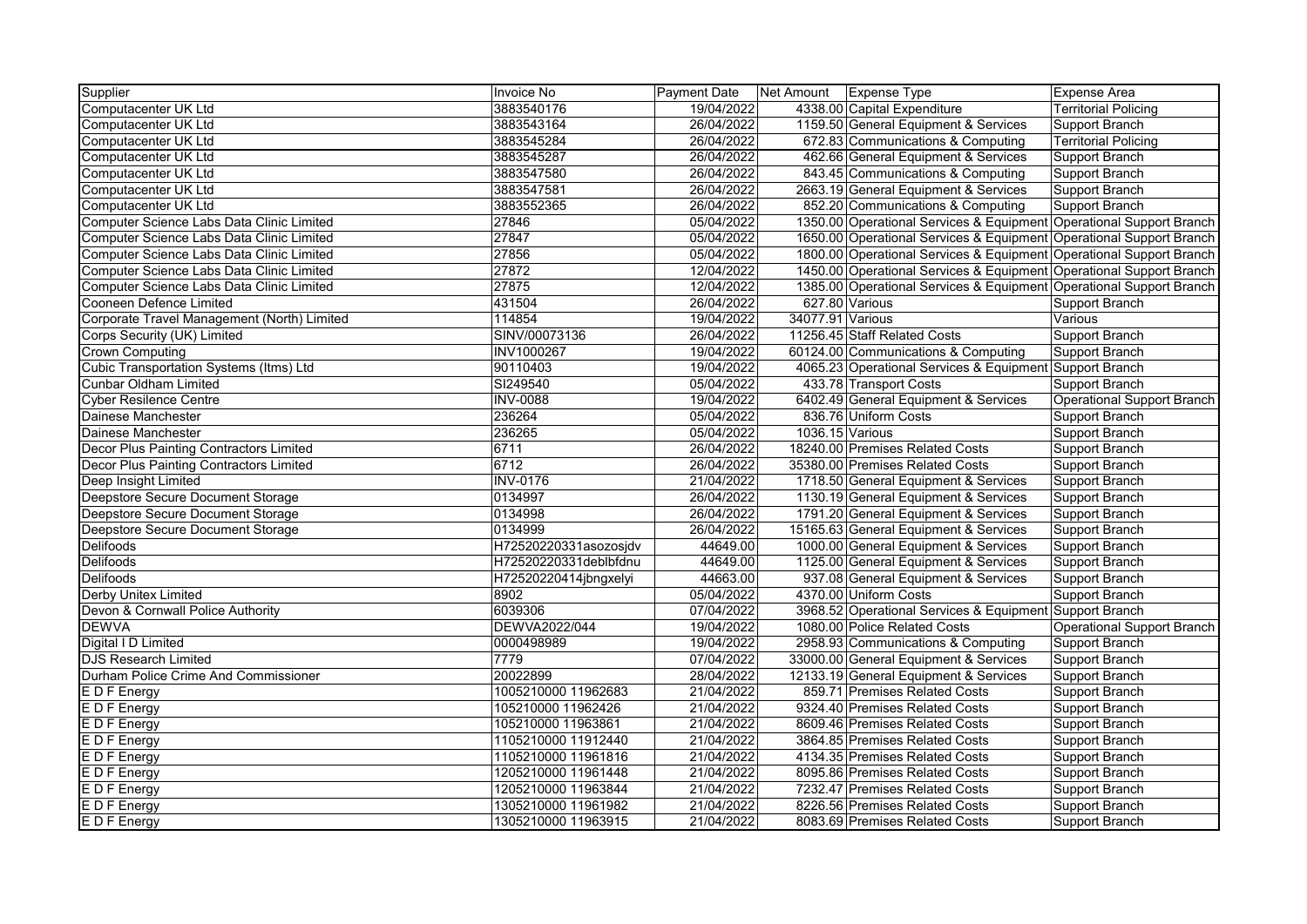| Supplier     | Invoice No          | <b>Payment Date</b> | Net Amount | Expense Type                    | <b>Expense Area</b>   |
|--------------|---------------------|---------------------|------------|---------------------------------|-----------------------|
| E D F Energy | 2005210000 11961154 | 21/04/2022          |            | 687.78 Premises Related Costs   | Support Branch        |
| E D F Energy | 205210000 11961074  | 21/04/2022          |            | 3548.55 Premises Related Costs  | Support Branch        |
| E D F Energy | 205210000 11964441  | 21/04/2022          |            | 3488.23 Premises Related Costs  | Support Branch        |
| E D F Energy | 2178210000 11961197 | 21/04/2022          |            | 2334.98 Premises Related Costs  | <b>Support Branch</b> |
| E D F Energy | 2205210000 11961281 | 21/04/2022          |            | 3410.19 Premises Related Costs  | <b>Support Branch</b> |
| E D F Energy | 2495600794 11961708 | 21/04/2022          |            | 608.97 Premises Related Costs   | Support Branch        |
| E D F Energy | 2915210000 11961329 | 21/04/2022          |            | 42487.72 Premises Related Costs | Support Branch        |
| E D F Energy | 2915210000 11964281 | 21/04/2022          |            | 35211.59 Premises Related Costs | Support Branch        |
| E D F Energy | 305210000 11962226  | 21/04/2022          |            | 838.67 Premises Related Costs   | Support Branch        |
| E D F Energy | 3105210000 11961140 | 21/04/2022          |            | 1346.11 Premises Related Costs  | Support Branch        |
| E D F Energy | 3105210000 11964133 | 21/04/2022          |            | 1415.54 Premises Related Costs  | Support Branch        |
| E D F Energy | 3205210000 11961355 | 21/04/2022          |            | 5626.20 Premises Related Costs  | Support Branch        |
| E D F Energy | 3205210000 11963750 | 21/04/2022          |            | 5526.97 Premises Related Costs  | Support Branch        |
| E D F Energy | 3305210000 11961533 | 21/04/2022          |            | 9791.36 Premises Related Costs  | Support Branch        |
| E D F Energy | 3305210000 11964161 | 21/04/2022          |            | 8575.40 Premises Related Costs  | Support Branch        |
| EDF Energy   | 3819156346 11962585 | 21/04/2022          |            | 1555.71 Premises Related Costs  | <b>Support Branch</b> |
| E D F Energy | 4005210000 11962174 | 21/04/2022          |            | 8229.48 Premises Related Costs  | Support Branch        |
| E D F Energy | 4005210000 11964460 | 21/04/2022          |            | 7269.78 Premises Related Costs  | Support Branch        |
| E D F Energy | 4105210000 11962879 | 21/04/2022          |            | 3349.10 Premises Related Costs  | Support Branch        |
| E D F Energy | 4105210000 11964000 | 21/04/2022          |            | 2896.98 Premises Related Costs  | Support Branch        |
| E D F Energy | 4205210000 11962244 | 21/04/2022          |            | 13580.16 Premises Related Costs | Support Branch        |
| E D F Energy | 4205210000 11964143 | 21/04/2022          |            | 14665.64 Premises Related Costs | Support Branch        |
| E D F Energy | 4815210000 11962842 | 21/04/2022          |            | 27964.12 Premises Related Costs | Support Branch        |
| E D F Energy | 4815210000 11964204 | 21/04/2022          |            | 27088.49 Premises Related Costs | Support Branch        |
| E D F Energy | 5035694805 12062048 | 21/04/2022          |            | 464.98 Premises Related Costs   | Support Branch        |
| E D F Energy | 5068210000 11961550 | 21/04/2022          |            | 35683.03 Premises Related Costs | Support Branch        |
| E D F Energy | 5068210000 11963657 | 21/04/2022          |            | 32673.40 Premises Related Costs | Support Branch        |
| E D F Energy | 5105210000 11883424 | 21/04/2022          |            | 4205.77 Premises Related Costs  | Support Branch        |
| E D F Energy | 5105210000 11883436 | 21/04/2022          |            | 5348.31 Premises Related Costs  | Support Branch        |
| E D F Energy | 5105210000 11883439 | 21/04/2022          |            | 5463.11 Premises Related Costs  | Support Branch        |
| E D F Energy | 5105210000 11883445 | 21/04/2022          |            | 5072.54 Premises Related Costs  | Support Branch        |
| E D F Energy | 5105210000 11883449 | 21/04/2022          |            | 5288.79 Premises Related Costs  | Support Branch        |
| E D F Energy | 5105210000 11883457 | 21/04/2022          |            | 5531.41 Premises Related Costs  | Support Branch        |
| E D F Energy | 5105210000 11883463 | 21/04/2022          |            | 4767.56 Premises Related Costs  | Support Branch        |
| E D F Energy | 5105210000 11883466 | 21/04/2022          |            | 4955.80 Premises Related Costs  | Support Branch        |
| E D F Energy | 5105210000 11883471 | 21/04/2022          |            | 5371.75 Premises Related Costs  | Support Branch        |
| E D F Energy | 5105210000 11961824 | 21/04/2022          |            | 4562.10 Premises Related Costs  | Support Branch        |
| E D F Energy | 5105210000 11963400 | 21/04/2022          |            | 5113.05 Premises Related Costs  | Support Branch        |
| E D F Energy | 5105210000 11963424 | 21/04/2022          |            | 4607.93 Premises Related Costs  | <b>Support Branch</b> |
| E D F Energy | 5205210000 11963050 | 21/04/2022          |            | 12601.34 Premises Related Costs | Support Branch        |
| E D F Energy | 5278210000 11962764 | 21/04/2022          |            | 73619.67 Premises Related Costs | Support Branch        |
| E D F Energy | 5278210000 11964487 | 21/04/2022          |            | 64951.46 Premises Related Costs | Support Branch        |
| E D F Energy | 5644872827 11961388 | 21/04/2022          |            | 864.10 Premises Related Costs   | Support Branch        |
| E D F Energy | 5682805652 11961624 | 21/04/2022          |            | 945.72 Premises Related Costs   | Support Branch        |
| E D F Energy | 6005210000 11904965 | 21/04/2022          |            | 7889.73 Premises Related Costs  | Support Branch        |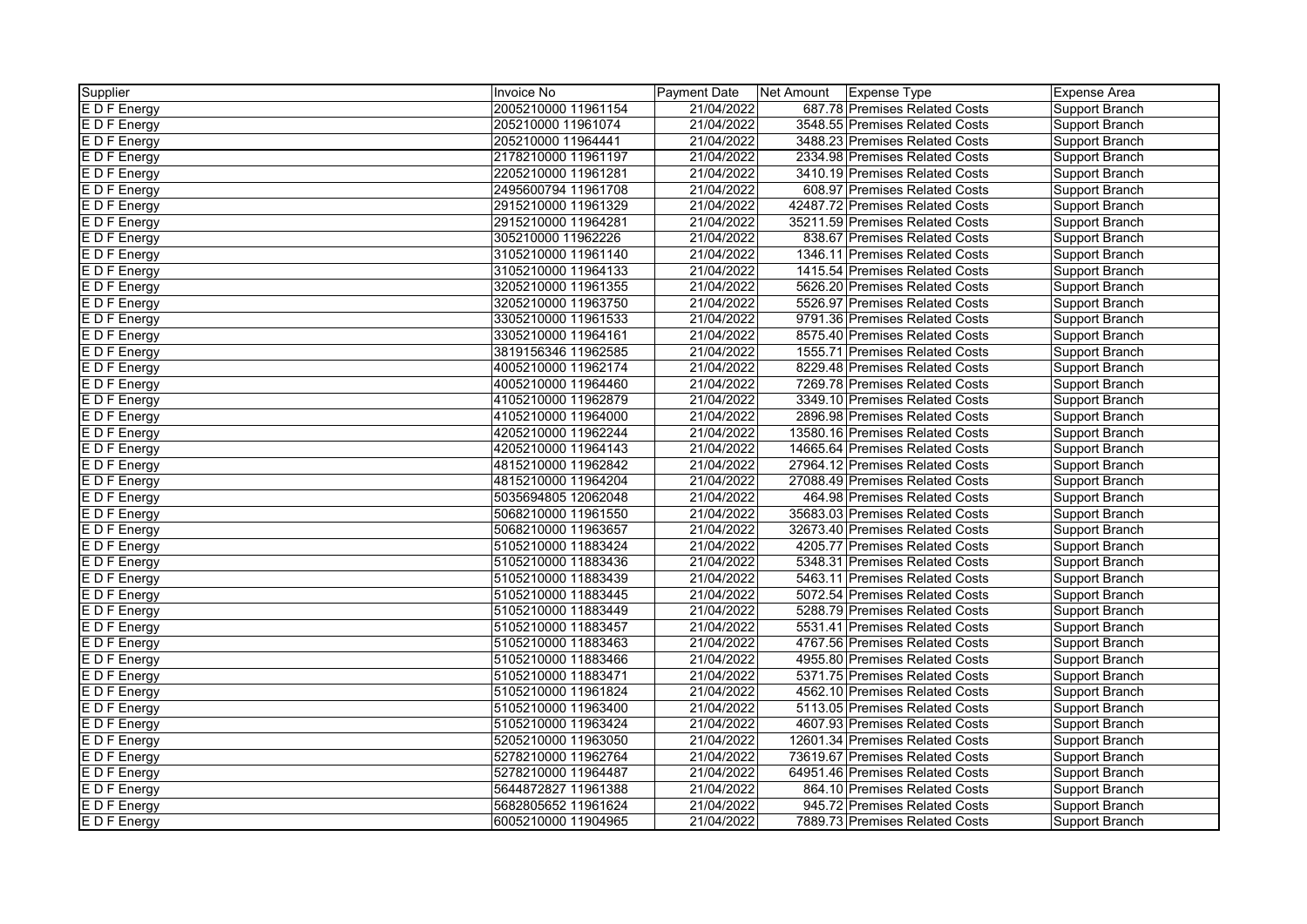| Supplier                                   | Invoice No          | Payment Date | Net Amount | Expense Type                                                        | <b>Expense Area</b>               |
|--------------------------------------------|---------------------|--------------|------------|---------------------------------------------------------------------|-----------------------------------|
| E D F Energy                               | 6005210000 11961130 | 21/04/2022   |            | 8837.65 Premises Related Costs                                      | Support Branch                    |
| E D F Energy                               | 6034109760 11962093 | 21/04/2022   |            | 574.21 Premises Related Costs                                       | Support Branch                    |
| E D F Energy                               | 6105210000 11962356 | 21/04/2022   |            | 5217.00 Premises Related Costs                                      | Support Branch                    |
| E D F Energy                               | 6105210000 11972930 | 21/04/2022   |            | 4960.95 Premises Related Costs                                      | Support Branch                    |
| E D F Energy                               | 6205210000 11961654 | 21/04/2022   |            | 8654.84 Premises Related Costs                                      | Support Branch                    |
| E D F Energy                               | 6205210000 11963961 | 21/04/2022   |            | 8056.16 Premises Related Costs                                      | Support Branch                    |
| E D F Energy                               | 6305210000 11961304 | 21/04/2022   |            | 6996.70 Premises Related Costs                                      | Support Branch                    |
| E D F Energy                               | 6305210000 11963274 | 21/04/2022   |            | 6235.94 Premises Related Costs                                      | Support Branch                    |
| E D F Energy                               | 6901801667 12045990 | 21/04/2022   |            | 981.53 Premises Related Costs                                       | Support Branch                    |
| E D F Energy                               | 7068210000 11961556 | 21/04/2022   |            | 14428.34 Premises Related Costs                                     | Support Branch                    |
| E D F Energy                               | 7068210000 11963583 | 21/04/2022   |            | 12615.75 Premises Related Costs                                     | Support Branch                    |
| E D F Energy                               | 7105210000 11962948 | 21/04/2022   |            | 22604.08 Premises Related Costs                                     | Support Branch                    |
| E D F Energy                               | 7105210000 11963355 | 21/04/2022   |            | 20444.52 Premises Related Costs                                     | Support Branch                    |
| E D F Energy                               | 7205210000 11962845 | 21/04/2022   |            | 4119.31 Premises Related Costs                                      | Support Branch                    |
| E D F Energy                               | 7305210000 11920956 | 21/04/2022   |            | 14312.79 Premises Related Costs                                     | Support Branch                    |
| E D F Energy                               | 7305210000 11920978 | 21/04/2022   |            | 13369.66 Premises Related Costs                                     | Support Branch                    |
| E D F Energy                               | 7305210000 11961157 | 21/04/2022   |            | 13331.62 Premises Related Costs                                     | Support Branch                    |
| E D F Energy                               | 8305210000 11962767 | 21/04/2022   |            | 6033.20 Premises Related Costs                                      | Support Branch                    |
| E D F Energy                               | 8305210000 11964060 | 21/04/2022   |            | 5526.83 Premises Related Costs                                      | Support Branch                    |
| E D F Energy                               | 8591310000 11905960 | 21/04/2022   |            | 993.63 Premises Related Costs                                       | Support Branch                    |
| E D F Energy                               | 8591310000 11961767 | 21/04/2022   |            | 1063.95 Premises Related Costs                                      | Support Branch                    |
| E D F Energy                               | 9005210000 11961943 | 21/04/2022   |            | 2754.09 Premises Related Costs                                      | Support Branch                    |
| E D F Energy                               | 9105210000 11961668 | 21/04/2022   |            | 19994.59 Premises Related Costs                                     | Support Branch                    |
| E D F Energy                               | 9105210000 11963873 | 21/04/2022   |            | 18073.92 Premises Related Costs                                     | Support Branch                    |
| E D F Energy                               | 9205210000 11962838 | 21/04/2022   |            | 2356.90 Premises Related Costs                                      | Support Branch                    |
| E D F Energy                               | 9205210000 11964307 | 21/04/2022   |            | 2185.15 Premises Related Costs                                      | Support Branch                    |
| <b>ECCO Safety Group UK Ltd</b>            | 1881894             | 05/04/2022   |            | 564.38 Transport Costs                                              | <b>Support Branch</b>             |
| <b>Edgar Brothers</b>                      | 1002/00090771       | 26/04/2022   |            | 4575.60 Capital Expenditure                                         | Operational Support Branch        |
| Edgar Brothers                             | 1002/00093153       | 28/04/2022   |            | 3578.10 Operational Services & Equipment Operational Support Branch |                                   |
| <b>Edgar Brothers</b>                      | 1002/00094255       | 05/04/2022   |            | 839.60 Operational Services & Equipment Support Branch              |                                   |
| <b>Edgar Brothers</b>                      | 1002/00094966       | 26/04/2022   |            | 464335.88 Capital Expenditure                                       | <b>Operational Support Branch</b> |
| <b>Edgar Brothers</b>                      | 1002/00095009       | 26/04/2022   |            | 4958.00 Operational Services & Equipment Operational Support Branch |                                   |
| <b>Edmundson Electrical Limited</b>        | 578 - 182170        | 05/04/2022   |            | 860.00 General Equipment & Services                                 | Support Branch                    |
| <b>Edmundson Electrical Limited</b>        | 578 - 183160        | 26/04/2022   |            | 950.00 General Equipment & Services                                 | Support Branch                    |
| <b>Edmundson Electrical Limited</b>        | 578 - 183438        | 21/04/2022   |            | 468.25 General Equipment & Services                                 | <b>Territorial Policing</b>       |
| <b>Emerson Management Services Limited</b> | REA1-06 / 518927    | 21/04/2022   |            | 710.00 Premises Related Costs                                       | Support Branch                    |
| <b>Emma Price</b>                          | 140736              | 26/04/2022   |            | 800.00 General Equipment & Services                                 | <b>Support Branch</b>             |
| <b>Eurofins Forensic Services Limited</b>  | 0000040126          | 05/04/2022   |            | 904.80 Operational Services & Equipment Operational Support Branch  |                                   |
| Eurofins Forensic Services Limited         | 0000040127          | 05/04/2022   |            | 1062.77 Operational Services & Equipment Operational Support Branch |                                   |
| Eurofins Forensic Services Limited         | 0000040132          | 05/04/2022   |            | 1130.73 Operational Services & Equipment Operational Support Branch |                                   |
| Eurofins Forensic Services Limited         | 0000040140          | 05/04/2022   |            | 811.71 Operational Services & Equipment Operational Support Branch  |                                   |
| Eurofins Forensic Services Limited         | 0000040141          | 05/04/2022   |            | 5146.05 Operational Services & Equipment Operational Support Branch |                                   |
| Eurofins Forensic Services Limited         | 0000040145          | 05/04/2022   |            | 876.91 Operational Services & Equipment Operational Support Branch  |                                   |
| Eurofins Forensic Services Limited         | 0000040147          | 05/04/2022   |            | 4097.50 Operational Services & Equipment Operational Support Branch |                                   |
| Eurofins Forensic Services Limited         | 0000040148          | 05/04/2022   |            | 2552.00 Operational Services & Equipment Operational Support Branch |                                   |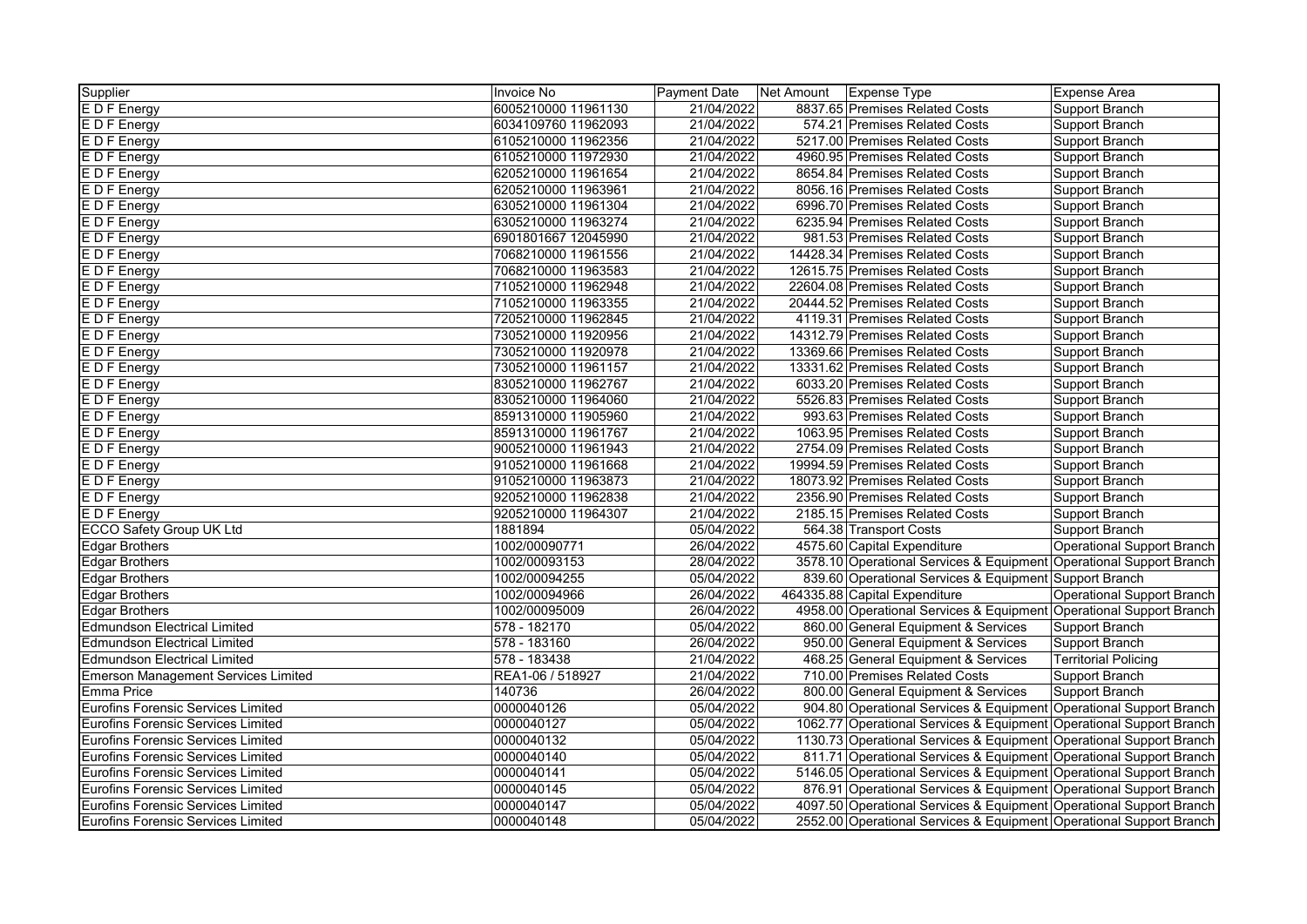| Supplier                                  | <b>Invoice No</b> | <b>Payment Date</b> | Net Amount | <b>Expense Type</b>                 | Expense Area                                                        |
|-------------------------------------------|-------------------|---------------------|------------|-------------------------------------|---------------------------------------------------------------------|
| <b>Eurofins Forensic Services Limited</b> | 0000040151        | 05/04/2022          |            |                                     | 5513.55 Operational Services & Equipment Operational Support Branch |
| <b>Eurofins Forensic Services Limited</b> | 0000040573        | 07/04/2022          |            |                                     | 495.12 Operational Services & Equipment Operational Support Branch  |
| <b>Eurofins Forensic Services Limited</b> | 0000040575        | 07/04/2022          |            |                                     | 959.92 Operational Services & Equipment Operational Support Branch  |
| <b>Eurofins Forensic Services Limited</b> | 0000040577        | 07/04/2022          |            |                                     | 638.00 Operational Services & Equipment Operational Support Branch  |
| <b>Eurofins Forensic Services Limited</b> | 0000040578        | 07/04/2022          |            |                                     | 771.56 Operational Services & Equipment Operational Support Branch  |
| <b>Eurofins Forensic Services Limited</b> | 0000040579        | 07/04/2022          |            |                                     | 651.55 Operational Services & Equipment Operational Support Branch  |
| <b>Eurofins Forensic Services Limited</b> | 0000040580        | 07/04/2022          |            |                                     | 5098.02 Operational Services & Equipment Operational Support Branch |
| Eurofins Forensic Services Limited        | 0000040582        | 07/04/2022          |            |                                     | 898.86 Operational Services & Equipment Operational Support Branch  |
| <b>Eurofins Forensic Services Limited</b> | 0000040583        | 07/04/2022          |            |                                     | 583.91 Operational Services & Equipment Operational Support Branch  |
| <b>Eurofins Forensic Services Limited</b> | 0000040585        | 07/04/2022          |            |                                     | 1189.31 Operational Services & Equipment Operational Support Branch |
| <b>Eurofins Forensic Services Limited</b> | 0000040586        | 07/04/2022          |            |                                     | 1257.50 Operational Services & Equipment Operational Support Branch |
| <b>Eurofins Forensic Services Limited</b> | 0000040589        | 07/04/2022          |            |                                     | 1792.82 Operational Services & Equipment Operational Support Branch |
| <b>Eurofins Forensic Services Limited</b> | 0000040939        | 14/04/2022          |            |                                     | 687.58 Operational Services & Equipment Operational Support Branch  |
| <b>Eurofins Forensic Services Limited</b> | 0000040943        | 14/04/2022          |            |                                     | 1869.02 Operational Services & Equipment Operational Support Branch |
| <b>Eurofins Forensic Services Limited</b> | 0000040945        | 14/04/2022          |            |                                     | 1189.31 Operational Services & Equipment Operational Support Branch |
| <b>Eurofins Forensic Services Limited</b> | 0000040946        | 14/04/2022          |            |                                     | 651.96 Operational Services & Equipment Operational Support Branch  |
| <b>Eurofins Forensic Services Limited</b> | 0000040955        | 14/04/2022          |            |                                     | 1977.80 Operational Services & Equipment Operational Support Branch |
| <b>Eurofins Forensic Services Limited</b> | 0000040963        | 14/04/2022          |            |                                     | 3768.18 Operational Services & Equipment Operational Support Branch |
| <b>Eurofins Forensic Services Limited</b> | 0000040969        | 14/04/2022          |            |                                     | 648.91 Operational Services & Equipment Operational Support Branch  |
| <b>Eurofins Forensic Services Limited</b> | 0000040973        | 14/04/2022          |            |                                     | 3722.74 Operational Services & Equipment Operational Support Branch |
| <b>Eurofins Forensic Services Limited</b> | 0000040976        | 14/04/2022          |            |                                     | 7081.80 Operational Services & Equipment Operational Support Branch |
| <b>Eurofins Forensic Services Limited</b> | 0000040979        | 14/04/2022          |            |                                     | 2378.00 Operational Services & Equipment Operational Support Branch |
| <b>Eurofins Forensic Services Limited</b> | 0000040980        | 14/04/2022          |            |                                     | 1039.26 Operational Services & Equipment Operational Support Branch |
| Eurofins Forensic Services Limited        | 0000040981        | 14/04/2022          |            |                                     | 724.89 Operational Services & Equipment Operational Support Branch  |
| <b>Eurofins Forensic Services Limited</b> | 0000040996        | 14/04/2022          |            |                                     | 904.80 Operational Services & Equipment Operational Support Branch  |
| <b>Eurofins Forensic Services Limited</b> | 0000041922        | 26/04/2022          |            |                                     | 1452.77 Operational Services & Equipment Operational Support Branch |
| <b>Eurofins Forensic Services Limited</b> | 0000041923        | 26/04/2022          |            |                                     | 789.86 Operational Services & Equipment Operational Support Branch  |
| <b>Eurofins Forensic Services Limited</b> | 0000041926        | 26/04/2022          |            |                                     | 5718.58 Operational Services & Equipment Operational Support Branch |
| <b>Eurofins Forensic Services Limited</b> | 0000041933        | 26/04/2022          |            |                                     | 2169.20 Operational Services & Equipment Operational Support Branch |
| <b>Eurofins Forensic Services Limited</b> | 0000041934        | 26/04/2022          |            |                                     | 1630.85 Operational Services & Equipment Operational Support Branch |
| <b>Eurofins Forensic Services Limited</b> | 0000041935        | 26/04/2022          |            |                                     | 6049.02 Operational Services & Equipment Operational Support Branch |
| <b>Eurofins Forensic Services Limited</b> | 0000041936        | 26/04/2022          |            |                                     | 2029.42 Operational Services & Equipment Operational Support Branch |
| <b>Eurofins Forensic Services Limited</b> | 0000041942        | 26/04/2022          |            |                                     | 904.80 Operational Services & Equipment Operational Support Branch  |
| <b>Eurofins Forensic Services Limited</b> | 0000041944        | 26/04/2022          |            |                                     | 1020.80 Operational Services & Equipment Operational Support Branch |
| <b>Eurofins Forensic Services Limited</b> | 0000041945        | 26/04/2022          |            |                                     | 953.36 Operational Services & Equipment Operational Support Branch  |
| <b>Eurofins Forensic Services Limited</b> | 0000041947        | 26/04/2022          |            |                                     | 1786.40 Operational Services & Equipment Operational Support Branch |
| <b>Eurofins Forensic Services Limited</b> | 0000041948        | 26/04/2022          |            |                                     | 872.97 Operational Services & Equipment Operational Support Branch  |
| <b>Eurofins Forensic Services Limited</b> | 0000041949        | 26/04/2022          |            |                                     | 1283.06 Operational Services & Equipment Operational Support Branch |
| <b>Eurofins Forensic Services Limited</b> | 0000041950        | 26/04/2022          |            |                                     | 1439.27 Operational Services & Equipment Operational Support Branch |
| <b>Eurofins Forensic Services Limited</b> | 0000041962        | 26/04/2022          |            |                                     | 1152.48 Operational Services & Equipment Operational Support Branch |
| <b>Experian Limited</b>                   | HEX54000739134    | 26/04/2022          |            | 25029.18 Communications & Computing | <b>Support Branch</b>                                               |
| <b>Experian Limited</b>                   | IAA3002576013     | 26/04/2022          |            |                                     | 1144.44 Operational Services & Equipment Operational Support Branch |
| <b>Experian Limited</b>                   | IAA3002581669     | 26/04/2022          |            | 530.81 Communications & Computing   | Support Branch                                                      |
| <b>Experian Limited</b>                   | IAA3002582818     | 26/04/2022          |            | 3618.81 Communications & Computing  | Support Branch                                                      |
| F S I (Fm Solutions) Limited              | 49603             | 26/04/2022          |            | 14524.03 Communications & Computing | <b>Support Branch</b>                                               |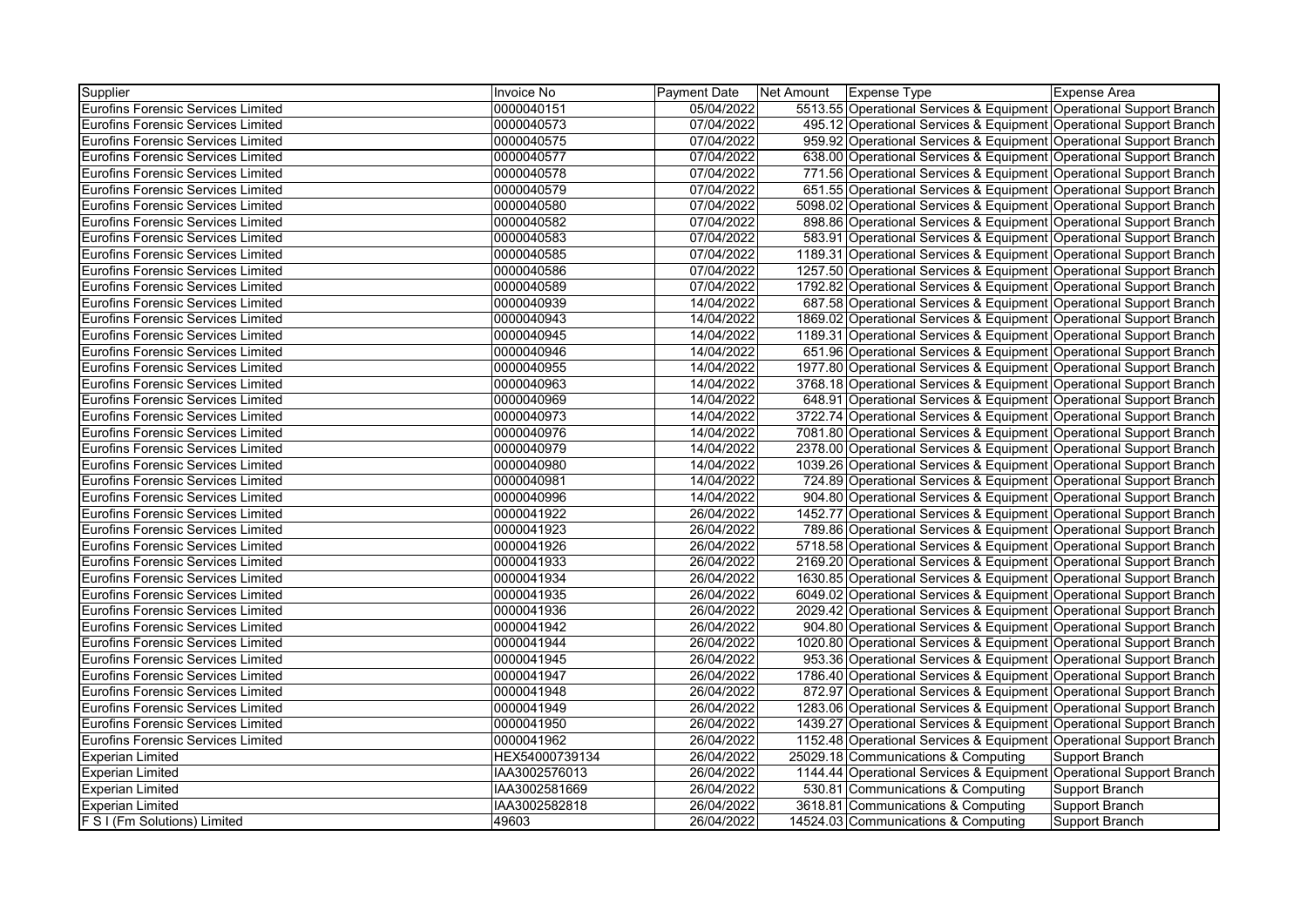| Supplier                               | Invoice No        | Payment Date | Net Amount | <b>Expense Type</b>                                                  | <b>Expense Area</b>         |
|----------------------------------------|-------------------|--------------|------------|----------------------------------------------------------------------|-----------------------------|
| Fairways Lodge Limited                 | BK39016/1         | 05/04/2022   |            | 2500.00 Police Related Costs                                         | Operational Support Branch  |
| Fam Commercials Limited                | 00-054439         | 05/04/2022   |            | 430.00 General Equipment & Services                                  | Support Branch              |
| <b>Fam Commercials Limited</b>         | 00-054440         | 05/04/2022   |            | 430.00 General Equipment & Services                                  | Support Branch              |
| Fam Commercials Limited                | 00-054757         | 12/04/2022   |            | 430.00 General Equipment & Services                                  | Support Branch              |
| <b>Fam Commercials Limited</b>         | 00-054884         | 12/04/2022   |            | 430.00 General Equipment & Services                                  | Support Branch              |
| <b>Fam Commercials Limited</b>         | 00-055447         | 19/04/2022   |            | 430.00 General Equipment & Services                                  | Support Branch              |
| <b>Fam Commercials Limited</b>         | 00-055450         | 19/04/2022   |            | 430.00 General Equipment & Services                                  | Support Branch              |
| Fam Commercials Limited                | 00-055451         | 19/04/2022   |            | 430.00 General Equipment & Services                                  | Support Branch              |
| Fam Commercials Limited                | 00-055743         | 26/04/2022   |            | 430.00 General Equipment & Services                                  | Support Branch              |
| Fam Commercials Limited                | 00-055745         | 26/04/2022   |            | 430.00 General Equipment & Services                                  | Support Branch              |
| Fam Commercials Limited                | February 2022 VAT | 07/04/2022   |            | 0.00 General Equipment & Services                                    | Support Branch              |
| <b>FCDO Services</b>                   | 6081683           | 05/04/2022   |            | 8615.80 General Equipment & Services                                 | Operational Support Branch  |
| Ford Motor Company Limited             | 7311267           | 19/04/2022   |            | 18676.99 Capital Expenditure                                         | Support Branch              |
| Ford Motor Company Limited             | 7311268           | 19/04/2022   |            | 20856.22 Capital Expenditure                                         | Support Branch              |
| Ford Motor Company Limited             | 7311269           | 19/04/2022   |            | 20856.22 Capital Expenditure                                         | Support Branch              |
| Ford Motor Company Limited             | 7311270           | 19/04/2022   |            | 18676.99 Capital Expenditure                                         | Support Branch              |
| Ford Motor Company Limited             | 7313808           | 19/04/2022   |            | 18676.99 Capital Expenditure                                         | Support Branch              |
| <b>Forensic Analytics Limited</b>      | <b>INV-1263</b>   | 05/04/2022   |            | 40500.00 Communications & Computing                                  | Support Branch              |
| <b>Forensic Analytics Limited</b>      | <b>INV-1272</b>   | 12/04/2022   |            | 25000.00 Communications & Computing                                  | Operational Support Branch  |
| <b>Foresight Clinical Services Ltd</b> | <b>INV-31077</b>  | 07/04/2022   |            | 2520.00 Operational Services & Equipment Operational Support Branch  |                             |
| <b>Foresight Clinical Services Ltd</b> | <b>INV-31448</b>  | 07/04/2022   |            | 3780.00 Operational Services & Equipment Operational Support Branch  |                             |
| <b>Foster And Freeman Limited</b>      | SI-036946         | 07/04/2022   |            | 11303.47 General Equipment & Services                                | Operational Support Branch  |
| Francis Egan                           | 000031A/2022      | 21/04/2022   |            | 3710.00 Operational Services & Equipment Support Branch              |                             |
| <b>Francotyp Postilia</b>              | 23471043          | 29/04/2022   |            | 7000.00 General Equipment & Services                                 | Support Branch              |
| <b>Fursannes Projects Limited</b>      | FP 2022/100       | 26/04/2022   |            | 3850.00 Staff Related Costs                                          | <b>Territorial Policing</b> |
| <b>GMK</b> Limited                     | OP/792440         | 05/04/2022   |            | 5604.00 Operational Services & Equipment Operational Support Branch  |                             |
| <b>GMK</b> Limited                     | OP/I792405        | 05/04/2022   |            | 2720.00 Operational Services & Equipment Support Branch              |                             |
| <b>G M K Limited</b>                   | OP/I792423        | 05/04/2022   |            | 3560.00 Operational Services & Equipment Operational Support Branch  |                             |
| <b>GMK</b> Limited                     | OP/I792434        | 05/04/2022   |            | 31150.00 Operational Services & Equipment Operational Support Branch |                             |
| <b>GMP Sports &amp; Social Club</b>    | 177326            | 26/04/2022   |            | 3040.00 General Equipment & Services                                 | Support Branch              |
| G M P Sports & Social Club             | 177330            | 26/04/2022   |            | 714.70 General Equipment & Services                                  | Support Branch              |
| Gallagher Bassett International Ltd    | <b>NC016060</b>   | 26/04/2022   |            | 18746.00 General Equipment & Services                                | Support Branch              |
| <b>Gateley Vinden Limited</b>          | INV402161         | 21/04/2022   |            | 8031.60 General Equipment & Services                                 | Support Branch              |
| <b>Gateley Vinden Limited</b>          | <b>INV403045</b>  | 19/04/2022   |            | 4712.10 General Equipment & Services                                 | Support Branch              |
| <b>Gemco Services Limited</b>          | 1278124           | 12/04/2022   |            | 448.00 Transport Costs                                               | Support Branch              |
| <b>Gemco Services Limited</b>          | 1279742           | 26/04/2022   |            | 1757.00 Transport Costs                                              | Support Branch              |
| <b>Gemco Services Limited</b>          | 1279821           | 26/04/2022   |            | 750.78 Transport Costs                                               | Support Branch              |
| Geoff Smith Associates Limited         | 4725              | 07/04/2022   |            | 2826.55 Communications & Computing                                   | Support Branch              |
| Geoff Smith Associates Limited         | 4738              | 21/04/2022   |            | 3992.63 Communications & Computing                                   | Support Branch              |
| Geoff Smith Associates Limited         | 4767              | 21/04/2022   |            | 3669.23 Communications & Computing                                   | Support Branch              |
| Geoff Smith Associates Limited         | 4768              | 21/04/2022   |            | 3781.21 Communications & Computing                                   | Support Branch              |
| Global Media Group Services Limited    | C-INV090620       | 05/04/2022   |            | 3977.14 General Equipment & Services                                 | Support Branch              |
| Global Media Group Services Limited    | C-INV094411       | 05/04/2022   |            | 1500.00 General Equipment & Services                                 | Support Branch              |
| Global Media Group Services Limited    | C-INV094412       | 05/04/2022   |            | 1300.00 General Equipment & Services                                 | Support Branch              |
| Global Media Group Services Limited    | C-INV097032       | 05/04/2022   |            | 656.60 General Equipment & Services                                  | Support Branch              |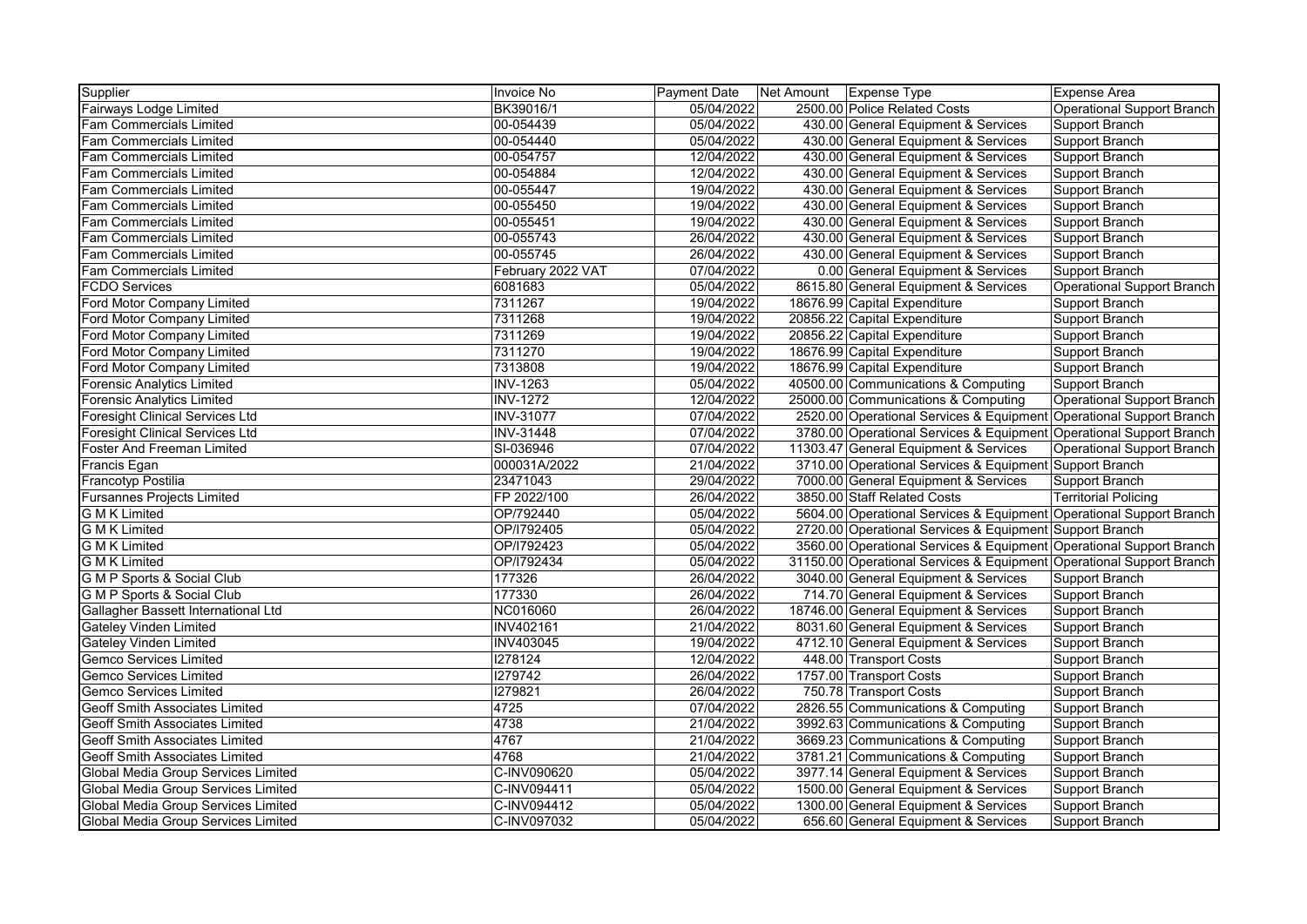| Supplier                                                   | <b>Invoice No</b> | Payment Date | Net Amount | <b>Expense Type</b>                                                 | Expense Area                      |
|------------------------------------------------------------|-------------------|--------------|------------|---------------------------------------------------------------------|-----------------------------------|
| Global Media Group Services Limited                        | C-INV097518       | 05/04/2022   |            | 3059.99 General Equipment & Services                                | Support Branch                    |
| Global Media Group Services Limited                        | C-INV100094       | 26/04/2022   |            | 2137.00 General Equipment & Services                                | Support Branch                    |
| Global Media Group Services Limited                        | C-INV100095       | 26/04/2022   |            | 1800.00 General Equipment & Services                                | Support Branch                    |
| Global Media Group Services Limited                        | C-INV105954       | 26/04/2022   |            | 3248.30 General Equipment & Services                                | Support Branch                    |
| Global Media Group Services Limited                        | C-INV106654       | 26/04/2022   |            | 1382.40 General Equipment & Services                                | Support Branch                    |
| Goodyear G B Limited                                       | 5445313151        | 26/04/2022   |            | 5668.30 Transport Costs                                             | Support Branch                    |
| <b>Greater Manchester Combined Authority</b>               | 615898            | 12/04/2022   |            | 930.00 Police Related Costs                                         | <b>Operational Support Branch</b> |
| <b>Greater Manchester Combined Authority</b>               | 615932            | 12/04/2022   |            | 1860.00 Police Related Costs                                        | Operational Support Branch        |
| Greater Manchester Travel Cards Limited                    | 3348              | 05/04/2022   |            | 4560.00 Operational Services & Equipment Operational Support Branch |                                   |
| Greater Manchester West Mental Health Nhs Foundation Trust | 0000043717        | 07/04/2022   |            | 33775.00 General Equipment & Services                               | Operational Support Branch        |
| Gresham Office Furniture                                   | 524045            | 28/04/2022   |            | 562.65 General Equipment & Services                                 | <b>Territorial Policing</b>       |
| <b>Gresham Office Furniture</b>                            | 524405            | 05/04/2022   |            | 1167.60 General Equipment & Services                                | Support Branch                    |
| Gresham Office Furniture                                   | 524720            | 14/04/2022   |            | 723.00 General Equipment & Services                                 | <b>Operational Support Branch</b> |
| <b>Gresham Office Furniture</b>                            | 525165            | 14/04/2022   |            | 2001.00 General Equipment & Services                                | Operational Support Branch        |
| Gresham Office Furniture                                   | 527161            | 05/04/2022   |            | 945.10 General Equipment & Services                                 | Support Branch                    |
| <b>Gresham Office Furniture</b>                            | 527162            | 05/04/2022   |            | 878.85 General Equipment & Services                                 | Support Branch                    |
| <b>Gresham Office Furniture</b>                            | 527163            | 07/04/2022   |            | 981.15 General Equipment & Services                                 | Support Branch                    |
| <b>Gresham Office Furniture</b>                            | 527516            | 05/04/2022   |            | 882.00 General Equipment & Services                                 | <b>Operational Support Branch</b> |
| <b>Gresham Office Furniture</b>                            | 527884            | 12/04/2022   |            | 537.30 General Equipment & Services                                 | Support Branch                    |
| Gresham Office Furniture                                   | 527886            | 12/04/2022   |            | 1242.00 General Equipment & Services                                | Support Branch                    |
| Gresham Office Furniture                                   | 528548            | 26/04/2022   |            | 998.40 General Equipment & Services                                 | Support Branch                    |
| Gresham Office Furniture                                   | 528642            | 26/04/2022   |            | 1242.00 General Equipment & Services                                | <b>Territorial Policing</b>       |
| Gresham Office Furniture                                   | 528725            | 26/04/2022   |            | 2001.00 General Equipment & Services                                | <b>Operational Support Branch</b> |
| <b>Gresham Office Furniture</b>                            | 528726            | 26/04/2022   |            | 1656.00 General Equipment & Services                                | <b>Territorial Policing</b>       |
| <b>Gresham Office Furniture</b>                            | 528727            | 26/04/2022   |            | 828.00 General Equipment & Services                                 | <b>Operational Support Branch</b> |
| <b>Gresham Office Furniture</b>                            | 528728            | 26/04/2022   |            | 541.80 General Equipment & Services                                 | Support Branch                    |
| <b>Health Assured Limited</b>                              | SF-107982         | 26/04/2022   |            | 22250.00 Operational Services & Equipment Support Branch            |                                   |
| Health Workplace Well-Being Ltd                            | <b>INV-01194</b>  | 12/04/2022   |            | 1250.00 Operational Services & Equipment Support Branch             |                                   |
| Health Workplace Well-Being Ltd                            | <b>INV-01200</b>  | 12/04/2022   |            | 1250.00 Operational Services & Equipment Support Branch             |                                   |
| <b>Healthwork Limited</b>                                  | P0059367          | 21/04/2022   |            | 960.00 Operational Services & Equipment Support Branch              |                                   |
| <b>Healthwork Limited</b>                                  | P0059428          | 21/04/2022   |            | 29050.00 Staff Related Costs                                        | Support Branch                    |
| <b>Healthwork Limited</b>                                  | P0059764          | 26/04/2022   |            | 1620.00 Operational Services & Equipment Support Branch             |                                   |
| Heckler & Koch GB                                          | 8068615           | 21/04/2022   |            | 2600.00 Police Related Costs                                        | Operational Support Branch        |
| Heckler & Koch GB                                          | 8068616           | 21/04/2022   |            | 1300.00 Police Related Costs                                        | Operational Support Branch        |
| Heidrick & Struggles Leadership Consulting Ltd             | 0000002646        | 05/04/2022   |            | 15000.00 General Equipment & Services                               | <b>Territorial Policing</b>       |
| <b>Helston Gunsmiths</b>                                   | 1247              | 05/04/2022   |            | 1950.00 Police Related Costs                                        | Operational Support Branch        |
| Her Majestys Courts Service                                | 673151            | 22/04/2022   |            | 12882.00 General Equipment & Services                               | <b>Operational Support Branch</b> |
| Her Majestys Courts Service                                | 673152            | 22/04/2022   |            | 22826.00 Operational Services & Equipment                           | Operational Support Branch        |
| Her Majestys Courts Service                                | APR22DD1          | 22/04/2022   |            | 1788.00 General Equipment & Services                                | Support Branch                    |
| Hi-Fi Limted                                               | <b>INV-0825</b>   | 19/04/2022   |            | 1350.00 General Equipment & Services                                | Operational Support Branch        |
| Home Office                                                | 2597960           | 05/04/2022   |            | 0.00 General Equipment & Services                                   | Support Branch                    |
| Home Office                                                | BFAI/WI2021/08    | 05/04/2022   |            | 2201.55 General Equipment & Services                                | Operational Support Branch        |
| Hough Green Garage Limited                                 | 00-640601         | 28/04/2022   |            | 430.00 General Equipment & Services                                 | Support Branch                    |
| Hough Green Garage Limited                                 | 00-641582         | 05/04/2022   |            | 430.00 General Equipment & Services                                 | Support Branch                    |
| Hough Green Garage Limited                                 | 00-641583         | 05/04/2022   |            | 430.00 General Equipment & Services                                 | Support Branch                    |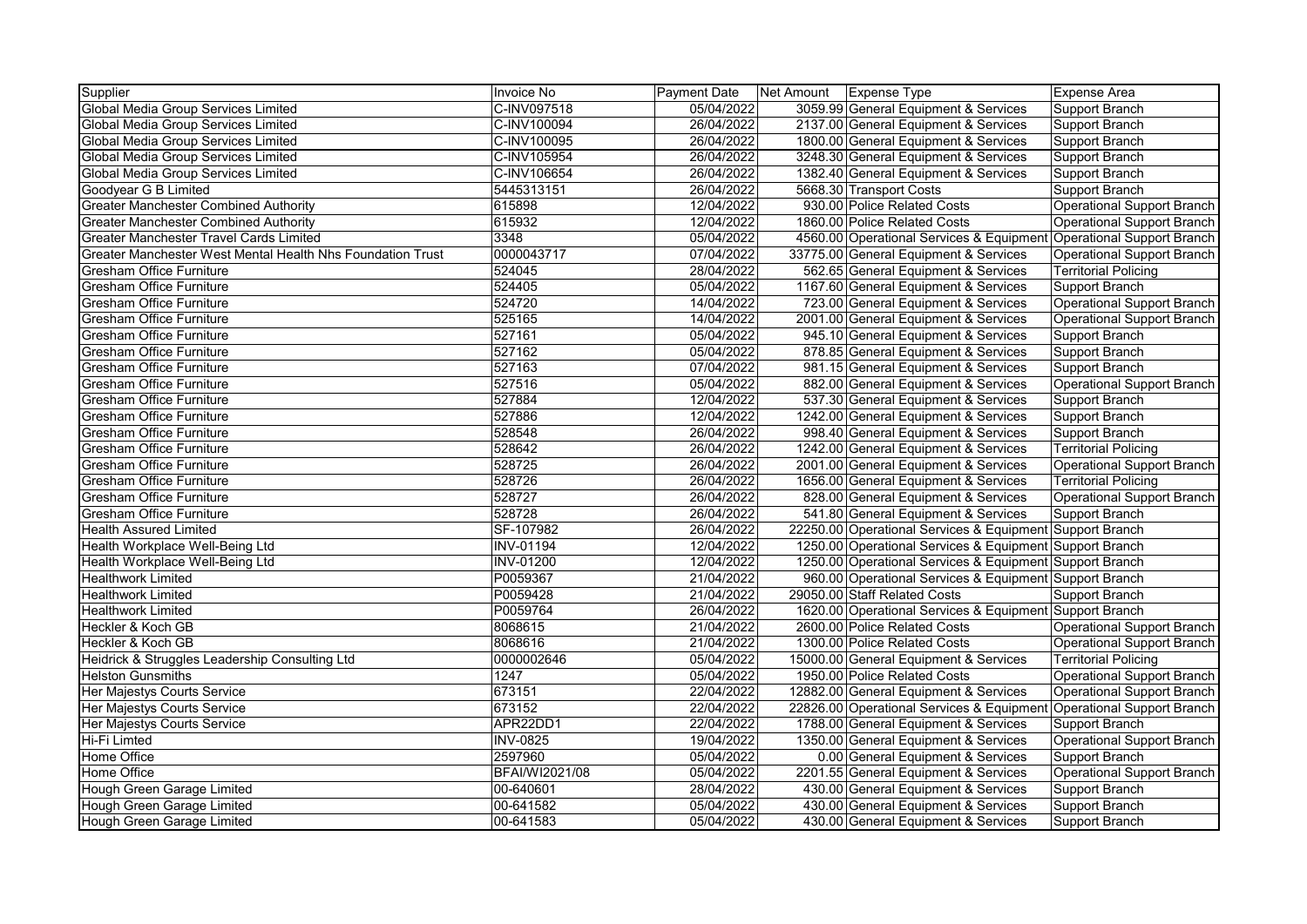| Supplier                        | Invoice No       | Payment Date | Net Amount | <b>Expense Type</b>                                                 | <b>Expense Area</b>               |
|---------------------------------|------------------|--------------|------------|---------------------------------------------------------------------|-----------------------------------|
| Hough Green Garage Limited      | 00-641585        | 05/04/2022   |            | 430.00 General Equipment & Services                                 | Support Branch                    |
| Hough Green Garage Limited      | 00-641586        | 05/04/2022   |            | 430.00 General Equipment & Services                                 | Support Branch                    |
| Hough Green Garage Limited      | 00-641587        | 05/04/2022   |            | 430.00 General Equipment & Services                                 | Support Branch                    |
| Hough Green Garage Limited      | 00-641589        | 05/04/2022   |            | 430.00 General Equipment & Services                                 | Support Branch                    |
| Hough Green Garage Limited      | 00-641590        | 05/04/2022   |            | 670.00 General Equipment & Services                                 | Support Branch                    |
| Hough Green Garage Limited      | 00-643505        | 19/04/2022   |            | 430.00 General Equipment & Services                                 | Support Branch                    |
| Hough Green Garage Limited      | 00-643506        | 19/04/2022   |            | 430.00 General Equipment & Services                                 | Support Branch                    |
| Hough Green Garage Limited      | 00-643507        | 19/04/2022   |            | 430.00 General Equipment & Services                                 | Support Branch                    |
| Hough Green Garage Limited      | 00-643511        | 19/04/2022   |            | 430.00 General Equipment & Services                                 | Support Branch                    |
| Hough Green Garage Limited      | 00-643980        | 19/04/2022   |            | 430.00 General Equipment & Services                                 | Support Branch                    |
| Hough Green Garage Limited      | 00-643983        | 19/04/2022   |            | 430.00 General Equipment & Services                                 | Support Branch                    |
| Hough Green Garage Limited      | 00-643987        | 19/04/2022   |            | 430.00 General Equipment & Services                                 | Support Branch                    |
| Hough Green Garage Limited      | 00-644946        | 26/04/2022   |            | 430.00 General Equipment & Services                                 | Support Branch                    |
| Hough Green Garage Limited      | 00-644947        | 26/04/2022   |            | 430.00 General Equipment & Services                                 | Support Branch                    |
| Hough Green Garage Limited      | 00-644948        | 26/04/2022   |            | 430.00 General Equipment & Services                                 | Support Branch                    |
| Hough Green Garage Limited      | 0-641690         | 05/04/2022   |            | 430.00 General Equipment & Services                                 | Support Branch                    |
| Hough Green Garage Limited      | 99-640784        | 05/04/2022   |            | 430.00 General Equipment & Services                                 | Support Branch                    |
| <b>Hyde Flooring Co Limited</b> | <b>INV-72101</b> | 05/04/2022   |            | 844.09 Premises Related Costs                                       | Support Branch                    |
| <b>Hyde Flooring Co Limited</b> | <b>INV-72106</b> | 07/04/2022   |            | 1832.25 Premises Related Costs                                      | Support Branch                    |
| <b>Hyde Flooring Co Limited</b> | <b>INV-72270</b> | 19/04/2022   |            | 2164.72 Premises Related Costs                                      | Support Branch                    |
| Hyde Flooring Co Limited        | <b>INV-72297</b> | 26/04/2022   |            | 2224.40 Premises Related Costs                                      | Support Branch                    |
| <b>Hyde Flooring Co Limited</b> | <b>INV-72298</b> | 26/04/2022   |            | 2165.06 Premises Related Costs                                      | Support Branch                    |
| Idverde                         | 10837044         | 12/04/2022   |            | 7331.70 Premises Related Costs                                      | Support Branch                    |
| Idverde                         | 10837052         | 12/04/2022   |            | 740.00 Premises Related Costs                                       | Support Branch                    |
| Idverde                         | 10837053         | 12/04/2022   |            | 2142.50 Premises Related Costs                                      | Support Branch                    |
| <b>IFS Laboratories Limited</b> | <b>INV-1942</b>  | 26/04/2022   |            | 5460.00 Operational Services & Equipment Operational Support Branch |                                   |
| Ilasco Limited (Keela)          | 181580           | 12/04/2022   |            | 456.50 Operational Services & Equipment Operational Support Branch  |                                   |
| Ilasco Limited (Keela)          | 182456           | 07/04/2022   |            | 2015.40 General Equipment & Services                                | <b>Operational Support Branch</b> |
| <b>Independent Choices</b>      | 00070            | 19/04/2022   |            | 20000.00 Police Related Costs                                       | Support Branch                    |
| <b>Insight Direct</b>           | 2100160823       | 12/04/2022   |            | 16646.62 Communications & Computing                                 | Support Branch                    |
| <b>Insight Direct</b>           | 2100171225       | 19/04/2022   |            | 4578.96 Communications & Computing                                  | Support Branch                    |
| Insight Direct                  | 2100173100       | 19/04/2022   |            | 17068.47 Communications & Computing                                 | Support Branch                    |
| <b>Insight Direct</b>           | 2100173101       | 19/04/2022   |            | 2289.48 Communications & Computing                                  | Support Branch                    |
| insightsoftware UK Ltd          | 94-135489        | 26/04/2022   |            | 30100.81 Communications & Computing                                 | Support Branch                    |
| <b>Intaforensics Limited</b>    | 113401           | 12/04/2022   |            | 2599.80 Operational Services & Equipment Operational Support Branch |                                   |
| <b>Intaforensics Limited</b>    | 113402           | 12/04/2022   |            | 2766.75 Operational Services & Equipment Operational Support Branch |                                   |
| <b>Intaforensics Limited</b>    | 113403           | 12/04/2022   |            | 3071.25 Operational Services & Equipment Operational Support Branch |                                   |
| <b>Intaforensics Limited</b>    | 113405           | 12/04/2022   |            | 1607.55 Operational Services & Equipment Operational Support Branch |                                   |
| <b>Intaforensics Limited</b>    | 113406           | 12/04/2022   |            | 762.30 Operational Services & Equipment Operational Support Branch  |                                   |
| <b>Intaforensics Limited</b>    | 113407           | 12/04/2022   |            | 658.35 Operational Services & Equipment Operational Support Branch  |                                   |
| <b>Intaforensics Limited</b>    | 113416           | 12/04/2022   |            | 3682.00 Communications & Computing                                  | Operational Support Branch        |
| <b>Intaforensics Limited</b>    | 113424           | 19/04/2022   |            | 2940.00 Operational Services & Equipment Operational Support Branch |                                   |
| <b>Intaforensics Limited</b>    | 113425           | 19/04/2022   |            | 833.70 Operational Services & Equipment Operational Support Branch  |                                   |
| <b>Intaforensics Limited</b>    | 113426           | 19/04/2022   |            | 1817.55 Operational Services & Equipment Operational Support Branch |                                   |
| <b>Intaforensics Limited</b>    | 113427           | 19/04/2022   |            | 3366.30 Operational Services & Equipment Operational Support Branch |                                   |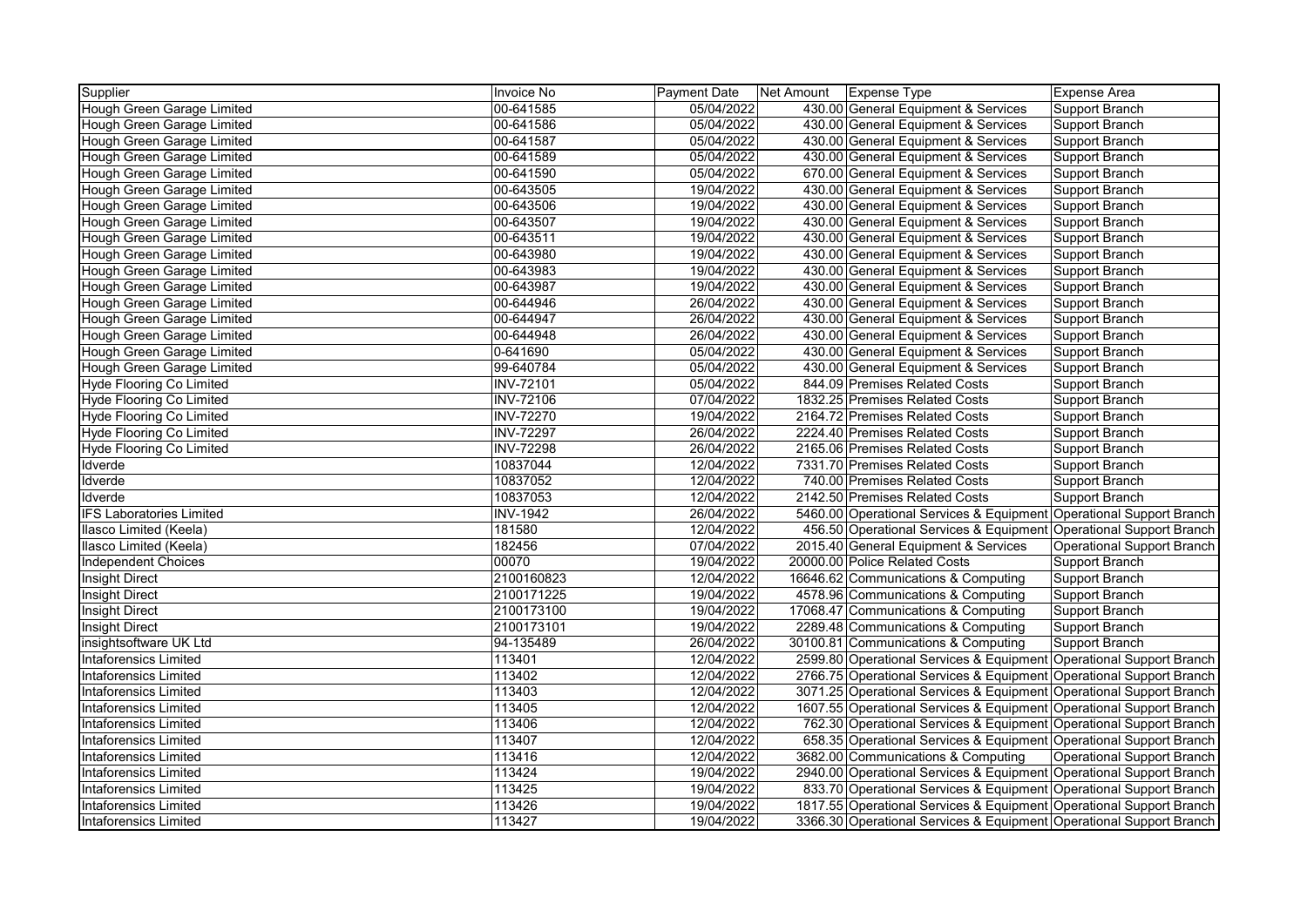| Supplier                                             | Invoice No      | Payment Date | Net Amount   Expense Type |                                                                      | Expense Area                      |
|------------------------------------------------------|-----------------|--------------|---------------------------|----------------------------------------------------------------------|-----------------------------------|
| <b>Intaforensics Limited</b>                         | 113428          | 19/04/2022   |                           | 3049.20 Operational Services & Equipment Operational Support Branch  |                                   |
| <b>Intaforensics Limited</b>                         | 113454          | 26/04/2022   |                           | 1885.80 Operational Services & Equipment Operational Support Branch  |                                   |
| <b>Intaforensics Limited</b>                         | 113455          | 26/04/2022   |                           | 1680.00 Operational Services & Equipment Operational Support Branch  |                                   |
| <b>Intec Systems Limited</b>                         | 11190           | 05/04/2022   |                           | 24000.00 General Equipment & Services                                | Support Branch                    |
| J and S Accessories Limited                          | INV33-00014     | 28/04/2022   |                           | 2332.34 Operational Services & Equipment Operational Support Branch  |                                   |
| J Houghton and Son                                   | 21.02.2022      | 28/04/2022   |                           | 650.00 Operational Services & Equipment Operational Support Branch   |                                   |
| James Berry                                          | 117837          | 28/04/2022   |                           | 1240.00 Operational Services & Equipment Support Branch              |                                   |
| Jill Jordan                                          | CHIS1           | 19/04/2022   |                           | 981.60 General Equipment & Services                                  | Support Branch                    |
| Jml Software Solutions Limited                       | 2422            | 07/04/2022   |                           | 16910.62 Operational Services & Equipment Operational Support Branch |                                   |
| Joanne Haydock                                       | 0264GMP         | 07/04/2022   |                           | 1760.00 General Equipment & Services                                 | Support Branch                    |
| John Larking Verbatim Reporters                      | 56932           | 08/04/2022   |                           | 9246.74 General Equipment & Services                                 | Support Branch                    |
| John Larking Verbatim Reporters                      | 56938           | 12/04/2022   |                           | 3688.50 General Equipment & Services                                 | Support Branch                    |
| John Roberts Associates Limited                      | J0144305        | 21/04/2022   |                           | 1282.92 Uniform Costs                                                | <b>Support Branch</b>             |
| Jon Gibson                                           | GMP3            | 19/04/2022   |                           | 935.90 General Equipment & Services                                  | Support Branch                    |
| <b>Kd Training Consultants Limited</b>               | 01621           | 12/04/2022   |                           | 1325.00 General Equipment & Services                                 | Support Branch                    |
| <b>KDE Limited</b>                                   | INV/1625949     | 07/04/2022   |                           | 33041.54 Premises Related Costs                                      | <b>Support Branch</b>             |
| <b>Key Forensic Services Limited</b>                 | 0001013092      | 14/04/2022   |                           | 33263.80 Operational Services & Equipment Operational Support Branch |                                   |
| <b>Key Forensic Services Limited</b>                 | 0001013093      | 14/04/2022   |                           | 19258.26 Operational Services & Equipment Operational Support Branch |                                   |
| <b>Key Forensic Services Limited</b>                 | 0001013094      | 14/04/2022   |                           | 7983.07 Operational Services & Equipment Operational Support Branch  |                                   |
| <b>Key Forensic Services Limited</b>                 | 0001013095      | 14/04/2022   |                           | 4601.90 Operational Services & Equipment Operational Support Branch  |                                   |
| <b>Key Forensic Services Limited</b>                 | 0001013096      | 14/04/2022   |                           | 1313.00 Operational Services & Equipment Operational Support Branch  |                                   |
| <b>Key Forensic Services Limited</b>                 | 0001013222      | 26/04/2022   |                           | 19020.80 Operational Services & Equipment Operational Support Branch |                                   |
| <b>Key Forensic Services Limited</b>                 | 0001013223      | 26/04/2022   |                           | 12524.21 Operational Services & Equipment Operational Support Branch |                                   |
| <b>Key Forensic Services Limited</b>                 | 0001013224      | 26/04/2022   |                           | 5565.84 Operational Services & Equipment Operational Support Branch  |                                   |
| Key Forensic Services Limited                        | 0001013225      | 26/04/2022   |                           | 7048.45 Operational Services & Equipment Operational Support Branch  |                                   |
| <b>Key Forensic Services Limited</b>                 | 0001013226      | 26/04/2022   |                           | 5314.50 Operational Services & Equipment Operational Support Branch  |                                   |
| Key Forensic Services Limited                        | 0001013304      | 26/04/2022   |                           | 13312.70 Operational Services & Equipment Operational Support Branch |                                   |
| <b>Key Forensic Services Limited</b>                 | 0001013305      | 26/04/2022   |                           | 10936.60 Operational Services & Equipment Operational Support Branch |                                   |
| <b>Key Forensic Services Limited</b>                 | 0001013306      | 26/04/2022   |                           | 2818.09 Operational Services & Equipment Operational Support Branch  |                                   |
| <b>Key Forensic Services Limited</b>                 | 0001013307      | 26/04/2022   |                           | 10936.60 Operational Services & Equipment Operational Support Branch |                                   |
| Kim Software Solutions Limited                       | <b>INV-0861</b> | 12/04/2022   |                           | 13375.00 Capital Expenditure                                         | <b>Territorial Policing</b>       |
| Kim Software Solutions Limited                       | <b>INV-0891</b> | 05/04/2022   |                           | 2270.00 Communications & Computing                                   | <b>Territorial Policing</b>       |
| Kim Software Solutions Limited                       | <b>INV-0898</b> | 26/04/2022   |                           | 6000.00 Communications & Computing                                   | Support Branch                    |
| KingPin Recycling Limited                            | 6345            | 19/04/2022   |                           | 570.00 Transport Costs                                               | Support Branch                    |
| <b>Knight Security</b>                               | 48000           | 05/04/2022   |                           | 1080.50 Transport Costs                                              | <b>Support Branch</b>             |
| Labcold Limited                                      | 90007694        | 07/04/2022   |                           | 2085.30 Operational Services & Equipment Operational Support Branch  |                                   |
| Leica Geosystems Limited                             | 902776939       | 05/04/2022   |                           | 139672.63 Capital Expenditure                                        | <b>Operational Support Branch</b> |
| Leicestershire Police Authority                      | 2006776         | 19/04/2022   |                           | 1800.00 General Equipment & Services                                 | Support Branch                    |
| <b>Local Asbestos Services Limited</b>               | 8215            | 21/04/2022   |                           | 3900.00 Capital Expenditure                                          | <b>Support Branch</b>             |
| <b>Local Asbestos Services Limited</b>               | 8256            | 19/04/2022   |                           | 685.00 Premises Related Costs                                        | Support Branch                    |
| London and Scottish Property Asset Mangement Limited | 103066          | 21/04/2022   |                           | 1391.25 Premises Related Costs                                       | Support Branch                    |
| <b>Lookers Preston</b>                               | 11500213        | 26/04/2022   |                           | 713.73 Transport Costs                                               | <b>Support Branch</b>             |
| Lookers Preston                                      | 11500351        | 26/04/2022   |                           | 859.33 Transport Costs                                               | Support Branch                    |
| Lujzka Halsall-Fischel                               | 335154          | 26/04/2022   |                           | 1400.00 General Equipment & Services                                 | Support Branch                    |
| M24Seven                                             | SIN467293       | 12/04/2022   |                           | 24111.37 Communications & Computing                                  | Support Branch                    |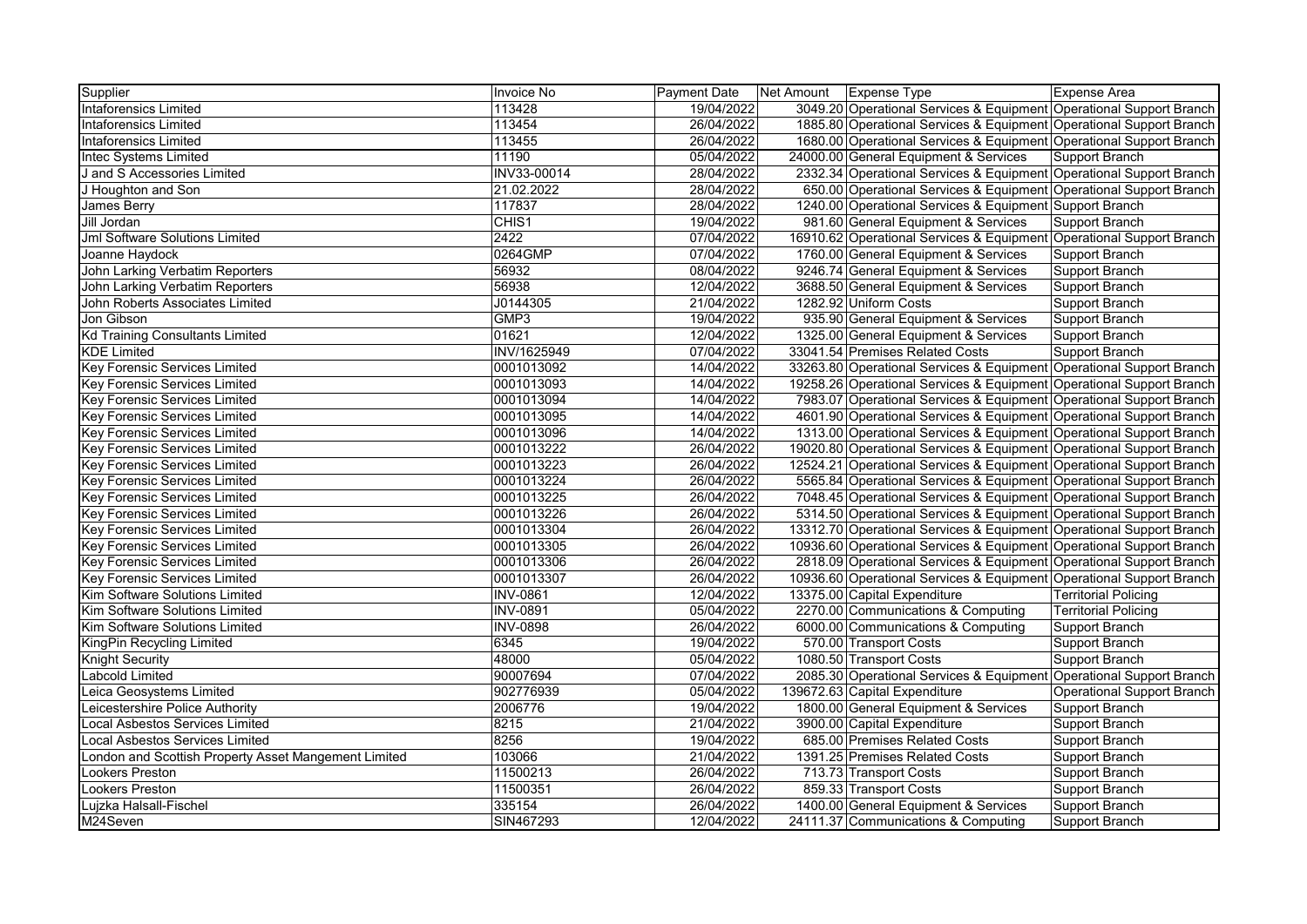| Supplier                                 | Invoice No      | <b>Payment Date</b> | Net Amount   Expense Type |                                                                     | Expense Area               |
|------------------------------------------|-----------------|---------------------|---------------------------|---------------------------------------------------------------------|----------------------------|
| Manchester Airport Plc                   | 0000019277      | 21/04/2022          |                           | 24399.25 Premises Related Costs                                     | Operational Support Branch |
| Manchester Airport Plc                   | 60039338        | 26/04/2022          |                           | 7485.24 Premises Related Costs                                      | Operational Support Branch |
| <b>Manchester Audi</b>                   | 50438379        | 12/04/2022          |                           | 38013.96 Capital Expenditure                                        | Support Branch             |
| <b>Manchester City Council</b>           | 700162044 APR22 | 08/04/2022          |                           | 758.25 Premises Related Costs                                       | Support Branch             |
| <b>Manchester City Council</b>           | 700162112 APR22 | 08/04/2022          |                           | 14890.00 Premises Related Costs                                     | Support Branch             |
| <b>Manchester City Council</b>           | 700162138 APR22 | 08/04/2022          |                           | 895.25 Premises Related Costs                                       | Support Branch             |
| <b>Manchester City Council</b>           | 700162154 APR22 | 08/04/2022          |                           | 5632.00 Premises Related Costs                                      | Support Branch             |
| <b>Manchester City Council</b>           | 700162235 APR22 | 08/04/2022          |                           | 21180.00 Premises Related Costs                                     | Support Branch             |
| <b>Manchester City Council</b>           | 700162251 APR22 | 08/04/2022          |                           | 36070.00 Premises Related Costs                                     | Support Branch             |
| <b>Manchester City Council</b>           | 700162264 APR22 | 08/04/2022          |                           | 26300.00 Premises Related Costs                                     | Support Branch             |
| <b>Manchester City Council</b>           | 700162316 APR22 | 08/04/2022          |                           | 24900.00 Premises Related Costs                                     | Support Branch             |
| <b>Manchester City Council</b>           | 700162345 APR22 | 08/04/2022          |                           | 2255.25 Premises Related Costs                                      | Support Branch             |
| <b>Manchester City Council</b>           | 700162361 APR22 | 08/04/2022          |                           | 2560.00 Premises Related Costs                                      | Support Branch             |
| <b>Manchester City Council</b>           | 700209185 APR22 | 08/04/2022          |                           | 6980.00 Premises Related Costs                                      | Support Branch             |
| <b>Manchester City Council</b>           | 700646913 APR22 | 08/04/2022          |                           | 9864.00 Premises Related Costs                                      | Support Branch             |
| <b>Manchester City Council</b>           | 701102922 APR22 | 08/04/2022          |                           | 3448.00 Premises Related Costs                                      | Support Branch             |
| <b>Manchester City Council</b>           | 701162167 APR22 | 08/04/2022          |                           | 724.00 Premises Related Costs                                       | Support Branch             |
| <b>Manchester City Council</b>           | 701402826 APR22 | 08/04/2022          |                           | 74010.00 Premises Related Costs                                     | Support Branch             |
| <b>Manchester City Council</b>           | 701402839 APR22 | 08/04/2022          |                           | 47940.00 Premises Related Costs                                     | Support Branch             |
| <b>Manchester City Council</b>           | 704402935 APR22 | 08/04/2022          |                           | 2978.00 Premises Related Costs                                      | Support Branch             |
| <b>Manchester Veterinary Specialists</b> | $1-5047$        | 28/04/2022          |                           | 2917.95 Operational Services & Equipment Operational Support Branch |                            |
| Mansfield Group                          | 220-037194      | 07/04/2022          |                           | 430.00 General Equipment & Services                                 | Support Branch             |
| Mansfield Group                          | 220-037196      | 07/04/2022          |                           | 430.00 General Equipment & Services                                 | Support Branch             |
| Mansfield Group                          | 220-037197      | 12/04/2022          |                           | 430.00 General Equipment & Services                                 | Support Branch             |
| Mansfield Group                          | 220-038045      | 26/04/2022          |                           | 430.00 General Equipment & Services                                 | Support Branch             |
| <b>Mansfield Group</b>                   | 220-038391      | 28/04/2022          |                           | 430.00 General Equipment & Services                                 | Support Branch             |
| Mansfield Group                          | 220-038392      | 28/04/2022          |                           | 430.00 General Equipment & Services                                 | Support Branch             |
| <b>Mansfield Group</b>                   | 220-038393      | 28/04/2022          |                           | 430.00 General Equipment & Services                                 | Support Branch             |
| Mansfield Group                          | 220-038394      | 28/04/2022          |                           | 430.00 General Equipment & Services                                 | Support Branch             |
| Mayors Office For Policing And Crime     | 9411035182      | 28/04/2022          |                           | 1661.16 General Equipment & Services                                | Support Branch             |
| Mayors Office For Policing And Crime     | 9411035204      | 28/04/2022          |                           | 1645.67 General Equipment & Services                                | Operational Support Branch |
| MC Integrated Services Ltd               | 1680            | 21/04/2022          |                           | 1035.00 Premises Related Costs                                      | Support Branch             |
| <b>MC Integrated Services Ltd</b>        | 1681            | 21/04/2022          |                           | 1658.40 Premises Related Costs                                      | Support Branch             |
| <b>Medlaw Ltd</b>                        | ML31/7058a      | 05/04/2022          |                           | 850.00 Operational Services & Equipment Operational Support Branch  |                            |
| <b>Medlaw Ltd</b>                        | ML31/7062a      | 05/04/2022          |                           | 833.00 Operational Services & Equipment Operational Support Branch  |                            |
| Merseyside Police Authority              | 0000026803      | 14/04/2022          |                           | 1025.00 General Equipment & Services                                | Operational Support Branch |
| Merseyside Police Authority              | 301609          | 07/04/2022          |                           | 3621.14 Operational Services & Equipment Support Branch             |                            |
| Merseyside Police Authority              | 301638          | 05/04/2022          |                           | 24976.20 General Equipment & Services                               | Operational Support Branch |
| Merseyside Police Authority              | 301682          | 12/04/2022          |                           | 102262.50 Operational Services & Equipment Support Branch           |                            |
| Merseyside Police Authority              | 301802          | 28/04/2022          |                           | 1936358.01 Operational Services & Equipment Support Branch          |                            |
| <b>MHR International UK Limited</b>      | SIN146737       | 07/04/2022          |                           | 7979.00 Communications & Computing                                  | Support Branch             |
| Michael Lupton Associates Limited        | 49996           | 19/04/2022          |                           | 465.50 Uniform Costs                                                | Support Branch             |
| Michael Lupton Associates Limited        | 50048           | 26/04/2022          |                           | 1046.45 Uniform Costs                                               | Support Branch             |
| Micro Systemation A B                    | 24253           | 14/04/2022          |                           | 5500.00 Police Related Costs                                        | Operational Support Branch |
| Micro Systemation A B                    | 24398           | 19/04/2022          |                           | 1215.00 Communications & Computing                                  | Operational Support Branch |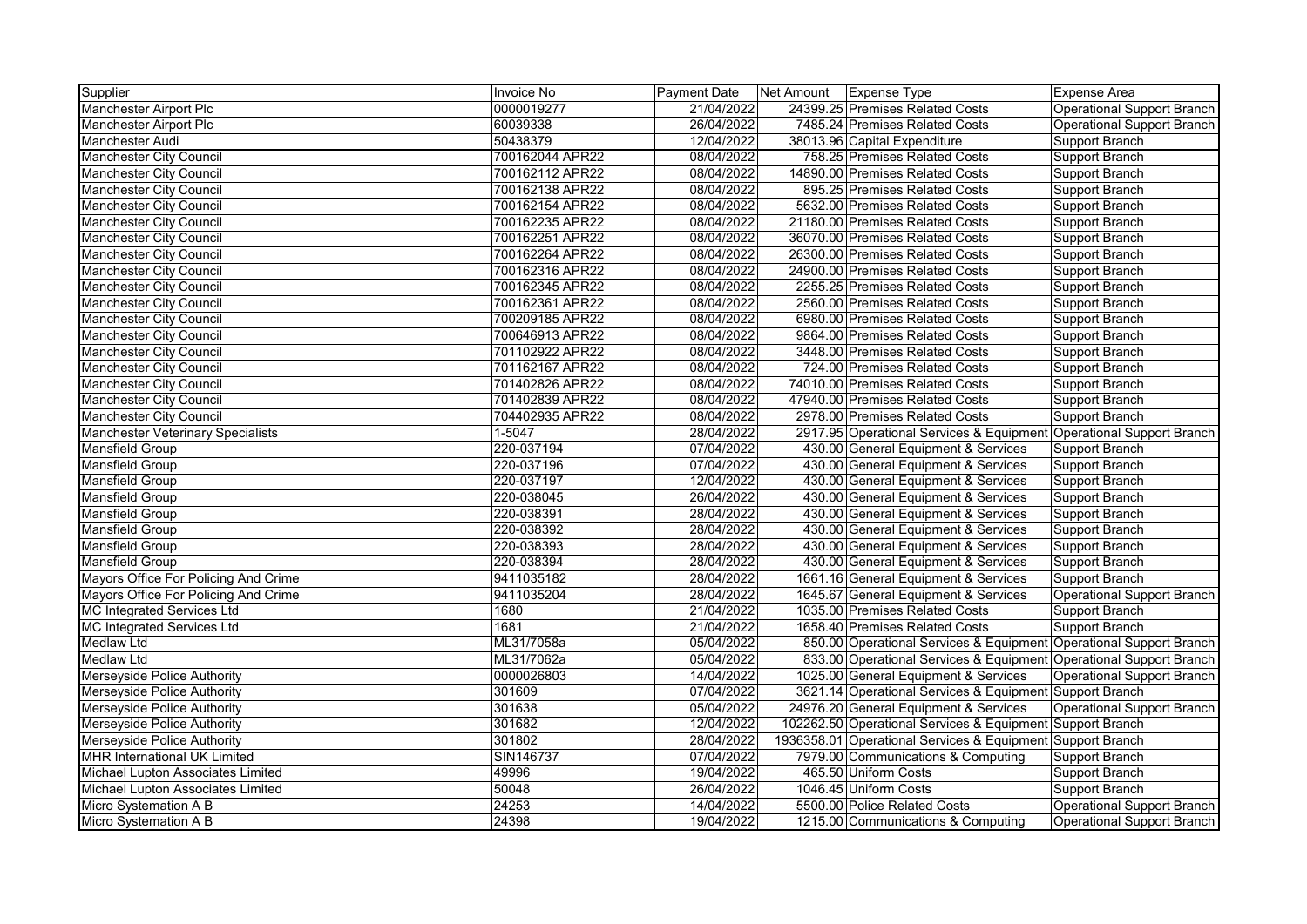| Supplier                                                         | Invoice No       | Payment Date | Net Amount       | <b>Expense Type</b>                                                 | Expense Area                      |
|------------------------------------------------------------------|------------------|--------------|------------------|---------------------------------------------------------------------|-----------------------------------|
| Monarch Curtains & Blinds Ltd                                    | 4007038          | 05/04/2022   |                  | 777.40 Premises Related Costs                                       | Support Branch                    |
| Monarch Curtains & Blinds Ltd                                    | 4007039          | 12/04/2022   |                  | 780.50 Premises Related Costs                                       | Support Branch                    |
| Monastery Manchester Ltd                                         | 118829           | 19/04/2022   |                  | 3033.33 General Equipment & Services                                | Support Branch                    |
| Monastery Manchester Ltd                                         | 118833           | 19/04/2022   |                  | 2227.63 General Equipment & Services                                | Support Branch                    |
| Motor Move - UK- Limited                                         | 00-127739        | 05/04/2022   |                  | 0.00 General Equipment & Services                                   | Support Branch                    |
| MSM Environmental Services Limited trading as TECS Group         | <b>INV/16523</b> | 14/04/2022   |                  | 2983.89 Premises Related Costs                                      | Support Branch                    |
| MSM Environmental Services Limited trading as TECS Group         | <b>INV/16526</b> | 19/04/2022   |                  | 2227.33 Premises Related Costs                                      | Support Branch                    |
| MSM Environmental Services Limited trading as TECS Group         | <b>INV/16642</b> | 19/04/2022   |                  | 3827.61 Premises Related Costs                                      | Support Branch                    |
| MWUK Ltd T/A Yaffv                                               | 73296            | 05/04/2022   | 17698.00 Various |                                                                     | Support Branch                    |
| MWUK Ltd T/A Yaffy                                               | 73297            | 05/04/2022   |                  | 24514.00 Uniform Costs                                              | Support Branch                    |
| MWUK Ltd T/A Yaffy                                               | 73298            | 05/04/2022   |                  | 2380.00 Uniform Costs                                               | Support Branch                    |
| MWUK Ltd T/A Yaffy                                               | 73302            | 05/04/2022   |                  | 5757.41 Uniform Costs                                               | Support Branch                    |
| MWUK Ltd T/A Yaffy                                               | 73344            | 19/04/2022   |                  | 6117.29 Uniform Costs                                               | Support Branch                    |
| MWUK Ltd T/A Yaffy                                               | 73345            | 21/04/2022   |                  | 17229.80 Uniform Costs                                              | Support Branch                    |
| MWUK Ltd T/A Yaffy                                               | 73346            | 21/04/2022   |                  | 1909.10 Uniform Costs                                               | Support Branch                    |
| N D I Technologies Limited                                       | 1849886          | 07/04/2022   |                  | 17613.43 Communications & Computing                                 | Support Branch                    |
| N D I Technologies Limited                                       | 1850841          | 26/04/2022   |                  | 500.00 General Equipment & Services                                 | <b>Territorial Policing</b>       |
| N W Of England & Isle Of Man Reserve Forces & Cadets Association | 5738             | 26/04/2022   |                  | 4180.00 General Equipment & Services                                | Support Branch                    |
| Naomi Carter                                                     | <b>NC1888/22</b> | 28/04/2022   |                  | 1120.00 Operational Services & Equipment Operational Support Branch |                                   |
| National Car Parks Manchester Limited                            | 163441           | 12/04/2022   |                  | 1861.40 General Equipment & Services                                | <b>Operational Support Branch</b> |
| National Car Parks Manchester Limited                            | 163684           | 12/04/2022   |                  | 1475.52 General Equipment & Services                                | Operational Support Branch        |
| National Car Parks Manchester Limited                            | 164015           | 12/04/2022   |                  | 1520.57 General Equipment & Services                                | <b>Operational Support Branch</b> |
| National Car Parks Manchester Limited                            | 164034           | 12/04/2022   |                  | 6762.47 General Equipment & Services                                | <b>Operational Support Branch</b> |
| National Car Parks Manchester Limited                            | 164231           | 12/04/2022   |                  | 2044.58 General Equipment & Services                                | <b>Operational Support Branch</b> |
| National Car Parks Manchester Limited                            | 164255           | 12/04/2022   |                  | 748.37 General Equipment & Services                                 | <b>Operational Support Branch</b> |
| National Car Parks Manchester Limited                            | 164545           | 28/04/2022   |                  | 1572.75 General Equipment & Services                                | <b>Operational Support Branch</b> |
| <b>NCC Services Ltd</b>                                          | 00055618         | 26/04/2022   |                  | 1085.00 General Equipment & Services                                | Support Branch                    |
| <b>NEC Software Solutions</b>                                    | 91457863         | 05/04/2022   |                  | 57111.00 Communications & Computing                                 | Support Branch                    |
| <b>NEC Software Solutions</b>                                    | 91457864         | 05/04/2022   |                  | 34585.00 Communications & Computing                                 | Support Branch                    |
| <b>NEC Software Solutions</b>                                    | 91459160         | 14/04/2022   |                  | 33489.00 Communications & Computing                                 | Support Branch                    |
| Networx3 Limited a trading division of Networx3 Group            | wfm2020-001610   | 07/04/2022   |                  | 1108.00 Premises Related Costs                                      | Support Branch                    |
| Networx3 Limited a trading division of Networx3 Group            | wfm2020-001672   | 07/04/2022   |                  | 621.00 Premises Related Costs                                       | Support Branch                    |
| Networx3 Limited a trading division of Networx3 Group            | wfm2020-001855   | 21/04/2022   |                  | 2700.00 Capital Expenditure                                         | <b>Operational Support Branch</b> |
| Networx3 Limited a trading division of Networx3 Group            | wfm2020-001857   | 21/04/2022   |                  | 1925.00 Capital Expenditure                                         | <b>Operational Support Branch</b> |
| Networx3 Limited a trading division of Networx3 Group            | wfm2020-002072   | 21/04/2022   |                  | 875.00 Capital Expenditure                                          | Operational Support Branch        |
| Networx3 Limited a trading division of Networx3 Group            | wfm2020-002081   | 26/04/2022   |                  | 891.40 Capital Expenditure                                          | Operational Support Branch        |
| Networx3 Limited a trading division of Networx3 Group            | wfm2020-002111   | 26/04/2022   |                  | 1902.20 Capital Expenditure                                         | <b>Operational Support Branch</b> |
| Networx3 Limited a trading division of Networx3 Group            | wfm2020-002112   | 26/04/2022   |                  | 881.00 Capital Expenditure                                          | Operational Support Branch        |
| Networx3 Limited a trading division of Networx3 Group            | wfm2020-002113   | 26/04/2022   |                  | 771.86 Capital Expenditure                                          | <b>Operational Support Branch</b> |
| Networx3 Limited a trading division of Networx3 Group            | wfm2020-002144   | 26/04/2022   |                  | 534.20 Capital Expenditure                                          | <b>Operational Support Branch</b> |
| Networx3 Limited a trading division of Networx3 Group            | wfm2020-002292   | 14/04/2022   |                  | 2133.00 Capital Expenditure                                         | <b>Territorial Policing</b>       |
| Networx3 Limited a trading division of Networx3 Group            | WFM2020-002305   | 19/04/2022   |                  | 23800.00 Capital Expenditure                                        | <b>Territorial Policing</b>       |
| Networx3 Limited a trading division of Networx3 Group            | wfm2020-002313   | 26/04/2022   |                  | 5400.00 Capital Expenditure                                         | <b>Territorial Policing</b>       |
| Neuroforensics Limited                                           | E006/21          | 07/04/2022   |                  | 2650.00 Operational Services & Equipment Operational Support Branch |                                   |
| <b>Neuroforensics Limited</b>                                    | E100/21          | 12/04/2022   |                  | 2250.00 Operational Services & Equipment Operational Support Branch |                                   |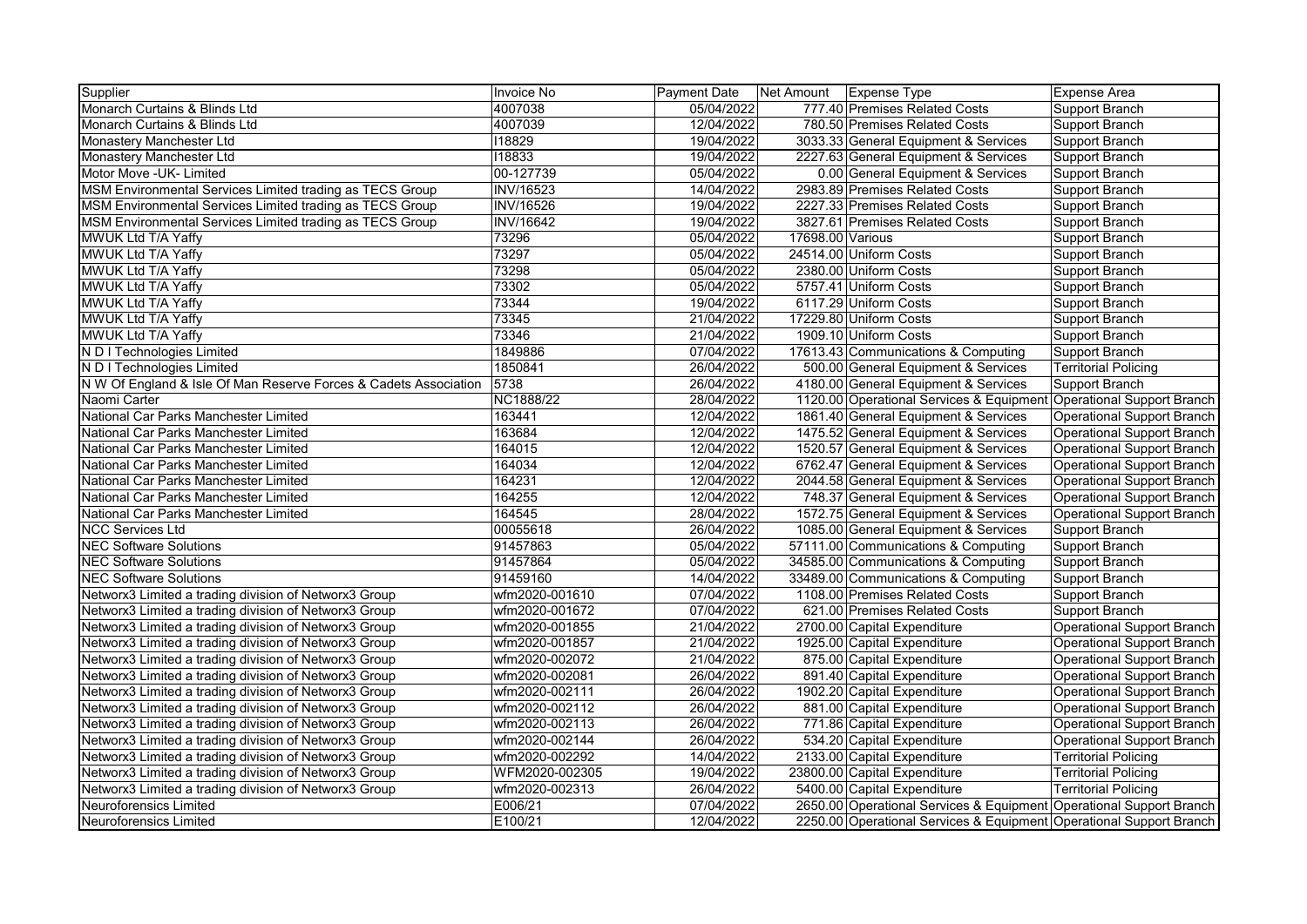| Supplier                                  | Invoice No       | Payment Date | Net Amount | Expense Type                                                        | Expense Area               |
|-------------------------------------------|------------------|--------------|------------|---------------------------------------------------------------------|----------------------------|
| <b>Neuroforensics Limited</b>             | E102/20          | 07/04/2022   |            | 2050.00 Operational Services & Equipment Operational Support Branch |                            |
| <b>Neuroforensics Limited</b>             | E106/20          | 07/04/2022   |            | 2050.00 Operational Services & Equipment Operational Support Branch |                            |
| <b>Neuroforensics Limited</b>             | E107/20          | 07/04/2022   |            | 2050.00 Operational Services & Equipment Operational Support Branch |                            |
| <b>Neuroforensics Limited</b>             | E108/20          | 07/04/2022   |            | 2650.00 Operational Services & Equipment Operational Support Branch |                            |
| <b>Neuroforensics Limited</b>             | E136/21          | 12/04/2022   |            | 2250.00 Operational Services & Equipment Operational Support Branch |                            |
| Neuroforensics Limited                    | E154/20          | 07/04/2022   |            | 2650.00 Operational Services & Equipment Operational Support Branch |                            |
| Neuroforensics Limited                    | E163/20          | 07/04/2022   |            | 2050.00 Operational Services & Equipment Operational Support Branch |                            |
| <b>Neuroforensics Limited</b>             | E167/20          | 07/04/2022   |            | 2250.00 Operational Services & Equipment Operational Support Branch |                            |
| <b>Neuroforensics Limited</b>             | E17/21           | 07/04/2022   |            | 2250.00 Operational Services & Equipment Operational Support Branch |                            |
| <b>Neuroforensics Limited</b>             | E188/20          | 07/04/2022   |            | 2050.00 Operational Services & Equipment Operational Support Branch |                            |
| <b>Neuroforensics Limited</b>             | E25/21           | 07/04/2022   |            | 2250.00 Operational Services & Equipment Operational Support Branch |                            |
| <b>Neuroforensics Limited</b>             | E26/21           | 07/04/2022   |            | 2650.00 Operational Services & Equipment Operational Support Branch |                            |
| <b>Neuroforensics Limited</b>             | E42/21           | 07/04/2022   |            | 2250.00 Operational Services & Equipment Operational Support Branch |                            |
| Neuroforensics Limited                    | E53/21           | 12/04/2022   |            | 2250.00 Operational Services & Equipment Operational Support Branch |                            |
| Neuroforensics Limited                    | E54/21           | 07/04/2022   |            | 2050.00 Operational Services & Equipment Operational Support Branch |                            |
| <b>Neuroforensics Limited</b>             | E55/21           | 12/04/2022   |            | 2650.00 Operational Services & Equipment Operational Support Branch |                            |
| <b>Neuroforensics Limited</b>             | E56/21           | 12/04/2022   |            | 2250.00 Operational Services & Equipment Operational Support Branch |                            |
| <b>Neuroforensics Limited</b>             | E57/21           | 12/04/2022   |            | 2250.00 Operational Services & Equipment Operational Support Branch |                            |
| <b>Neuroforensics Limited</b>             | E72/21           | 07/04/2022   |            | 2250.00 Operational Services & Equipment Operational Support Branch |                            |
| <b>Neuroforensics Limited</b>             | E75/21           | 12/04/2022   |            | 2250.00 Operational Services & Equipment Operational Support Branch |                            |
| <b>Neuroforensics Limited</b>             | E87/20           | 07/04/2022   |            | 2050.00 Operational Services & Equipment Operational Support Branch |                            |
| <b>Neuroforensics Limited</b>             | E90/21           | 12/04/2022   |            | 2250.00 Operational Services & Equipment Operational Support Branch |                            |
| Neuroforensics Limited                    | E94/21           | 12/04/2022   |            | 2250.00 Operational Services & Equipment Operational Support Branch |                            |
| <b>NSS Testing</b>                        | 13359            | 26/04/2022   |            | 3100.00 Premises Related Costs                                      | Support Branch             |
| <b>NSS Testing</b>                        | <b>INV/13298</b> | 12/04/2022   |            | 5175.00 Premises Related Costs                                      | Support Branch             |
| <b>NSS Testing</b>                        | <b>INV13184</b>  | 07/04/2022   |            | 2975.00 Premises Related Costs                                      | Support Branch             |
| Oasis Air Conditioning Limited            | 11792            | 07/04/2022   |            | 111434.29 Premises Related Costs                                    | Support Branch             |
| Odgers Interim                            | 867426           | 12/04/2022   |            | 31347.73 Staff Related Costs                                        | Support Branch             |
| Odgers Interim                            | 867472           | 07/04/2022   |            | 7157.80 General Equipment & Services                                | Support Branch             |
| <b>OFCOM</b>                              | 78476039         | 12/04/2022   |            | 1059.52 Communications & Computing                                  | Support Branch             |
| Oil Lab Limited                           | 003689           | 05/04/2022   |            | 809.86 Transport Costs                                              | Support Branch             |
| Oil Lab Limited                           | 003759           | 05/04/2022   |            | 2699.55 Transport Costs                                             | Support Branch             |
| Oil Lab Limited                           | 003983           | 26/04/2022   |            | 2159.64 Transport Costs                                             | Support Branch             |
| Oldham M B C                              | 10770874B        | 26/04/2022   |            | 870.00 Premises Related Costs                                       | Support Branch             |
| Oldham M B C                              | 31045647 APR22   | 29/04/2022   |            | 736.25 Premises Related Costs                                       | Support Branch             |
| Oldham M B C                              | 31388940 APR22   | 29/04/2022   |            | 14976.00 Premises Related Costs                                     | Support Branch             |
| Oldham M B C                              | 31399030 APR22   | 29/04/2022   |            | 1047.00 Premises Related Costs                                      | Support Branch             |
| Oleeo Limited                             | 36295            | 26/04/2022   |            | 2464.75 Communications & Computing                                  | Support Branch             |
| <b>Oliver Sanders</b>                     | 240632           | 26/04/2022   |            | 11183.34 General Equipment & Services                               | Support Branch             |
| <b>OMNI Facilities Management Limited</b> | 429218           | 28/04/2022   |            | 1756.76 Staff Related Costs                                         | Support Branch             |
| Onefile                                   | 15561            | 05/04/2022   |            | 21500.00 General Equipment & Services                               | Support Branch             |
| Oracle Corporation Uk Limited             | 460033184        | 05/04/2022   |            | 1115.57 Communications & Computing                                  | Support Branch             |
| Oracle Corporation Uk Limited             | 460033197        | 05/04/2022   |            | 105690.60 Communications & Computing                                | Support Branch             |
| Oxford Wave Research Limited              | GMP20220314      | 12/04/2022   |            | 900.00 Staff Related Costs                                          | Operational Support Branch |
| P Fahey & Sons Limited                    | R10366           | 26/04/2022   |            | 669.49 Premises Related Costs                                       | Support Branch             |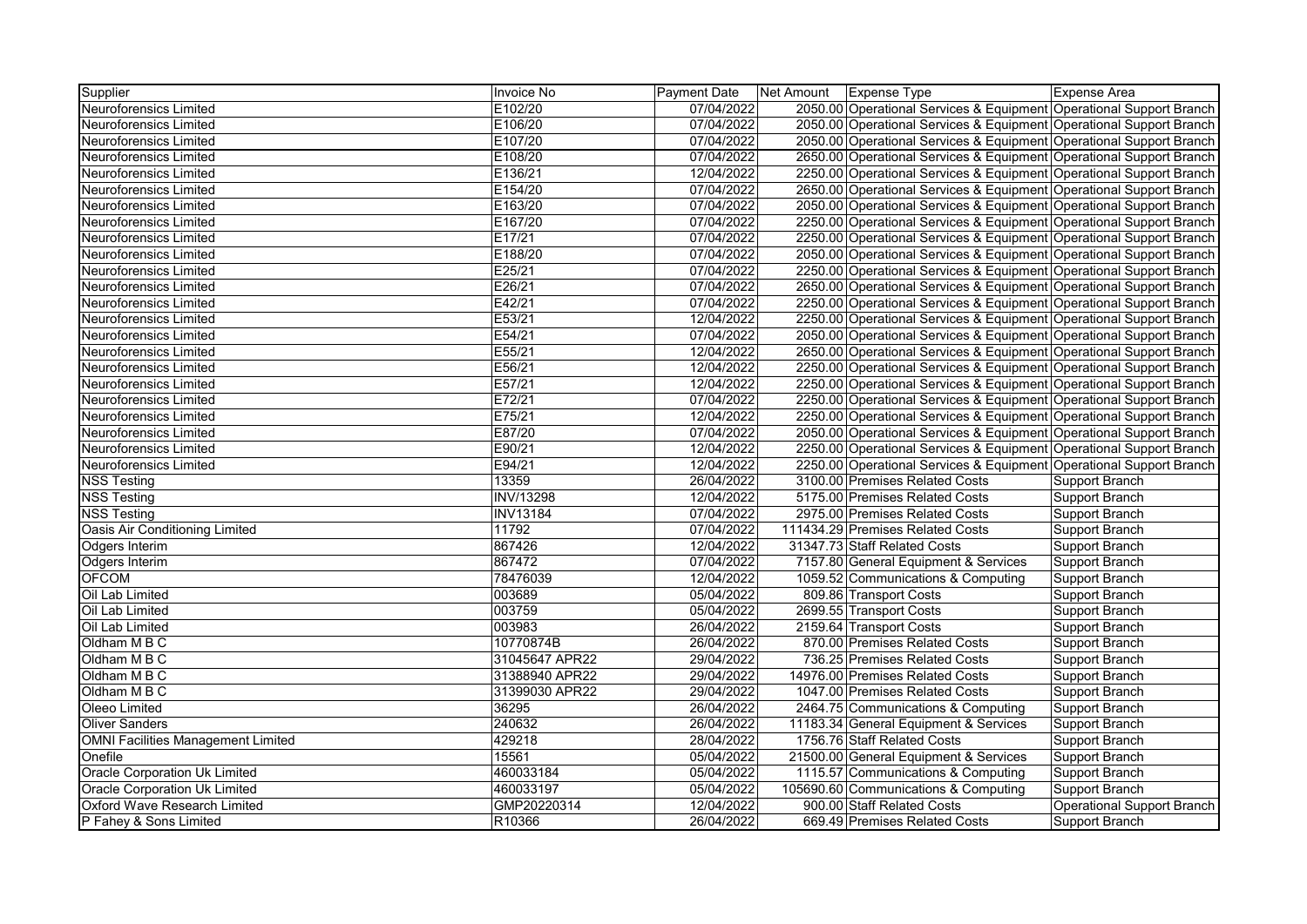| Supplier                                            | Invoice No            | Payment Date | Net Amount       | <b>Expense Type</b>                                                 | <b>Expense Area</b>               |
|-----------------------------------------------------|-----------------------|--------------|------------------|---------------------------------------------------------------------|-----------------------------------|
| P H S Group Plc                                     | 68980528              | 26/04/2022   |                  | 2889.00 Premises Related Costs                                      | Support Branch                    |
| P H S Group Plc                                     | 68980575              | 26/04/2022   |                  | 1064.87 Cleaning & Refuse Collection                                | Support Branch                    |
| P H S Group Plc                                     | 68980576              | 26/04/2022   |                  | 603.25 Cleaning & Refuse Collection                                 | Support Branch                    |
| P H S Group Plc                                     | 68980599              | 26/04/2022   |                  | 577.92 Cleaning & Refuse Collection                                 | Support Branch                    |
| P H S Group Plc                                     | 68980605              | 26/04/2022   |                  | 419.00 Cleaning & Refuse Collection                                 | <b>Support Branch</b>             |
| P H S Group Plc                                     | 68980614              | 26/04/2022   |                  | 1237.60 Cleaning & Refuse Collection                                | Support Branch                    |
| P H S Group Plc                                     | 68980620              | 26/04/2022   |                  | 860.85 Cleaning & Refuse Collection                                 | Support Branch                    |
| P H S Group Plc                                     | 68980621              | 26/04/2022   |                  | 728.45 Cleaning & Refuse Collection                                 | Support Branch                    |
| P H S Group Plc                                     | 68980622              | 26/04/2022   |                  | 643.87 Cleaning & Refuse Collection                                 | Support Branch                    |
| PVL                                                 | V65001                | 12/04/2022   |                  | 473.63 Transport Costs                                              | Support Branch                    |
| Pacific Solutions International Limited             | <b>IN2006097</b>      | 21/04/2022   |                  | 670.00 Communications & Computing                                   | Support Branch                    |
| <b>PAL Hire Ltd</b>                                 | 1212753               | 26/04/2022   |                  | 1334.00 Premises Related Costs                                      | Support Branch                    |
| Pangbourne Musical Dist Limited T/A P M D Magnetics | 5393                  | 12/04/2022   |                  | 1020.00 General Equipment & Services                                | <b>Operational Support Branch</b> |
| PartsPlus                                           | 17868625              | 07/04/2022   |                  | 539.44 Transport Costs                                              | Support Branch                    |
| <b>PartsPlus</b>                                    | 18339774              | 21/04/2022   |                  | 426.74 Transport Costs                                              | Support Branch                    |
| <b>PartsPlus</b>                                    | 18931239              | 05/04/2022   |                  | 541.68 Transport Costs                                              | Support Branch                    |
| <b>PartsPlus</b>                                    | 18951530              | 05/04/2022   |                  | 539.44 Transport Costs                                              | Support Branch                    |
| PartsPlus                                           | 18959298              | 05/04/2022   |                  | 752.91 Transport Costs                                              | Support Branch                    |
| PartsPlus                                           | 18959299              | 05/04/2022   |                  | 545.11 Transport Costs                                              | Support Branch                    |
| PartsPlus                                           | 18974607              | 05/04/2022   |                  | 508.64 Transport Costs                                              | Support Branch                    |
| PartsPlus                                           | 18974608              | 05/04/2022   |                  | 784.47 Transport Costs                                              | Support Branch                    |
| <b>PartsPlus</b>                                    | 19023523              | 12/04/2022   |                  | 1287.69 Transport Costs                                             | Support Branch                    |
| <b>PartsPlus</b>                                    | 19032910              | 12/04/2022   |                  | 627.00 Transport Costs                                              | Support Branch                    |
| <b>PartsPlus</b>                                    | 19072230              | 19/04/2022   |                  | 907.95 Transport Costs                                              | Support Branch                    |
| PartsPlus                                           | 19085268              | 19/04/2022   |                  | 473.70 Transport Costs                                              | Support Branch                    |
| PartsPlus                                           | 19143811              | 19/04/2022   |                  | 694.71 Transport Costs                                              | Support Branch                    |
| Paul Mason                                          | 3                     | 12/04/2022   |                  | 838.40 General Equipment & Services                                 | Support Branch                    |
| Paypal *iawp lawp                                   | H72520220405fillrpjqq | 44652.00     |                  | 794.79 General Equipment & Services                                 | Support Branch                    |
| Paypal *iawp lawp                                   | H72520220405nxqddvtrs | 44652.00     |                  | 794.79 General Equipment & Services                                 | Support Branch                    |
| Paypal *iawp lawp                                   | H72520220406kocoetzkr | 44655.00     |                  | 796.15 General Equipment & Services                                 | Support Branch                    |
| Paypal *kaisertech                                  | H72520220422edsywdwky | 44670.00     |                  | 1150.00 Operational Services & Equipment Operational Support Branch |                                   |
| <b>PCC For Cheshire</b>                             | 110720004000          | 05/04/2022   |                  | 41635.59 Capital Expenditure                                        | <b>Territorial Policing</b>       |
| <b>PCC For Cheshire</b>                             | 110720004210          | 05/04/2022   |                  | 16798.88 Operational Services & Equipment Support Branch            |                                   |
| <b>PCC For Cheshire</b>                             | 110720004329          | 21/04/2022   |                  | 12991.00 Police Related Costs                                       | Operational Support Branch        |
| <b>PCC For Cheshire</b>                             | 110720004451          | 26/04/2022   |                  | 1764.89 Police Related Costs                                        | Operational Support Branch        |
| <b>PCC For Cumbria</b>                              | 1036618               | 14/04/2022   | 34015.85 Various |                                                                     | Operational Support Branch        |
| PCC For Cumbria                                     | 1036619               | 14/04/2022   |                  | 13366.31 Police Salaries                                            | <b>Operational Support Branch</b> |
| <b>PCC For North Wales</b>                          | N0006239              | 26/04/2022   |                  | 8226.92 Operational Services & Equipment Support Branch             |                                   |
| Peter Jones (Ilg) Limited                           | <b>INV-11492</b>      | 26/04/2022   | 1047.75 Various  |                                                                     | Support Branch                    |
| Petmedics                                           | 1-183724              | 07/04/2022   |                  | 1280.00 Operational Services & Equipment Territorial Policing       |                                   |
| Petmedics                                           | 1-186196              | 05/04/2022   |                  | 520.00 Operational Services & Equipment Territorial Policing        |                                   |
| Petmedics                                           | 1-186213              | 05/04/2022   |                  | 463.00 Operational Services & Equipment Territorial Policing        |                                   |
| Petmedics                                           | 1-186220              | 05/04/2022   |                  | 620.00 Operational Services & Equipment Territorial Policing        |                                   |
| Petmedics                                           | 1-186222              | 05/04/2022   |                  | 520.00 Operational Services & Equipment Territorial Policing        |                                   |
| Petmedics                                           | 1-186298              | 07/04/2022   |                  | 608.60 Operational Services & Equipment Territorial Policing        |                                   |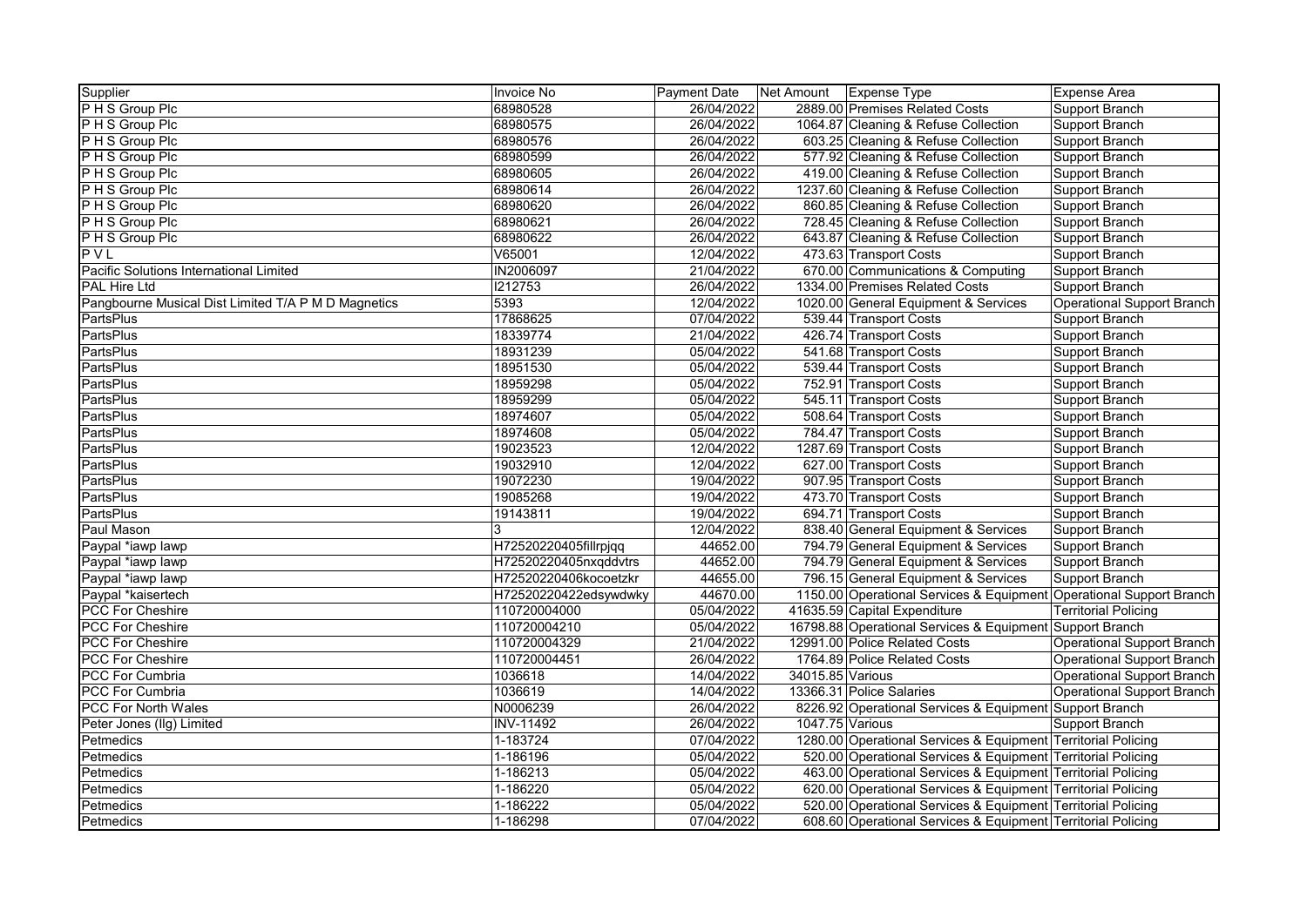| Supplier                                           | Invoice No            | Payment Date | Net Amount   Expense Type                                            | Expense Area                      |
|----------------------------------------------------|-----------------------|--------------|----------------------------------------------------------------------|-----------------------------------|
| Petmedics                                          | 1-186398              | 12/04/2022   | 1395.00 Operational Services & Equipment Territorial Policing        |                                   |
| Petmedics                                          | 1-186400              | 21/04/2022   | 600.00 Operational Services & Equipment Territorial Policing         |                                   |
| Petmedics                                          | 1-186406              | 21/04/2022   | 620.00 Operational Services & Equipment Territorial Policing         |                                   |
| Petmedics                                          | 1-186414              | 21/04/2022   | 620.00 Operational Services & Equipment Territorial Policing         |                                   |
| Petmedics                                          | 1-186424              | 12/04/2022   | 1344.00 Operational Services & Equipment Territorial Policing        |                                   |
| Petmedics                                          | 1-186425              | 21/04/2022   | 616.00 Operational Services & Equipment Territorial Policing         |                                   |
| Petmedics                                          | 1-186502              | 12/04/2022   | 623.88 Operational Services & Equipment Territorial Policing         |                                   |
| Petmedics                                          | 1-186520              | 12/04/2022   | 781.38 Operational Services & Equipment Territorial Policing         |                                   |
| Petmedics                                          | 1-186524              | 26/04/2022   | 1417.32 Operational Services & Equipment Territorial Policing        |                                   |
| Petmedics                                          | 1-186525              | 26/04/2022   | 994.11 Operational Services & Equipment Territorial Policing         |                                   |
| Peugeot Motor Company Plc                          | 93247012              | 19/04/2022   | 20963.41 Capital Expenditure                                         | Support Branch                    |
| Peugeot Motor Company Plc                          | 93247013              | 19/04/2022   | 20963.41 Capital Expenditure                                         | <b>Support Branch</b>             |
| Peugeot Motor Company Plc                          | 93247014              | 19/04/2022   | 20963.41 Capital Expenditure                                         | Support Branch                    |
| <b>Pharos Generator Services Limited</b>           | <b>PSI-4562</b>       | 19/04/2022   | 990.00 Premises Related Costs                                        | Support Branch                    |
| <b>Pharos Generator Services Limited</b>           | <b>PSI-4586</b>       | 26/04/2022   | 17217.20 Premises Related Costs                                      | Support Branch                    |
| Photovalue UK Limited                              | 35924                 | 26/04/2022   | 784.88 General Equipment & Services                                  | Support Branch                    |
| <b>Point South Limited</b>                         | <b>INV-4664</b>       | 12/04/2022   | 15300.00 Operational Services & Equipment Operational Support Branch |                                   |
| Point South Limited                                | <b>INV-4800</b>       | 05/04/2022   | 2045.50 Operational Services & Equipment Operational Support Branch  |                                   |
| Point South Limited                                | <b>INV-4837</b>       | 05/04/2022   | 1941.00 Operational Services & Equipment Support Branch              |                                   |
| Point South Limited                                | <b>INV-4897</b>       | 19/04/2022   | 9450.00 Operational Services & Equipment Operational Support Branch  |                                   |
| Police And Crime Commissioner For Lancashire       | 7500013915            | 12/04/2022   | 1964.88 Operational Services & Equipment Support Branch              |                                   |
| Police And Crime Commissioner For Lancashire       | 7500013929            | 14/04/2022   | 11615.30 Operational Services & Equipment Support Branch             |                                   |
| Police And Crime Commissioner For Lancashire       | 7500013937            | 21/04/2022   | 12898.72 Operational Services & Equipment Support Branch             |                                   |
| <b>Police Crime Prevention Initiatives Limited</b> | S-INV-102042          | 21/04/2022   | 1368.00 General Equipment & Services                                 | Support Branch                    |
| Police Digital Service (PDS)                       | <b>INV-1973</b>       | 26/04/2022   | 45123.21 Communications & Computing                                  | Support Branch                    |
| Police Digital Service (PDS)                       | <b>INV-2078</b>       | 26/04/2022   | 60000.00 General Equipment & Services                                | Support Branch                    |
| Police Digital Service (PDS)                       | <b>INV-2229</b>       | 26/04/2022   | 4079.17 Communications & Computing                                   | Support Branch                    |
| ProBale                                            | 7638                  | 26/04/2022   | 3052.80 Operational Services & Equipment Operational Support Branch  |                                   |
| ProBale                                            | 7733                  | 12/04/2022   | 2120.00 Operational Services & Equipment Operational Support Branch  |                                   |
| ProBale                                            | 7734                  | 12/04/2022   | 1600.00 Operational Services & Equipment Operational Support Branch  |                                   |
| <b>Process Evolution Limited</b>                   | J2022-603-001         | 21/04/2022   | 11800.00 Communications & Computing                                  | Support Branch                    |
| <b>Prolojik Limited</b>                            | 214772                | 07/04/2022   | 1688.00 Premises Related Costs                                       | Support Branch                    |
| Psycho Peacock Limited                             | 109163                | 12/04/2022   | 476.34 Operational Services & Equipment Operational Support Branch   |                                   |
| Psycho Peacock Limited                             | 109404                | 12/04/2022   | 490.00 General Equipment & Services                                  | Support Branch                    |
| Q A Limited                                        | QA-SIN-000117762      | 21/04/2022   | 14628.00 Staff Related Costs                                         | Operational Support Branch        |
| Qualitech Environmental Services Limited           | 21576                 | 07/04/2022   | 1350.00 Cleaning & Refuse Collection                                 | Support Branch                    |
| Quay Contracts Management Limited                  | 5413                  | 05/04/2022   | 31199.00 Capital Expenditure                                         | Support Branch                    |
| Quay Contracts Management Limited                  | 5446                  | 26/04/2022   | 765.00 Premises Related Costs                                        | Support Branch                    |
| R R G Denton                                       | 3003396               | 26/04/2022   | 25495.00 Capital Expenditure                                         | Support Branch                    |
| Rachel Cohen                                       | 2122-58               | 07/04/2022   | 741.54 General Equipment & Services                                  | <b>Operational Support Branch</b> |
| Ralph Livesey Ltd                                  | H72520220414biecgcxdd | 44663.00     | 807.70 General Equipment & Services                                  | Support Branch                    |
| Ralph Livesey Ltd                                  | H72520220414jfvnrbvpt | 44663.00     | 1271.81 General Equipment & Services                                 | <b>Support Branch</b>             |
| Rebecca Hunter                                     | <b>GMP007</b>         | 21/04/2022   | 2144.80 General Equipment & Services                                 | Operational Support Branch        |
| <b>Reed Specialist Recruitment Limited</b>         | E020988329M           | 07/04/2022   | 18577.01 Staff Related Costs                                         | <b>Operational Support Branch</b> |
| Reed Specialist Recruitment Limited                | E020989263M           | 14/04/2022   | 103811.38 Staff Related Costs                                        | Support Branch                    |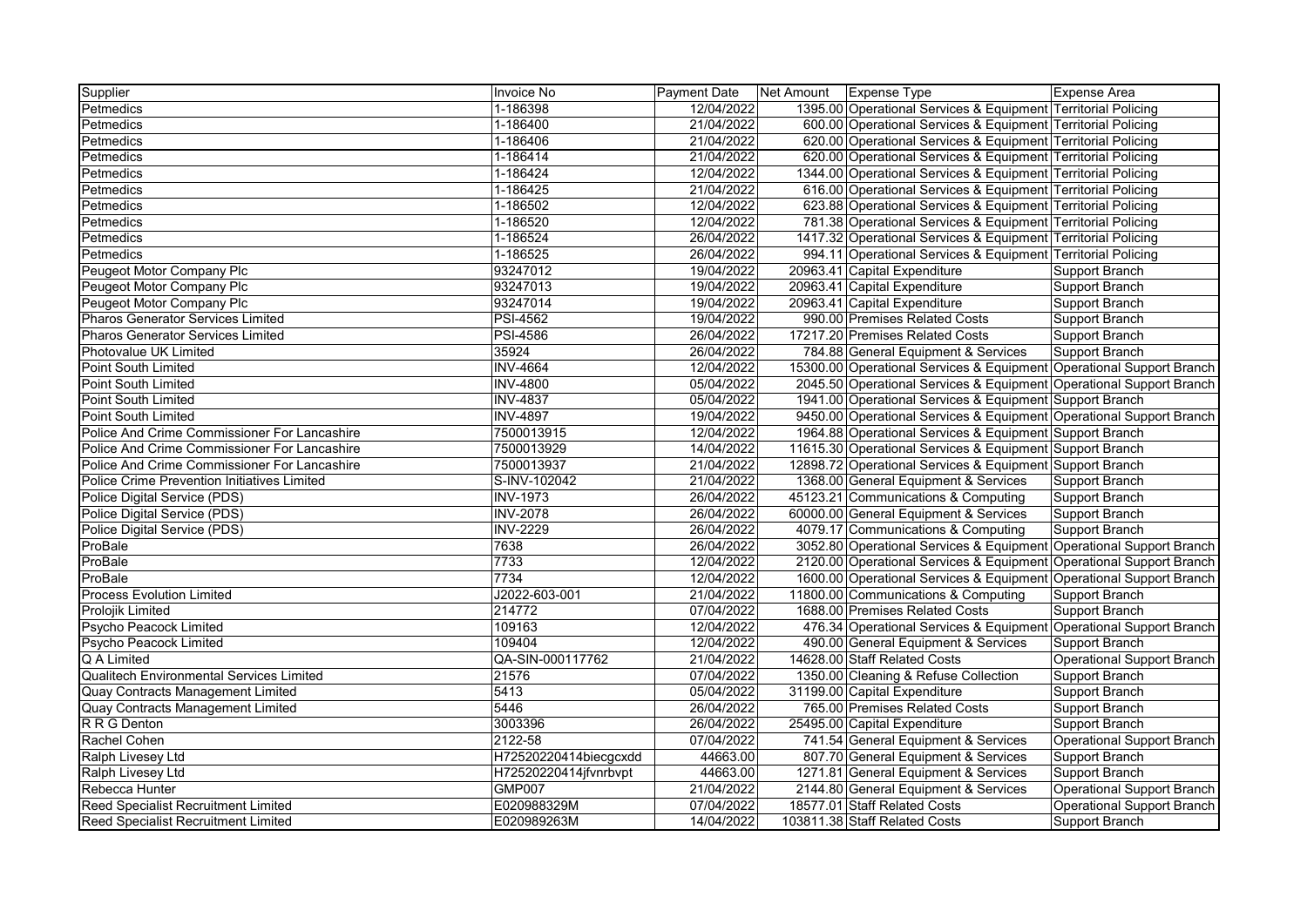| Supplier                                    | Invoice No       | Payment Date | Net Amount | Expense Type                                                        | Expense Area                      |
|---------------------------------------------|------------------|--------------|------------|---------------------------------------------------------------------|-----------------------------------|
| <b>Reed Specialist Recruitment Limited</b>  | E020989564M      | 12/04/2022   |            | 15626.23 Staff Related Costs                                        | Operational Support Branch        |
| <b>Reed Specialist Recruitment Limited</b>  | E020990627M      | 21/04/2022   |            | 130321.19 Staff Related Costs                                       | Support Branch                    |
| <b>Reed Specialist Recruitment Limited</b>  | E020992135M      | 28/04/2022   |            | 13583.51 Staff Related Costs                                        | <b>Operational Support Branch</b> |
| <b>Reed Specialist Recruitment Limited</b>  | E0238000703D1    | 07/04/2022   |            | 139301.25 Staff Related Costs                                       | Support Branch                    |
| Reed Specialist Recruitment Limited         | E0238035149      | 12/04/2022   |            | 6294.23 Staff Related Costs                                         | Operational Support Branch        |
| Reed Specialist Recruitment Limited         | E0238059229      | 26/04/2022   |            | 14178.24 Staff Related Costs                                        | <b>Operational Support Branch</b> |
| <b>Reed Specialist Recruitment Limited</b>  | E0238077044      | 26/04/2022   |            | 5483.80 Staff Related Costs                                         | <b>Operational Support Branch</b> |
| Reed Specialist Recruitment Limited         | E0238081082D1    | 26/04/2022   |            | 127501.78 Staff Related Costs                                       | Support Branch                    |
| Remi Reichhold                              | 138029 A         | 28/04/2022   |            | 1120.00 General Equipment & Services                                | <b>Support Branch</b>             |
| Restore Datashred (Data Solutions 2016)     | 1454128          | 19/04/2022   |            | 710.00 Cleaning & Refuse Collection                                 | Support Branch                    |
| Restore Technology                          | <b>IB003128</b>  | 26/04/2022   |            | 1051.00 General Equipment & Services                                | Support Branch                    |
| Restore Technology                          | IB003129         | 26/04/2022   |            | 1128.50 General Equipment & Services                                | Support Branch                    |
| Restore Technology                          | IB003130         | 26/04/2022   |            | 1137.00 General Equipment & Services                                | Support Branch                    |
| Restore Technology                          | IB003131         | 26/04/2022   |            | 1323.25 General Equipment & Services                                | Support Branch                    |
| Restore Technology                          | IB003160         | 26/04/2022   |            | 583.50 General Equipment & Services                                 | Support Branch                    |
| <b>Richard McLean</b>                       | 602026 APR22     | 12/04/2022   |            | 1100.00 General Equipment & Services                                | Support Branch                    |
| <b>Rider Levett Bucknall</b>                | 926470           | 07/04/2022   |            | 6686.28 General Equipment & Services                                | Support Branch                    |
| <b>Rider Levett Bucknall</b>                | 935426           | 07/04/2022   |            | 2800.00 Capital Expenditure                                         | <b>Support Branch</b>             |
| <b>Riflecraft Limited</b>                   | 22011301020003   | 12/04/2022   |            | 517.20 Operational Services & Equipment Operational Support Branch  |                                   |
| Robins & Day Limited                        | 14114040         | 05/04/2022   |            | 1613.98 Transport Costs                                             | Support Branch                    |
| Robins & Day Limited                        | 14172675         | 05/04/2022   |            | 475.85 Transport Costs                                              | Support Branch                    |
| Robins & Day Limited                        | 14176930         | 05/04/2022   |            | 417.36 Transport Costs                                              | Support Branch                    |
| Robins & Day Limited                        | 14177563         | 05/04/2022   |            | 731.48 Transport Costs                                              | <b>Support Branch</b>             |
| Robins & Day Limited                        | 14180237         | 12/04/2022   |            | 571.34 Transport Costs                                              | Support Branch                    |
| Robins & Day Limited                        | 14180328         | 12/04/2022   |            | 1946.07 Transport Costs                                             | Support Branch                    |
| Robins & Day Limited                        | 14183616         | 19/04/2022   |            | 656.78 Transport Costs                                              | Support Branch                    |
| Robins & Day Limited                        | 14183757         | 19/04/2022   |            | 726.00 Transport Costs                                              | Support Branch                    |
| Rochdale M B C                              | 8006864754       | 28/04/2022   |            | 2660.00 General Equipment & Services                                | <b>Operational Support Branch</b> |
| Rochdale M B C                              | 41027426 APR22   | 22/04/2022   |            | 6506.00 Premises Related Costs                                      | Support Branch                    |
| Rochdale M B C                              | 41134379 APR22   | 22/04/2022   |            | 1513.75 Premises Related Costs                                      | <b>Support Branch</b>             |
| Rochdale M B C                              | 41198847 APR22   | 22/04/2022   |            | 15744.00 Premises Related Costs                                     | <b>Support Branch</b>             |
| Rolls-Royce Solutions UK Ltd                | 9110017391       | 26/04/2022   |            | 6100.00 Premises Related Costs                                      | Support Branch                    |
| <b>Rosie Everett</b>                        | DTM-002-22-01    | 12/04/2022   |            | 2050.00 Operational Services & Equipment Operational Support Branch |                                   |
| Royal Mail                                  | 9064572329       | 14/04/2022   |            | 1933.44 General Equipment & Services                                | Support Branch                    |
| Royal Mail                                  | 9064605539       | 08/04/2022   |            | 4149.76 General Equipment & Services                                | Support Branch                    |
| <b>Royal Mail</b>                           | 9064643251       | 19/04/2022   |            | 4018.60 General Equipment & Services                                | Support Branch                    |
| <b>Royal Mail</b>                           | 9064662944       | 14/04/2022   |            | 1868.68 General Equipment & Services                                | Support Branch                    |
| <b>Royal Mail</b>                           | 9064677888       | 22/04/2022   |            | 5335.85 General Equipment & Services                                | Support Branch                    |
| Royal Mail                                  | 9064738030       | 29/04/2022   |            | 5436.50 General Equipment & Services                                | Support Branch                    |
| <b>Royal Mail</b>                           | 9064754587       | 14/04/2022   |            | 1712.55 General Equipment & Services                                | Support Branch                    |
| <b>Royal Mail</b>                           | 9064795108       | 26/04/2022   |            | 1067.04 General Equipment & Services                                | Support Branch                    |
| <b>Russell Fortt</b>                        | 140440-01/04/202 | 26/04/2022   |            | 1875.00 General Equipment & Services                                | Support Branch                    |
| Rybrook Volvo                               | 42715034         | 05/04/2022   |            | 1032.48 Transport Costs                                             | Support Branch                    |
| Rymack Sign Solutions Ltd t/as PFI GB Signs | 47111            | 05/04/2022   |            | 443.94 Premises Related Costs                                       | Support Branch                    |
| Rymack Sign Solutions Ltd t/as PFI GB Signs | 47192            | 12/04/2022   |            | 1150.20 Uniform Costs                                               | Support Branch                    |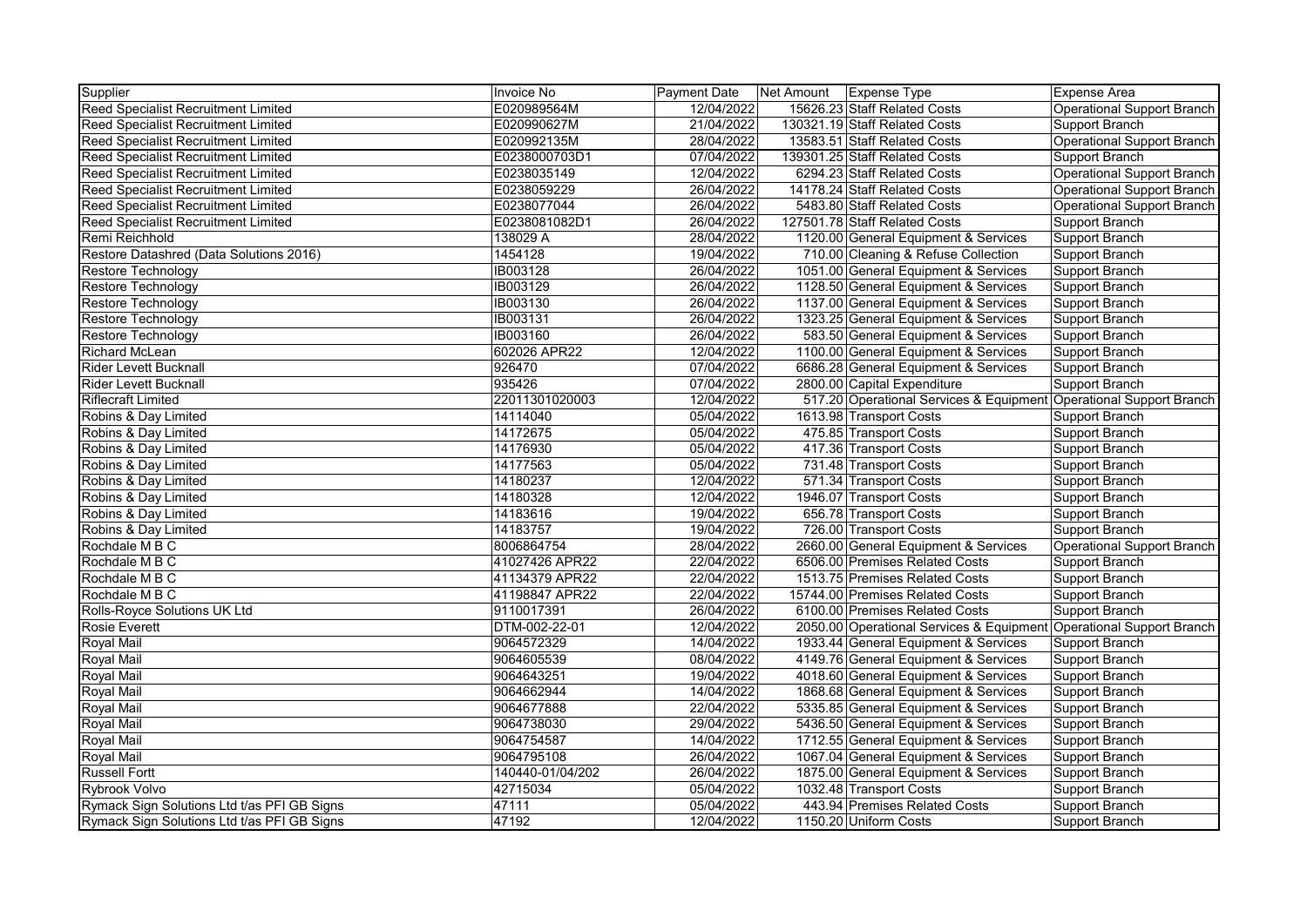| Supplier                          | Invoice No       | Payment Date | Net Amount      | Expense Type                                                        | Expense Area                      |
|-----------------------------------|------------------|--------------|-----------------|---------------------------------------------------------------------|-----------------------------------|
| S P Woolhouse & Sons              | 1015             | 26/04/2022   |                 | 4099.00 Operational Services & Equipment Operational Support Branch |                                   |
| Safariland UK Limited             | 35089            | 28/04/2022   |                 | 4618.70 Uniform Costs                                               | <b>Support Branch</b>             |
| Safariland UK Limited             | 35788            | 12/04/2022   |                 | 420.00 Operational Services & Equipment Operational Support Branch  |                                   |
| <b>Salford City Council</b>       | 63377561 APR22   | 08/04/2022   |                 | 973.50 Premises Related Costs                                       | Support Branch                    |
| <b>Salford City Council</b>       | 64419111 APR22   | 08/04/2022   |                 | 1513.75 Premises Related Costs                                      | Support Branch                    |
| <b>Salford City Council</b>       | 64434491 APR22   | 08/04/2022   |                 | 14208.00 Premises Related Costs                                     | Support Branch                    |
| Salford City Council              | 64540021 APR22   | 08/04/2022   |                 | 22528.00 Premises Related Costs                                     | Support Branch                    |
| <b>Salford City Council</b>       | 64541771 APR22   | 08/04/2022   |                 | 17792.00 Premises Related Costs                                     | Support Branch                    |
| <b>Sancus Solutions Limited</b>   | 2641             | 05/04/2022   |                 | 2740.00 Staff Related Costs                                         | Support Branch                    |
| Sbi Tacpro Limited                | 4261             | 05/04/2022   | 4760.25 Various |                                                                     | <b>Support Branch</b>             |
| <b>Scenesafe Limited</b>          | SIN361221        | 14/04/2022   |                 | 509.35 Various                                                      | <b>Territorial Policing</b>       |
| Scenesafe Limited                 | SIN364611        | 05/04/2022   |                 | 809.20 Various                                                      | <b>Territorial Policing</b>       |
| Scenesafe Limited                 | SIN364671        | 05/04/2022   |                 | 4159.32 Operational Services & Equipment Operational Support Branch |                                   |
| Scenesafe Limited                 | SIN364790        | 05/04/2022   |                 | 523.60 Various                                                      | <b>Operational Support Branch</b> |
| Scenesafe Limited                 | SIN365272        | 12/04/2022   | 1455.75 Various |                                                                     | Operational Support Branch        |
| <b>Scenesafe Limited</b>          | SIN365274        | 21/04/2022   |                 | 773.70 Various                                                      | <b>Territorial Policing</b>       |
| Scenesafe Limited                 | SIN365276        | 12/04/2022   |                 | 1248.71 Operational Services & Equipment Operational Support Branch |                                   |
| <b>Scenesafe Limited</b>          | SIN365277        | 12/04/2022   |                 | 650.32 Operational Services & Equipment Operational Support Branch  |                                   |
| Scenesafe Limited                 | SIN365348        | 12/04/2022   |                 | 1283.01 Operational Services & Equipment Operational Support Branch |                                   |
| Scenesafe Limited                 | SIN365507        | 12/04/2022   |                 | 915.50 Various                                                      | <b>Operational Support Branch</b> |
| Scenesafe Limited                 | SIN365544        | 12/04/2022   |                 | 1150.00 Operational Services & Equipment Operational Support Branch |                                   |
| Scenesafe Limited                 | SIN365546        | 12/04/2022   |                 | 1150.00 Operational Services & Equipment Operational Support Branch |                                   |
| Scenesafe Limited                 | SIN365550        | 12/04/2022   |                 | 1150.00 Operational Services & Equipment Operational Support Branch |                                   |
| Scenesafe Limited                 | SIN365758        | 12/04/2022   | 1658.20 Various |                                                                     | <b>Territorial Policing</b>       |
| Scenesafe Limited                 | SIN365785        | 12/04/2022   | 2394.79 Various |                                                                     | <b>Operational Support Branch</b> |
| <b>Scenesafe Limited</b>          | SIN365979        | 19/04/2022   |                 | 522.81 Operational Services & Equipment Operational Support Branch  |                                   |
| <b>Scenesafe Limited</b>          | SIN366074        | 19/04/2022   |                 | 521.70 Operational Services & Equipment Operational Support Branch  |                                   |
| Scenesafe Limited                 | SIN366219        | 19/04/2022   | 1404.10 Various |                                                                     | <b>Territorial Policing</b>       |
| Scenesafe Limited                 | SIN366223        | 19/04/2022   |                 | 432.76 Various                                                      | <b>Territorial Policing</b>       |
| Scenesafe Limited                 | SIN366415        | 19/04/2022   |                 | 603.00 General Equipment & Services                                 | <b>Operational Support Branch</b> |
| <b>Scenesafe Limited</b>          | SIN366765        | 26/04/2022   |                 | 744.00 Operational Services & Equipment Operational Support Branch  |                                   |
| <b>Scenesafe Limited</b>          | SIN367081        | 26/04/2022   |                 | 553.00 Operational Services & Equipment Operational Support Branch  |                                   |
| <b>Scenesafe Limited</b>          | SIN367175        | 26/04/2022   |                 | 515.20 Operational Services & Equipment Operational Support Branch  |                                   |
| <b>Scenesafe Limited</b>          | SIN367196        | 26/04/2022   |                 | 1150.00 Operational Services & Equipment Operational Support Branch |                                   |
| Scenesafe Limited                 | SIN367224        | 26/04/2022   |                 | 1150.00 Operational Services & Equipment Operational Support Branch |                                   |
| Scenesafe Limited                 | SIN367349        | 26/04/2022   |                 | 460.00 Operational Services & Equipment Operational Support Branch  |                                   |
| Scenesafe Limited                 | SIN367439        | 26/04/2022   |                 | 1113.58 Operational Services & Equipment Territorial Policing       |                                   |
| <b>Screwfix Direct Limited</b>    | 1235305619       | 05/04/2022   |                 | 483.30 Transport Costs                                              | Support Branch                    |
| <b>Security Plus Limited</b>      | 903478           | 26/04/2022   |                 | 575.77 General Equipment & Services                                 | Support Branch                    |
| Security Solutions (Northern) Ltd | <b>INV19584</b>  | 07/04/2022   |                 | 14093.06 Premises Related Costs                                     | Support Branch                    |
| Sellick Partnership               | <b>INV403941</b> | 19/04/2022   |                 | 2950.00 Staff Related Costs                                         | Support Branch                    |
| Sellick Partnership               | <b>INV405230</b> | 07/04/2022   |                 | 2950.00 Staff Related Costs                                         | Support Branch                    |
| Sellick Partnership               | INV406384        | 28/04/2022   |                 | 2950.00 General Equipment & Services                                | <b>Support Branch</b>             |
| <b>Sellick Partnership</b>        | <b>INV407783</b> | 28/04/2022   |                 | 2950.00 General Equipment & Services                                | Support Branch                    |
| <b>Sentrex Support Services</b>   | 55958            | 05/04/2022   |                 | 642.95 Staff Related Costs                                          | Support Branch                    |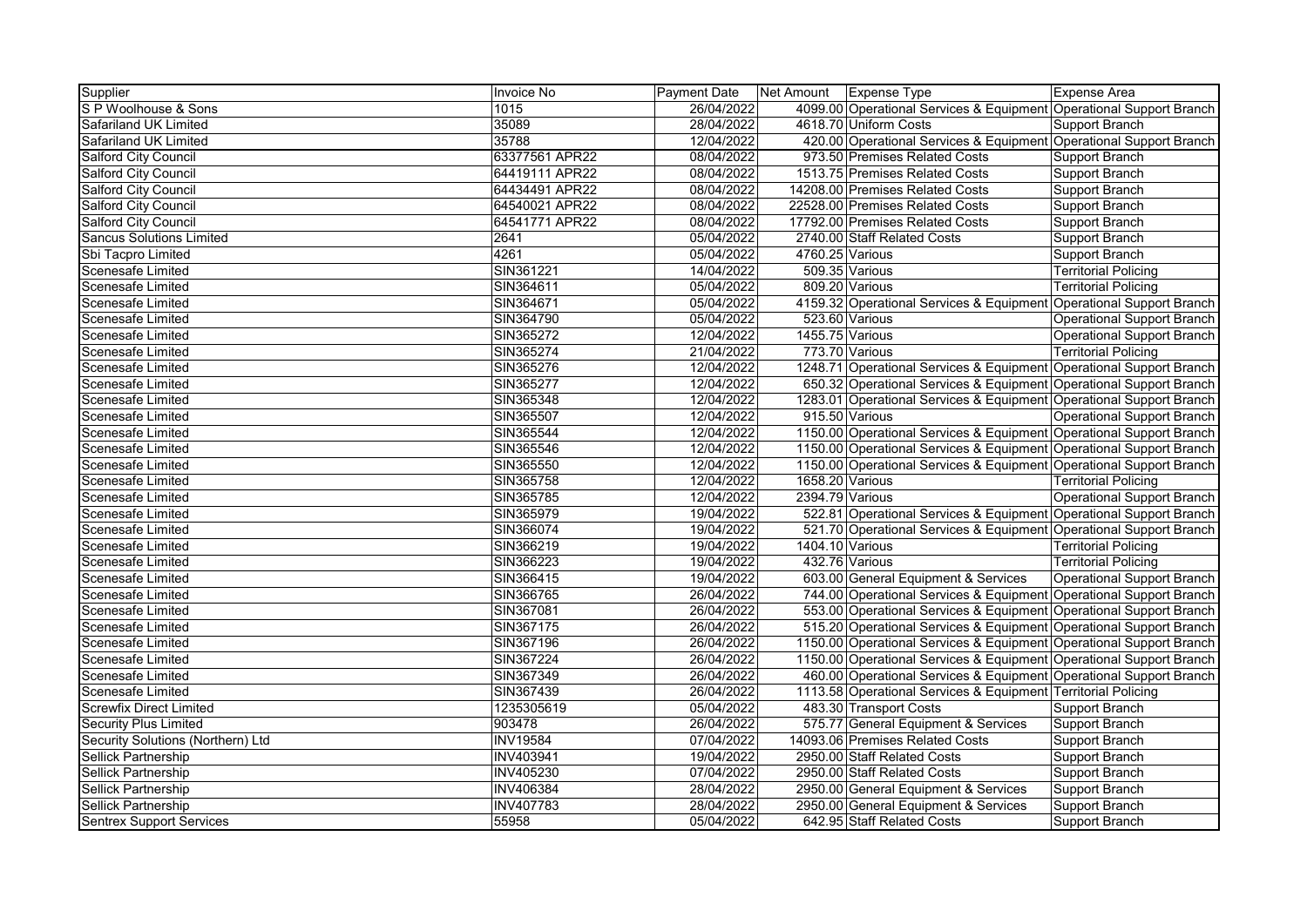| Supplier                                 | Invoice No       | <b>Payment Date</b> | Net Amount   Expense Type |                                                                      | <b>Expense Area</b>               |
|------------------------------------------|------------------|---------------------|---------------------------|----------------------------------------------------------------------|-----------------------------------|
| <b>Sentrex Support Services</b>          | 56002            | 05/04/2022          |                           | 642.95 Staff Related Costs                                           | Support Branch                    |
| <b>Sentrex Support Services</b>          | 56848            | 05/04/2022          |                           | 642.95 Staff Related Costs                                           | Support Branch                    |
| <b>Sentrex Support Services</b>          | 56874            | 05/04/2022          |                           | 642.95 Staff Related Costs                                           | <b>Support Branch</b>             |
| <b>Sentrex Support Services</b>          | 57196            | 05/04/2022          |                           | 642.95 Staff Related Costs                                           | <b>Support Branch</b>             |
| <b>Sentrex Support Services</b>          | 100026           | 07/04/2022          |                           | 700.80 Staff Related Costs                                           | <b>Support Branch</b>             |
| <b>Sentrex Support Services</b>          | 100027           | 05/04/2022          |                           | 642.95 Staff Related Costs                                           | Support Branch                    |
| <b>Sentrex Support Services</b>          | 100029           | 05/04/2022          |                           | 613.20 Staff Related Costs                                           | Support Branch                    |
| <b>Sentrex Support Services</b>          | 100030           | 05/04/2022          |                           | 613.20 Staff Related Costs                                           | Support Branch                    |
| <b>Sentrex Support Services</b>          | 100041           | 12/04/2022          |                           | 700.80 Staff Related Costs                                           | Support Branch                    |
| <b>Sentrex Support Services</b>          | 100045           | 12/04/2022          |                           | 642.95 Staff Related Costs                                           | Support Branch                    |
| <b>Sentrex Support Services</b>          | 100046           | 12/04/2022          |                           | 508.08 Staff Related Costs                                           | <b>Support Branch</b>             |
| <b>Sentrex Support Services</b>          | 100047           | 12/04/2022          |                           | 613.20 Staff Related Costs                                           | <b>Support Branch</b>             |
| <b>Sentrex Support Services</b>          | 100048           | 12/04/2022          |                           | 613.20 Staff Related Costs                                           | Support Branch                    |
| <b>Sentrex Support Services</b>          | 100086           | 26/04/2022          |                           | 613.20 Staff Related Costs                                           | Support Branch                    |
| <b>Sentrex Support Services</b>          | 100090           | 21/04/2022          |                           | 642.95 Staff Related Costs                                           | Support Branch                    |
| <b>Sentrex Support Services</b>          | 100091           | 26/04/2022          |                           | 613.20 Staff Related Costs                                           | <b>Support Branch</b>             |
| <b>Sentrex Support Services</b>          | 100092           | 26/04/2022          |                           | 683.28 Staff Related Costs                                           | <b>Support Branch</b>             |
| <b>Sentrex Support Services</b>          | 100097           | 26/04/2022          |                           | 3951.72 Premises Related Costs                                       | <b>Support Branch</b>             |
| Services Support (Manchester) Limited    | SIN000252        | 07/04/2022          |                           | 10992.00 Capital Expenditure                                         | <b>Territorial Policing</b>       |
| Services Support (Manchester) Limited    | SIN000253        | 21/04/2022          |                           | 28630.00 Capital Expenditure                                         | <b>Territorial Policing</b>       |
| Services Support (Manchester) Limited    | SIN000254        | 26/04/2022          | 1310443.46 Various        |                                                                      | Various                           |
| <b>Shared Services Connected Limited</b> | 2248914          | 05/04/2022          |                           | 722.84 Cleaning & Refuse Collection                                  | <b>Operational Support Branch</b> |
| <b>Shared Services Connected Limited</b> | 2249172          | 12/04/2022          |                           | 693.75 Cleaning & Refuse Collection                                  | <b>Operational Support Branch</b> |
| <b>Shared Services Connected Limited</b> | 2249490          | 19/04/2022          |                           | 686.17 Cleaning & Refuse Collection                                  | Operational Support Branch        |
| <b>Sheerspeed Shelters Limited</b>       | 19738            | 26/04/2022          |                           | 12225.00 General Equipment & Services                                | <b>Operational Support Branch</b> |
| Simon Constables Equine Vets             | 2025431          | 05/04/2022          |                           | 984.38 Operational Services & Equipment Operational Support Branch   |                                   |
| Simon Constables Equine Vets             | 2025520          | 12/04/2022          |                           | 600.00 Operational Services & Equipment Operational Support Branch   |                                   |
| Simon Constables Equine Vets             | 2025624          | 12/04/2022          |                           | 589.65 Operational Services & Equipment Operational Support Branch   |                                   |
| Simon Constables Equine Vets             | 2025684          | 14/04/2022          |                           | 436.80 Operational Services & Equipment Operational Support Branch   |                                   |
| Simon Constables Equine Vets             | 2025906          | 26/04/2022          |                           | 910.50 Operational Services & Equipment Operational Support Branch   |                                   |
| Simon Constables Equine Vets             | 2025922          | 26/04/2022          |                           | 480.26 Operational Services & Equipment Operational Support Branch   |                                   |
| Simon Gorton                             | 585815 A         | 26/04/2022          |                           | 900.00 General Equipment & Services                                  | <b>Support Branch</b>             |
| Sixteen Eighty6                          | 1686-093         | 21/04/2022          |                           | 11666.67 General Equipment & Services                                | Support Branch                    |
| <b>SKA</b>                               | 220402           | 12/04/2022          |                           | 11046.00 Operational Services & Equipment Operational Support Branch |                                   |
| <b>SKD</b>                               | 03/2022/GMP VET  | 12/04/2022          |                           | 1395.46 Operational Services & Equipment Operational Support Branch  |                                   |
| <b>SKD</b>                               | 03/22/GMP KENNEL | 12/04/2022          |                           | 7458.00 Operational Services & Equipment Operational Support Branch  |                                   |
| Snap-on Business Solutions Limited       | 100002105        | 26/04/2022          |                           | 2863.96 Transport Costs                                              | <b>Support Branch</b>             |
| Snap-on Business Solutions Limited       | 10141578A        | 13/04/2022          |                           | 4838.00 Transport Costs                                              | <b>Support Branch</b>             |
| Snap-on Business Solutions Limited       | ARV/10141578     | 14/04/2022          |                           | 4838.00 Transport Costs                                              | <b>Support Branch</b>             |
| Socotec UK Limited                       | 0000942376       | 12/04/2022          |                           | 986.98 Operational Services & Equipment Operational Support Branch   |                                   |
| Socotec UK Limited                       | 0000946010       | 26/04/2022          |                           | 8416.92 Operational Services & Equipment Operational Support Branch  |                                   |
| Softcat PLC                              | INV03369519      | 12/04/2022          |                           | 1445.31 Capital Expenditure                                          | <b>Operational Support Branch</b> |
| Softcat PLC                              | INV03370776      | 12/04/2022          |                           | 5347.20 Operational Services & Equipment Operational Support Branch  |                                   |
| Sonic Communications (Int) Limited       | 0000249500       | 05/04/2022          | 1781.50 Various           |                                                                      | Support Branch                    |
| Sonic Communications (Int) Limited       | 0000249626       | 19/04/2022          | 1781.50 Various           |                                                                      | <b>Support Branch</b>             |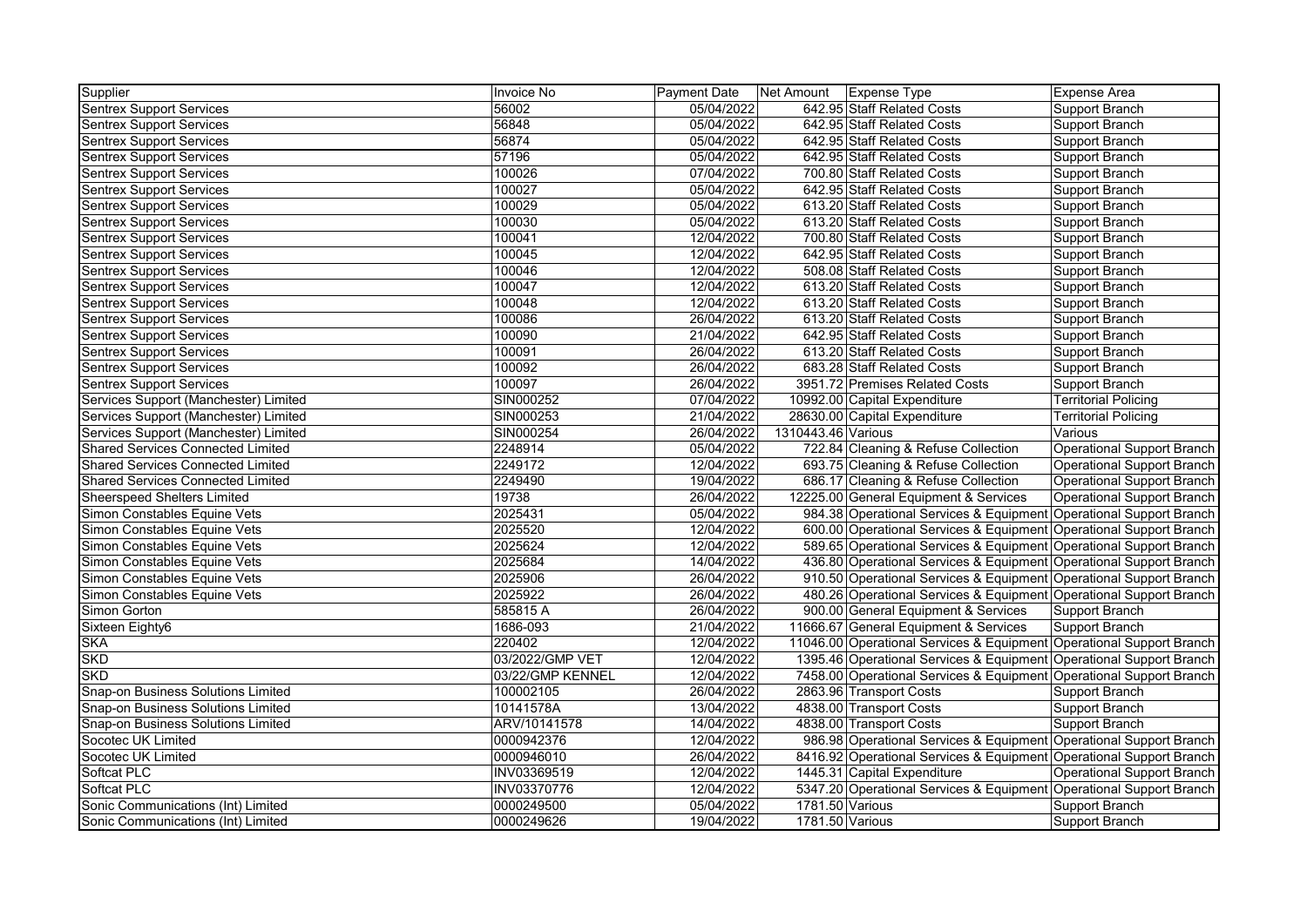| Supplier                                 | <b>Invoice No</b> | Payment Date | Net Amount | <b>Expense Type</b>                                                 | Expense Area                |
|------------------------------------------|-------------------|--------------|------------|---------------------------------------------------------------------|-----------------------------|
| Sonic Communications (Int) Limited       | 0000249655        | 19/04/2022   |            | 1002.00 Operational Services & Equipment Operational Support Branch |                             |
| Spanset Limited                          | OP/I359067        | 26/04/2022   |            | 2615.84 Operational Services & Equipment Support Branch             |                             |
| <b>SRCL Limited</b>                      | 0001635603        | 26/04/2022   |            | 1672.56 Cleaning & Refuse Collection                                | Support Branch              |
| <b>SRCL Limited</b>                      | 0001667780        | 26/04/2022   |            | 1099.31 Cleaning & Refuse Collection                                | Support Branch              |
| <b>SRCL Limited</b>                      | 0001667781        | 26/04/2022   |            | 5761.19 Cleaning & Refuse Collection                                | Support Branch              |
| <b>SRCL Limited</b>                      | 0001677206        | 26/04/2022   |            | 762.04 Cleaning & Refuse Collection                                 | Support Branch              |
| <b>SRCL Limited</b>                      | 0001677207        | 26/04/2022   |            | 4157.29 Cleaning & Refuse Collection                                | Support Branch              |
| <b>SRCL Limited</b>                      | 0001696596        | 26/04/2022   |            | 1060.49 Cleaning & Refuse Collection                                | <b>Support Branch</b>       |
| <b>SRCL Limited</b>                      | 0001696597        | 26/04/2022   |            | 4468.13 Cleaning & Refuse Collection                                | Support Branch              |
| <b>SSS Public Safety Limited</b>         | 6060053549        | 12/04/2022   |            | 1503.28 Operational Services & Equipment Operational Support Branch |                             |
| <b>SSS Public Safety Limited</b>         | 6060053973        | 07/04/2022   |            | 1033.30 Capital Expenditure                                         | <b>Territorial Policing</b> |
| <b>SSS Public Safety Limited</b>         | 6060054020        | 07/04/2022   |            | 3250.00 Capital Expenditure                                         | <b>Territorial Policing</b> |
| <b>SSS Public Safety Limited</b>         | 6060054021        | 07/04/2022   |            | 5275.00 Capital Expenditure                                         | <b>Territorial Policing</b> |
| <b>SSS Public Safety Limited</b>         | 6060054048        | 07/04/2022   |            | 415128.86 Communications & Computing                                | Support Branch              |
| <b>SSS Public Safety Limited</b>         | 6060054082        | 12/04/2022   |            | 415128.86 Communications & Computing                                | Support Branch              |
| SSS Public Safety Limited                | 6060054086        | 12/04/2022   |            | 29738.45 Communications & Computing                                 | Support Branch              |
| <b>SSS Public Safety Limited</b>         | 6060054087        | 12/04/2022   |            | 13073.61 Communications & Computing                                 | Support Branch              |
| <b>SSS Public Safety Limited</b>         | 6060054144        | 19/04/2022   |            | 1533.30 Capital Expenditure                                         | <b>Territorial Policing</b> |
| <b>SSS Public Safety Limited</b>         | 6060054146        | 19/04/2022   |            | 8100.00 Capital Expenditure                                         | <b>Territorial Policing</b> |
| <b>SSS Public Safety Limited</b>         | 6060054147        | 19/04/2022   |            | 9250.00 Capital Expenditure                                         | <b>Territorial Policing</b> |
| <b>SSS Public Safety Limited</b>         | 6060054148        | 19/04/2022   |            | 4000.00 Capital Expenditure                                         | <b>Territorial Policing</b> |
| <b>SSS Public Safety Limited</b>         | 6060054169        | 19/04/2022   |            | 1239.96 Capital Expenditure                                         | <b>Territorial Policing</b> |
| <b>SSS Public Safety Limited</b>         | 6060054256        | 26/04/2022   |            | 2858.71 Capital Expenditure                                         | Support Branch              |
| <b>SSS Public Safety Limited</b>         | 6060054258        | 26/04/2022   |            | 1816.55 Capital Expenditure                                         | Support Branch              |
| <b>SSS Public Safety Limited</b>         | 6060054329        | 26/04/2022   |            | 3414.78 Capital Expenditure                                         | Support Branch              |
| <b>SSS Public Safety Limited</b>         | 6060054330        | 26/04/2022   |            | 2082.81 Capital Expenditure                                         | Support Branch              |
| <b>SST Sovereign Specialist Training</b> | $2022 - 0009$     | 12/04/2022   |            | 1078.80 Uniform Costs                                               | Support Branch              |
| St Andrews House Medical Centre          | 1249              | 26/04/2022   |            | 1024.96 Premises Related Costs                                      | Support Branch              |
| <b>St Andrews House Medical Centre</b>   | 1254              | 26/04/2022   |            | 993.48 Premises Related Costs                                       | Support Branch              |
| <b>Standard Fuel Oils</b>                | 183635            | 07/04/2022   |            | 3978.71 Transport Costs                                             | Support Branch              |
| <b>Standard Fuel Oils</b>                | 183639            | 07/04/2022   |            | 4861.28 Transport Costs                                             | Support Branch              |
| <b>Standard Fuel Oils</b>                | 184504            | 07/04/2022   |            | 12070.74 Transport Costs                                            | Support Branch              |
| <b>Standard Fuel Oils</b>                | 184531            | 12/04/2022   |            | 1236.30 Transport Costs                                             | Support Branch              |
| <b>Standard Fuel Oils</b>                | 184536            | 26/04/2022   |            | 1236.30 Transport Costs                                             | Support Branch              |
| <b>Standard Fuel Oils</b>                | 185591            | 05/04/2022   |            | 2272.35 Transport Costs                                             | Support Branch              |
| <b>Standard Fuel Oils</b>                | 185593            | 07/04/2022   |            | 15120.15 Transport Costs                                            | Support Branch              |
| <b>Standard Fuel Oils</b>                | 185598            | 07/04/2022   |            | 2195.11 Transport Costs                                             | Support Branch              |
| <b>Standard Fuel Oils</b>                | 185864            | 05/04/2022   |            | 1521.95 Transport Costs                                             | Support Branch              |
| <b>Standard Fuel Oils</b>                | 185867            | 05/04/2022   |            | 1459.74 Transport Costs                                             | Support Branch              |
| <b>Standard Fuel Oils</b>                | 186735            | 05/04/2022   |            | 3031.31 Transport Costs                                             | Support Branch              |
| <b>Standard Fuel Oils</b>                | 186738            | 05/04/2022   |            | 2425.35 Transport Costs                                             | Support Branch              |
| <b>Standard Fuel Oils</b>                | 186740            | 05/04/2022   |            | 3788.76 Transport Costs                                             | Support Branch              |
| <b>Standard Fuel Oils</b>                | 186742            | 07/04/2022   |            | 14447.43 Transport Costs                                            | Support Branch              |
| <b>Standard Fuel Oils</b>                | 186743            | 07/04/2022   |            | 4359.56 Transport Costs                                             | Support Branch              |
| <b>Standard Fuel Oils</b>                | 186745            | 07/04/2022   |            | 4165.22 Transport Costs                                             | Support Branch              |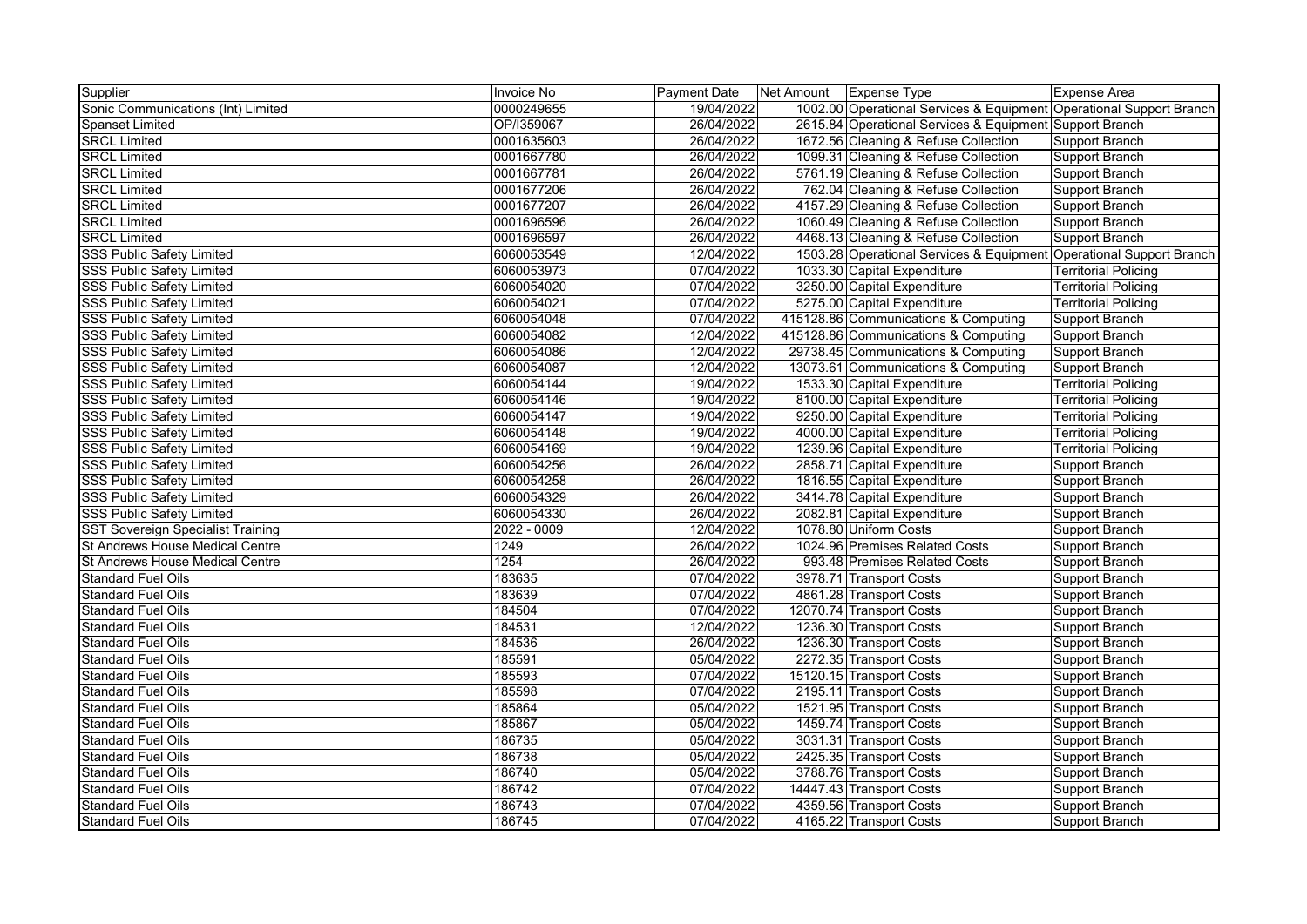| Supplier                  | Invoice No | Payment Date | Net Amount | Expense Type             | Expense Area   |
|---------------------------|------------|--------------|------------|--------------------------|----------------|
| <b>Standard Fuel Oils</b> | 186746     | 07/04/2022   |            | 21615.81 Transport Costs | Support Branch |
| <b>Standard Fuel Oils</b> | 186748     | 07/04/2022   |            | 14458.94 Transport Costs | Support Branch |
| <b>Standard Fuel Oils</b> | 186801     | 05/04/2022   |            | 1600.30 Transport Costs  | Support Branch |
| <b>Standard Fuel Oils</b> | 186805     | 05/04/2022   |            | 1615.28 Transport Costs  | Support Branch |
| <b>Standard Fuel Oils</b> | 186809     | 05/04/2022   |            | 1615.28 Transport Costs  | Support Branch |
| <b>Standard Fuel Oils</b> | 187664     | 07/04/2022   |            | 4792.50 Transport Costs  | Support Branch |
| <b>Standard Fuel Oils</b> | 187665     | 07/04/2022   |            | 3198.60 Transport Costs  | Support Branch |
| <b>Standard Fuel Oils</b> | 187666     | 07/04/2022   |            | 4826.69 Transport Costs  | Support Branch |
| <b>Standard Fuel Oils</b> | 187667     | 07/04/2022   |            | 16345.51 Transport Costs | Support Branch |
| <b>Standard Fuel Oils</b> | 187668     | 14/04/2022   |            | 2194.65 Transport Costs  | Support Branch |
| <b>Standard Fuel Oils</b> | 187669     | 12/04/2022   |            | 4846.50 Transport Costs  | Support Branch |
| <b>Standard Fuel Oils</b> | 187670     | 07/04/2022   |            | 2524.01 Transport Costs  | Support Branch |
| <b>Standard Fuel Oils</b> | 187671     | 07/04/2022   |            | 14507.85 Transport Costs | Support Branch |
| <b>Standard Fuel Oils</b> | 187672     | 07/04/2022   |            | 2781.84 Transport Costs  | Support Branch |
| <b>Standard Fuel Oils</b> | 187834     | 07/04/2022   |            | 1556.80 Transport Costs  | Support Branch |
| <b>Standard Fuel Oils</b> | 187837     | 12/04/2022   |            | 1464.20 Transport Costs  | Support Branch |
| <b>Standard Fuel Oils</b> | 187839     | 12/04/2022   |            | 931.74 Transport Costs   | Support Branch |
| <b>Standard Fuel Oils</b> | 187845     | 26/04/2022   |            | 1439.04 Transport Costs  | Support Branch |
| <b>Standard Fuel Oils</b> | 187847     | 12/04/2022   |            | 1627.07 Transport Costs  | Support Branch |
| <b>Standard Fuel Oils</b> | 187848     | 12/04/2022   |            | 3259.00 Transport Costs  | Support Branch |
| <b>Standard Fuel Oils</b> | 187854     | 05/04/2022   |            | 925.00 Transport Costs   | Support Branch |
| <b>Standard Fuel Oils</b> | 188473     | 19/04/2022   |            | 3650.04 Transport Costs  | Support Branch |
| <b>Standard Fuel Oils</b> | 188475     | 26/04/2022   |            | 4684.92 Transport Costs  | Support Branch |
| <b>Standard Fuel Oils</b> | 188476     | 19/04/2022   |            | 4406.63 Transport Costs  | Support Branch |
| <b>Standard Fuel Oils</b> | 188477     | 19/04/2022   |            | 2193.19 Transport Costs  | Support Branch |
| <b>Standard Fuel Oils</b> | 188478     | 26/04/2022   |            | 9385.99 Transport Costs  | Support Branch |
| <b>Standard Fuel Oils</b> | 188479     | 19/04/2022   |            | 4383.26 Transport Costs  | Support Branch |
| <b>Standard Fuel Oils</b> | 188480     | 26/04/2022   |            | 4187.06 Transport Costs  | Support Branch |
| <b>Standard Fuel Oils</b> | 188481     | 19/04/2022   |            | 3918.78 Transport Costs  | Support Branch |
| <b>Standard Fuel Oils</b> | 188482     | 26/04/2022   |            | 13868.98 Transport Costs | Support Branch |
| <b>Standard Fuel Oils</b> | 188483     | 19/04/2022   |            | 1963.83 Transport Costs  | Support Branch |
| <b>Standard Fuel Oils</b> | 188625     | 14/04/2022   |            | 622.06 Transport Costs   | Support Branch |
| <b>Standard Fuel Oils</b> | 188626     | 26/04/2022   |            | 1448.47 Transport Costs  | Support Branch |
| <b>Standard Fuel Oils</b> | 188627     | 19/04/2022   |            | 1463.10 Transport Costs  | Support Branch |
| <b>Standard Fuel Oils</b> | 188629     | 14/04/2022   |            | 1463.10 Transport Costs  | Support Branch |
| <b>Standard Fuel Oils</b> | 188631     | 19/04/2022   |            | 1461.64 Transport Costs  | Support Branch |
| <b>Standard Fuel Oils</b> | 189151     | 26/04/2022   |            | 1850.00 Transport Costs  | Support Branch |
| <b>Standard Fuel Oils</b> | 189303     | 19/04/2022   |            | 4380.34 Transport Costs  | Support Branch |
| <b>Standard Fuel Oils</b> | 189304     | 19/04/2022   |            | 14567.89 Transport Costs | Support Branch |
| <b>Standard Fuel Oils</b> | 189305     | 19/04/2022   |            | 4451.91 Transport Costs  | Support Branch |
| <b>Standard Fuel Oils</b> | 189306     | 19/04/2022   |            | 12887.48 Transport Costs | Support Branch |
| <b>Standard Fuel Oils</b> | 189453     | 26/04/2022   |            | 1461.64 Transport Costs  | Support Branch |
| <b>Standard Fuel Oils</b> | 189455     | 26/04/2022   |            | 1377.32 Transport Costs  | Support Branch |
| <b>Standard Fuel Oils</b> | 189456     | 26/04/2022   |            | 1463.10 Transport Costs  | Support Branch |
| <b>Standard Fuel Oils</b> | 189458     | 26/04/2022   |            | 1461.64 Transport Costs  | Support Branch |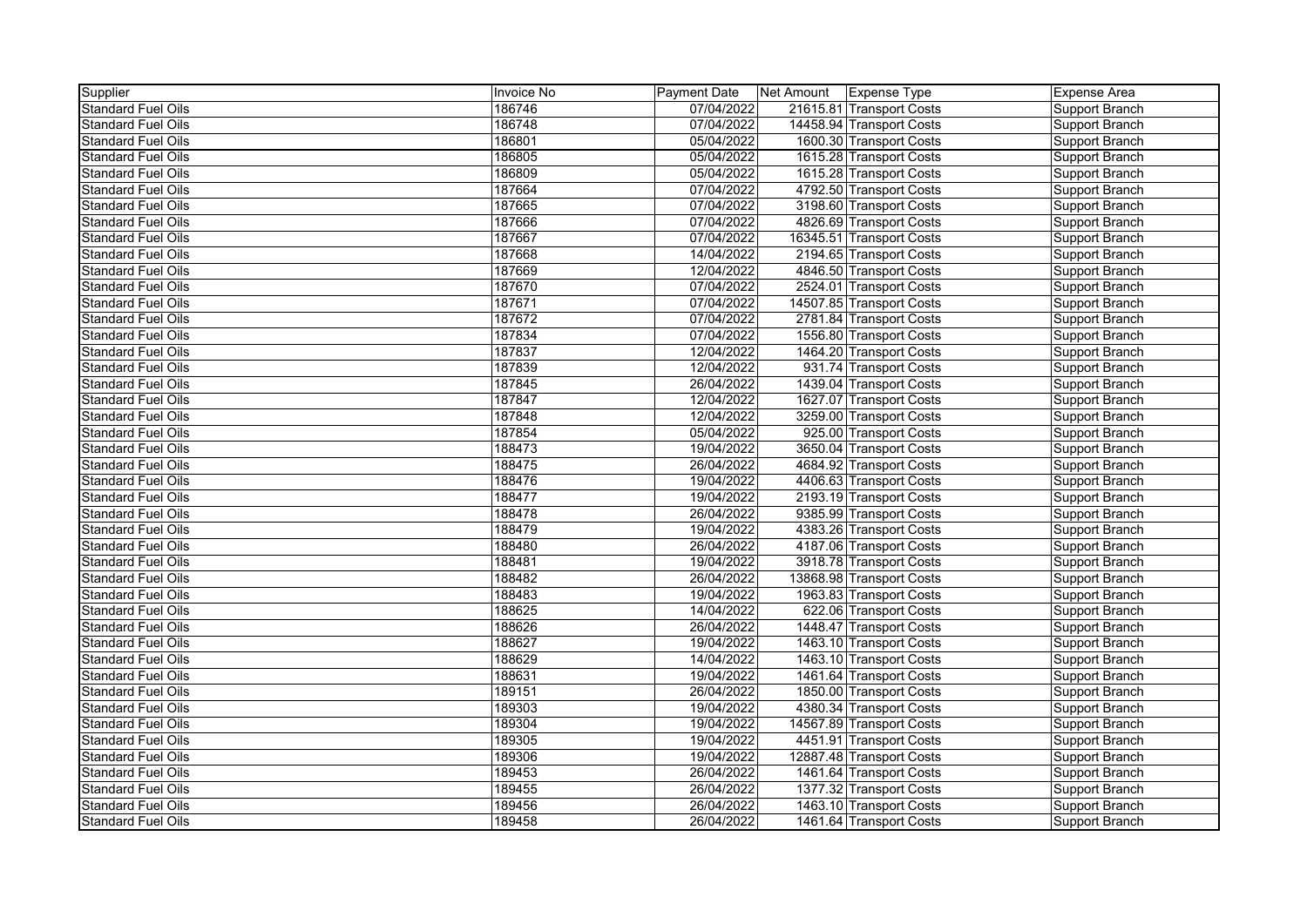| Supplier                                      | Invoice No             | Payment Date | Net Amount | Expense Type                                                        | Expense Area                      |
|-----------------------------------------------|------------------------|--------------|------------|---------------------------------------------------------------------|-----------------------------------|
| <b>Standard Fuel Oils</b>                     | 190179                 | 26/04/2022   |            | 2106.86 Transport Costs                                             | Support Branch                    |
| Standard Fuel Oils                            | 190180                 | 26/04/2022   |            | 2924.74 Transport Costs                                             | Support Branch                    |
| Standard Fuel Oils                            | 190181                 | 28/04/2022   |            | 2689.34 Transport Costs                                             | Support Branch                    |
| Standard Fuel Oils                            | 190183                 | 26/04/2022   |            | 2193.19 Transport Costs                                             | Support Branch                    |
| <b>Standard Fuel Oils</b>                     | 190184                 | 26/04/2022   |            | 4384.72 Transport Costs                                             | Support Branch                    |
| <b>Standard Fuel Oils</b>                     | 190185                 | 26/04/2022   |            | 4381.80 Transport Costs                                             | Support Branch                    |
| <b>Standard Fuel Oils</b>                     | 190186                 | 26/04/2022   |            | 2194.65 Transport Costs                                             | Support Branch                    |
| <b>Standard Fuel Oils</b>                     | 190187                 | 26/04/2022   |            | 3265.87 Transport Costs                                             | Support Branch                    |
| <b>Standard Fuel Oils</b>                     | 190188                 | 26/04/2022   |            | 3925.24 Transport Costs                                             | Support Branch                    |
| <b>Standard Fuel Oils</b>                     | 190189                 | 26/04/2022   |            | 2616.71 Transport Costs                                             | Support Branch                    |
| <b>Standard Fuel Oils</b>                     | 190355                 | 28/04/2022   |            | 670.34 Transport Costs                                              | Support Branch                    |
| <b>Standard Fuel Oils</b>                     | 190357                 | 28/04/2022   |            | 1342.66 Transport Costs                                             | Support Branch                    |
| <b>Stapletons Tyres</b>                       | BH512607               | 05/04/2022   |            | 975.00 Transport Costs                                              | <b>Support Branch</b>             |
| <b>Stapletons Tyres</b>                       | MT558174               | 19/04/2022   |            | 876.95 Transport Costs                                              | Support Branch                    |
| <b>Stapletons Tyres</b>                       | PE812364               | 19/04/2022   |            | 441.60 Transport Costs                                              | Support Branch                    |
| <b>Steels Equestrian</b>                      | 2617                   | 19/04/2022   |            | 877.00 Operational Services & Equipment Operational Support Branch  |                                   |
| Stephen Morley                                | <b>INVSM1515</b>       | 19/04/2022   |            | 1000.00 Staff Related Costs                                         | Support Branch                    |
| Stephen Wilson.                               | GMP NO 3.              | 19/04/2022   |            | 835.20 General Equipment & Services                                 | Support Branch                    |
| Stockport M B C                               | 90813416               | 21/04/2022   |            | 752.60 Premises Related Costs                                       | Support Branch                    |
| Stockport M B C                               | 9074140017 APR22       | 22/04/2022   |            | 1709.75 Premises Related Costs                                      | Support Branch                    |
| Stockport M B C                               | 9074140084 APR22       | 22/04/2022   |            | 523.50 Premises Related Costs                                       | Support Branch                    |
| Stockport M B C                               | 9300011227 APR22       | 22/04/2022   |            | 20352.00 Premises Related Costs                                     | Support Branch                    |
| Stockport M B C                               | 930001272X APR22       | 22/04/2022   |            | 515.75 Premises Related Costs                                       | Support Branch                    |
| <b>Stormsaver Limited</b>                     | 6019958                | 12/04/2022   |            | 742.02 Premises Related Costs                                       | Support Branch                    |
| Sue Whitewood                                 | 1957/22                | 12/04/2022   |            | 765.00 Operational Services & Equipment Operational Support Branch  |                                   |
| Surelock McGill                               | SI-161207              | 12/04/2022   |            | 2808.13 General Equipment & Services                                | <b>Operational Support Branch</b> |
| Swinton FC                                    | <b>18.3.22 FUNDING</b> | 07/04/2022   |            | 1500.00 General Equipment & Services                                | <b>Territorial Policing</b>       |
| Systems Technology Consultants Limited        | 2005652                | 12/04/2022   |            | 459.00 Operational Services & Equipment Operational Support Branch  |                                   |
| Systems Technology Consultants Limited        | 2005653                | 12/04/2022   |            | 685.00 Operational Services & Equipment Operational Support Branch  |                                   |
| <b>Systems Technology Consultants Limited</b> | 2005654                | 12/04/2022   |            | 1040.00 Operational Services & Equipment Operational Support Branch |                                   |
| <b>Systems Technology Consultants Limited</b> | 2005655                | 12/04/2022   |            | 900.00 Operational Services & Equipment Operational Support Branch  |                                   |
| Systems Technology Consultants Limited        | 2005659                | 12/04/2022   |            | 670.00 Operational Services & Equipment Operational Support Branch  |                                   |
| <b>Systems Technology Consultants Limited</b> | 2005665                | 12/04/2022   |            | 664.00 Operational Services & Equipment Operational Support Branch  |                                   |
| <b>Systems Technology Consultants Limited</b> | 2005669                | 12/04/2022   |            | 685.00 Operational Services & Equipment Operational Support Branch  |                                   |
| <b>Systems Technology Consultants Limited</b> | 2005670                | 12/04/2022   |            | 1265.00 Operational Services & Equipment Operational Support Branch |                                   |
| Systems Technology Consultants Limited        | 2005671                | 12/04/2022   |            | 1785.00 Operational Services & Equipment Operational Support Branch |                                   |
| Systems Technology Consultants Limited        | 2005672                | 12/04/2022   |            | 1270.00 Operational Services & Equipment Operational Support Branch |                                   |
| <b>Systems Technology Consultants Limited</b> | 2005679                | 12/04/2022   |            | 915.00 Operational Services & Equipment Operational Support Branch  |                                   |
| <b>Systems Technology Consultants Limited</b> | 2005705                | 12/04/2022   |            | 625.00 Operational Services & Equipment Operational Support Branch  |                                   |
| Systems Technology Consultants Limited        | 2005708                | 19/04/2022   |            | 1075.00 Operational Services & Equipment Operational Support Branch |                                   |
| <b>Systems Technology Consultants Limited</b> | 2005709                | 19/04/2022   |            | 1270.00 Operational Services & Equipment Operational Support Branch |                                   |
| Tameside College                              | SI11066                | 05/04/2022   |            | 2250.00 Staff Related Costs                                         | Support Branch                    |
| Tameside Metropolitan Borough Council         | 65110560 APR22         | 08/04/2022   |            | 2299.00 Premises Related Costs                                      | Support Branch                    |
| Tameside Metropolitan Borough Council         | 65116995 APR22         | 08/04/2022   |            | 45568.00 Premises Related Costs                                     | Support Branch                    |
| Tameside Metropolitan Borough Council         | 65117905 APR22         | 08/04/2022   |            | 523.50 Premises Related Costs                                       | Support Branch                    |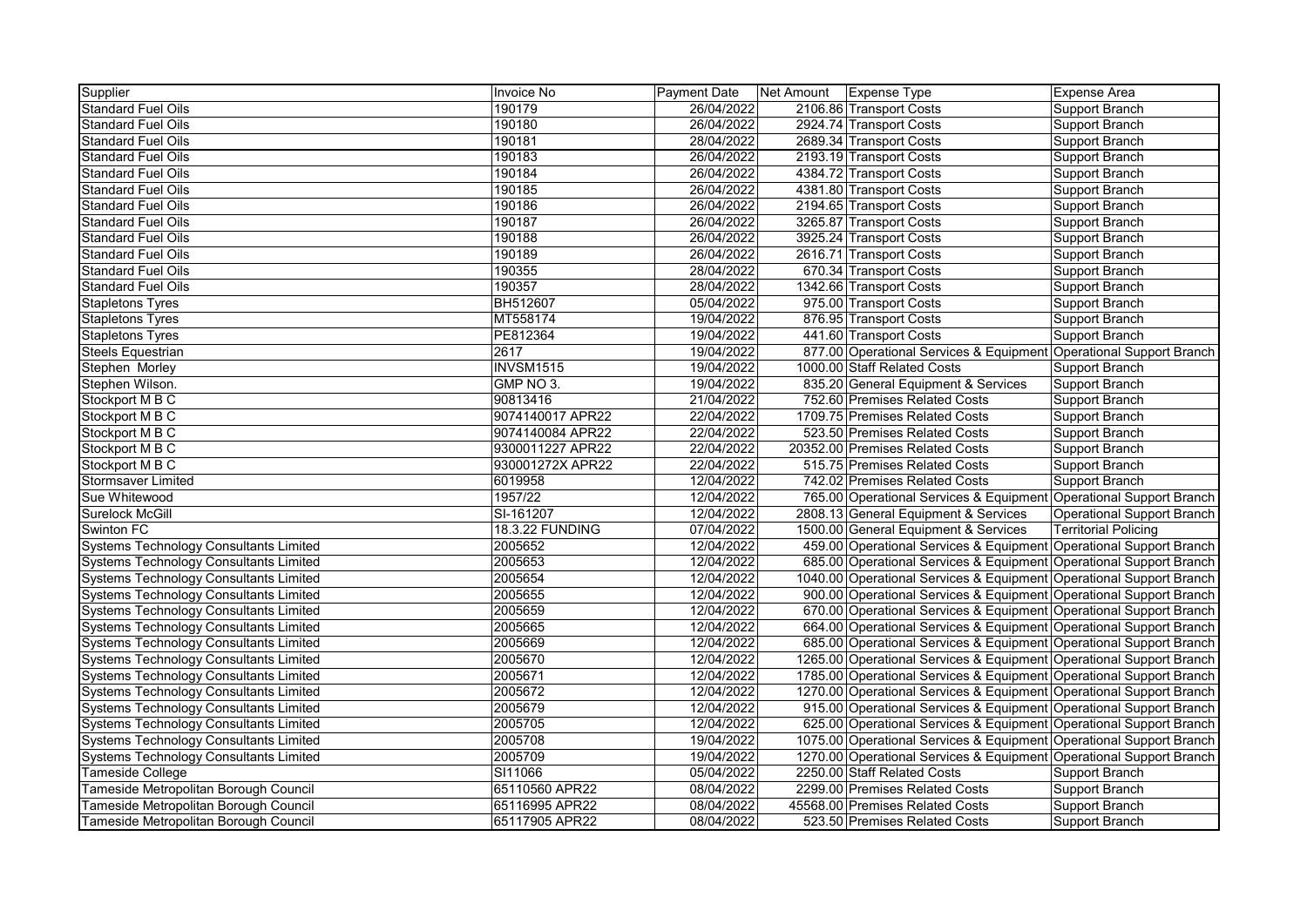| Supplier                                        | <b>Invoice No</b> | Payment Date | Net Amount | Expense Type                                                        | Expense Area                      |
|-------------------------------------------------|-------------------|--------------|------------|---------------------------------------------------------------------|-----------------------------------|
| Tameside Metropolitan Borough Council           | 65125661 APR22    | 08/04/2022   |            | 7062.00 Premises Related Costs                                      | Support Branch                    |
| Tameside Metropolitan Borough Council           | 65132096 APR22    | 08/04/2022   |            | 24448.00 Premises Related Costs                                     | Support Branch                    |
| Tameside Metropolitan Borough Council           | 65350344 APR22    | 08/04/2022   |            | 1112.75 Premises Related Costs                                      | Support Branch                    |
| Tameside Metropolitan Borough Council           | 65407448 APR22    | 08/04/2022   |            | 851.00 Premises Related Costs                                       | Support Branch                    |
| Tameside Metropolitan Borough Council           | 65470262 APR22    | 08/04/2022   |            | 809.75 Premises Related Costs                                       | Support Branch                    |
| Telefónica Tech Northern Ireland                | 33684-C           | 05/04/2022   |            | 1900.00 Capital Expenditure                                         | <b>Territorial Policing</b>       |
| Telefónica Tech Northern Ireland                | 33917-C           | 07/04/2022   |            | 102688.00 Communications & Computing                                | Support Branch                    |
| Telefónica Tech Northern Ireland                | 34396-C           | 05/04/2022   |            | 10400.00 Communications & Computing                                 | Support Branch                    |
| Telefónica Tech Northern Ireland                | 34426-C           | 05/04/2022   |            | 84338.40 General Equipment & Services                               | <b>Territorial Policing</b>       |
| Telefónica Tech Northern Ireland                | 34784-C           | 19/04/2022   |            | 2700.00 Communications & Computing                                  | Support Branch                    |
| Telefónica Tech Northern Ireland                | 34785-C           | 19/04/2022   |            | 2200.00 Communications & Computing                                  | Support Branch                    |
| Telefónica Tech Northern Ireland                | 34812-C           | 19/04/2022   |            | 2100.00 Communications & Computing                                  | Support Branch                    |
| Telefónica Tech Northern Ireland                | 35274-C           | 28/04/2022   |            | 372000.00 Capital Expenditure                                       | Support Branch                    |
| Telefónica Tech Northern Ireland                | 35304-C           | 26/04/2022   |            | 84338.40 General Equipment & Services                               | <b>Territorial Policing</b>       |
| Tetra Tech Limited                              | 30032631          | 26/04/2022   |            | 1588.33 Premises Related Costs                                      | Support Branch                    |
| <b>Thebigword Interpreting Services Limited</b> | 90909797          | 26/04/2022   |            | 5438.00 Operational Services & Equipment Operational Support Branch |                                   |
| Thebigword Interpreting Services Limited        | 90909807          | 26/04/2022   |            | 29261.68 General Equipment & Services                               | <b>Operational Support Branch</b> |
| Thebigword Interpreting Services Limited        | <b>INV693349</b>  | 26/04/2022   |            | 6450.78 General Equipment & Services                                | <b>Operational Support Branch</b> |
| <b>Tibard Laundry Services</b>                  | 198138            | 26/04/2022   |            | 1221.10 Cleaning & Refuse Collection                                | Support Branch                    |
| <b>Total GP</b>                                 | 252531944/21      | 26/04/2022   |            | 1507.65 Capital Expenditure                                         | <b>Territorial Policing</b>       |
| <b>Trade Parts Specialist</b>                   | 229188877         | 05/04/2022   |            | 823.28 Transport Costs                                              | Support Branch                    |
| <b>Trade Parts Specialist</b>                   | 229188878         | 05/04/2022   |            | 446.98 Transport Costs                                              | Support Branch                    |
| <b>Trade Parts Specialist</b>                   | 229196186         | 05/04/2022   |            | 468.79 Transport Costs                                              | Support Branch                    |
| <b>Trade Parts Specialist</b>                   | 229196387         | 05/04/2022   |            | 686.04 Transport Costs                                              | Support Branch                    |
| <b>Trade Parts Specialist</b>                   | 229196653         | 05/04/2022   |            | 444.95 Transport Costs                                              | Support Branch                    |
| <b>Trade Parts Specialist</b>                   | 229244120         | 12/04/2022   |            | 444.95 Transport Costs                                              | Support Branch                    |
| <b>Trade Parts Specialist</b>                   | 229244121         | 12/04/2022   |            | 649.77 Transport Costs                                              | Support Branch                    |
| <b>Trade Parts Specialist</b>                   | 229244620         | 12/04/2022   |            | 688.16 Transport Costs                                              | Support Branch                    |
| <b>Trade Parts Specialist</b>                   | 229295686         | 12/04/2022   |            | 1381.87 Transport Costs                                             | Support Branch                    |
| <b>Trade Parts Specialist</b>                   | 229318939         | 14/04/2022   |            | 425.63 Transport Costs                                              | Support Branch                    |
| Trafford M B C                                  | 1800281599        | 21/04/2022   |            | 1000.00 Premises Related Costs                                      | Support Branch                    |
| Trafford M B C                                  | 1800282171        | 12/04/2022   |            | 3650.00 Capital Expenditure                                         | <b>Territorial Policing</b>       |
| Trafford M B C                                  | 1800282172        | 12/04/2022   |            | 500.00 Capital Expenditure                                          | <b>Territorial Policing</b>       |
| Trafford M B C                                  | 1800282227        | 26/04/2022   |            | 1000.00 Premises Related Costs                                      | Support Branch                    |
| Trafford M B C                                  | 151650 APR22      | 08/04/2022   |            | 1979.25 Premises Related Costs                                      | Support Branch                    |
| Trafford M B C                                  | 183226 APR22      | 08/04/2022   |            | 7530.00 Premises Related Costs                                      | Support Branch                    |
| Trafford M B C                                  | 183288 APR22      | 08/04/2022   |            | 19328.00 Premises Related Costs                                     | <b>Support Branch</b>             |
| Trafford M B C                                  | 183336 APR22      | 08/04/2022   |            | 17664.00 Premises Related Costs                                     | Support Branch                    |
| Trafford M B C                                  | 224258 APR22      | 08/04/2022   |            | 523.00 Premises Related Costs                                       | Support Branch                    |
| Trafford M B C                                  | 253424 APR22      | 08/04/2022   |            | 523.00 Premises Related Costs                                       | Support Branch                    |
| Trafford M B C                                  | 392653 APR22      | 08/04/2022   |            | 1832.25 Premises Related Costs                                      | Support Branch                    |
| Trafford M B C                                  | 494173 APR22      | 08/04/2022   |            | 2397.00 Premises Related Costs                                      | Support Branch                    |
| Transk9 Dog Transit Products Limited            | SI-32920          | 19/04/2022   |            | 644.58 Operational Services & Equipment Operational Support Branch  |                                   |
| <b>TrueCall Limited</b>                         | 1618-2203         | 28/04/2022   |            | 6609.19 General Equipment & Services                                | <b>Operational Support Branch</b> |
| Try & Lilly Limited                             | 77740             | 14/04/2022   |            | 6742.36 Uniform Costs                                               | Support Branch                    |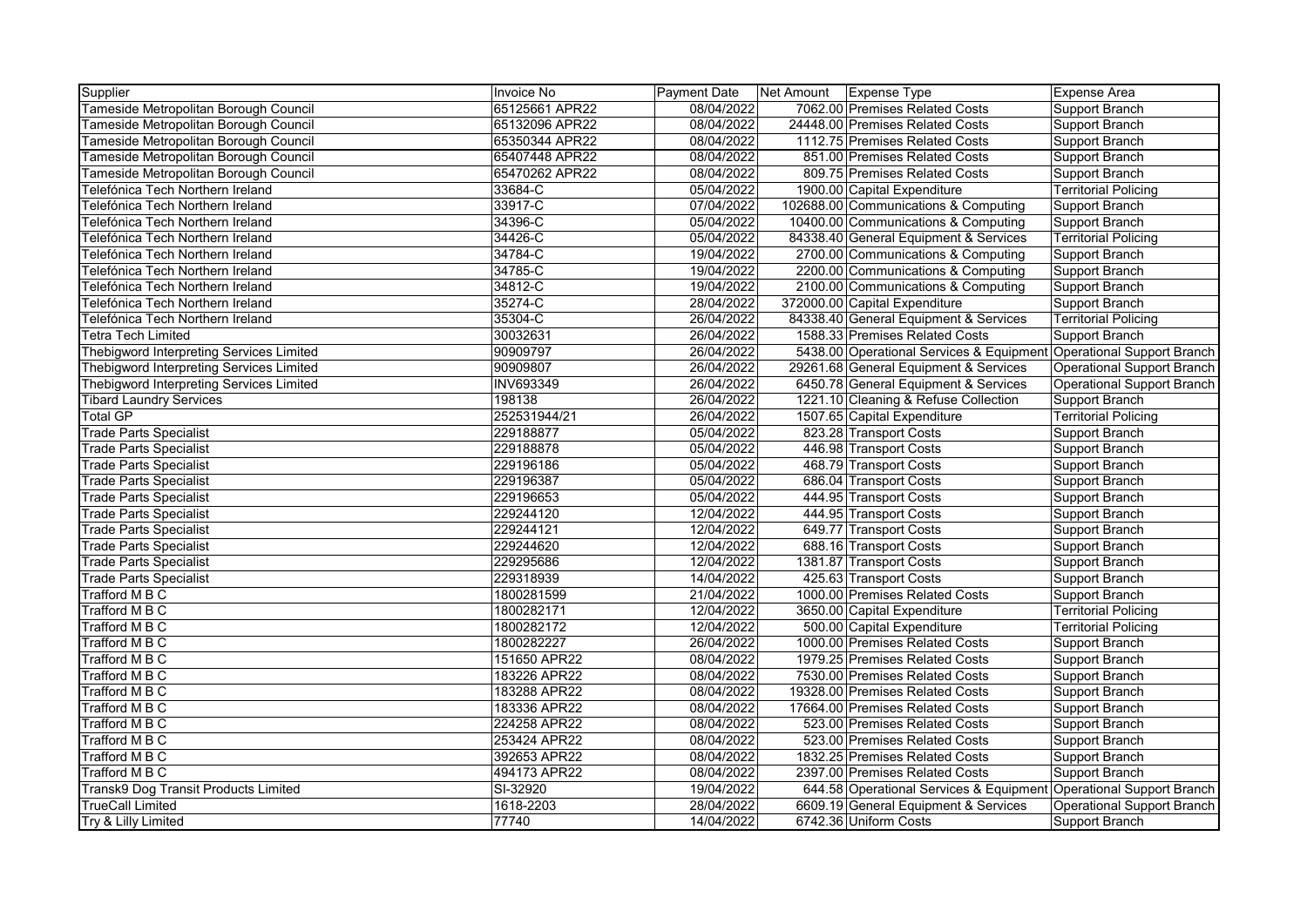| Supplier                                           | <b>Invoice No</b>     | Payment Date | Net Amount | Expense Type                                                        | Expense Area               |
|----------------------------------------------------|-----------------------|--------------|------------|---------------------------------------------------------------------|----------------------------|
| Try & Lilly Limited                                | 78160                 | 05/04/2022   |            | 451.12 Various                                                      | Support Branch             |
| Turner Virr & Co Limited                           | 0000067728            | 19/04/2022   |            | 595.83 Uniform Costs                                                | Support Branch             |
| Turnkey Instruments Limited                        | 76994                 | 26/04/2022   |            | 824.52 Operational Services & Equipment Operational Support Branch  |                            |
| <b>Tysers Insurance Brokers Limited</b>            | 83714824-28/03/2022   | 07/04/2022   |            | 4539.14 General Equipment & Services                                | Support Branch             |
| <b>UK Tactical</b>                                 | <b>INV-209287</b>     | 19/04/2022   |            | 603.50 Operational Services & Equipment Operational Support Branch  |                            |
| United Kingdom Accreditation Service (Ukas)        | IUK200031509          | 12/04/2022   |            | 15894.25 General Equipment & Services                               | Operational Support Branch |
| University Of Central Lancashire                   | 5109308               | 26/04/2022   |            | 2500.00 Communications & Computing                                  | Support Branch             |
| University Of Salford                              | 9784                  | 12/04/2022   |            | 1248.50 General Equipment & Services                                | Support Branch             |
| V L Test Systems                                   | 2758                  | 12/04/2022   |            | 2289.30 Transport Costs                                             | Support Branch             |
| Vag (UK)                                           | 22SKI04638            | 05/04/2022   |            | 18587.52 Capital Expenditure                                        | Operational Support Branch |
| Vag(UK)                                            | AUI0015450            | 05/04/2022   |            | 18602.00 Capital Expenditure                                        | Support Branch             |
| Veolia Environmental Services (Uk) Limited         | 8761150623            | 07/04/2022   |            | 482.48 Cleaning & Refuse Collection                                 | Support Branch             |
| Veolia Environmental Services (Uk) Limited         | 8761150627            | 07/04/2022   |            | 553.20 Cleaning & Refuse Collection                                 | Support Branch             |
| Veolia Environmental Services (Uk) Limited         | 8761150634            | 07/04/2022   |            | 497.88 Cleaning & Refuse Collection                                 | Support Branch             |
| Veolia Environmental Services (Uk) Limited         | 8761150638            | 07/04/2022   |            | 1300.18 Cleaning & Refuse Collection                                | Support Branch             |
| Veolia Environmental Services (Uk) Limited         | 8761150642            | 07/04/2022   |            | 430.32 Cleaning & Refuse Collection                                 | Support Branch             |
| Veolia Environmental Services (Uk) Limited         | 8761150654            | 07/04/2022   |            | 599.30 Cleaning & Refuse Collection                                 | Support Branch             |
| Veolia Environmental Services (Uk) Limited         | 8761151500            | 07/04/2022   |            | 618.55 Cleaning & Refuse Collection                                 | Support Branch             |
| Version 1 Solutions Limited                        | <b>INVSOL012784</b>   | 26/04/2022   |            | 1181.44 Capital Expenditure                                         | Support Branch             |
| Vevorco                                            | H72520220414pfjfpstpn | 44663.00     |            | 534.99 General Equipment & Services                                 | Support Branch             |
| Victoria von Wachter                               | 141933                | 26/04/2022   |            | 825.00 General Equipment & Services                                 | Support Branch             |
| <b>Village Saddlery</b>                            | 14171                 | 26/04/2022   |            | 9300.00 Operational Services & Equipment Operational Support Branch |                            |
| Virgin Media Business                              | 930333-091            | 12/04/2022   |            | 3086.95 Communications & Computing                                  | Support Branch             |
| Vodafone Corporate Limited                         | 100716204             | 12/04/2022   |            | 1061.03 Communications & Computing                                  | Support Branch             |
| <b>Vodafone Corporate Limited</b>                  | 100787341             | 28/04/2022   |            | 834.41 Communications & Computing                                   | Support Branch             |
| Vodafone Corporate Limited                         | 100808667             | 28/04/2022   |            | 561.82 Communications & Computing                                   | Support Branch             |
| Vodafone Corporate Limited                         | 100947836             | 26/04/2022   |            | 2150.00 Communications & Computing                                  | Operational Support Branch |
| Vodafone Corporate Limited                         | 100968931             | 28/04/2022   |            | 1533.00 Communications & Computing                                  | Operational Support Branch |
| Vodafone Limited                                   | UK14227028            | 21/04/2022   |            | 2216.00 Communications & Computing                                  | Support Branch             |
| Volvo Car U K Limited                              | 182357005             | 07/04/2022   |            | 55500.32 Capital Expenditure                                        | Support Branch             |
| Volvo Car U K Limited                              | 182357007             | 07/04/2022   |            | 55500.32 Capital Expenditure                                        | Support Branch             |
| Volvo Car U K Limited                              | 182357008             | 07/04/2022   |            | 55500.32 Capital Expenditure                                        | Support Branch             |
| Volvo Car U K Limited                              | 182357009             | 07/04/2022   |            | 55500.32 Capital Expenditure                                        | Support Branch             |
| Volvo Car U K Limited                              | 182371129             | 26/04/2022   |            | 33937.07 Capital Expenditure                                        | Support Branch             |
| Volvo Car U K Limited                              | 182371130             | 26/04/2022   |            | 33937.07 Capital Expenditure                                        | Support Branch             |
| Volvo Car U K Limited                              | 182371132             | 26/04/2022   |            | 33937.07 Capital Expenditure                                        | Support Branch             |
| Volvo Car U K Limited                              | 182371133             | 26/04/2022   |            | 46018.64 Capital Expenditure                                        | Support Branch             |
| Volvo Car U K Limited                              | 182371134             | 26/04/2022   |            | 46018.64 Capital Expenditure                                        | Support Branch             |
| Volvo Car U K Limited                              | 182371135             | 26/04/2022   |            | 33016.26 Capital Expenditure                                        | Support Branch             |
| Volvo Car U K Limited                              | 182371136             | 26/04/2022   |            | 34866.04 Capital Expenditure                                        | Support Branch             |
| Volvo Car U K Limited                              | 182371137             | 26/04/2022   |            | 26367.96 Capital Expenditure                                        | Support Branch             |
| Vonwolf K9 Sport and Service Dog Equipment Limited | 35940                 | 12/04/2022   |            | 1414.54 Operational Services & Equipment Operational Support Branch |                            |
| W & M Autos                                        | 11041                 | 05/04/2022   |            | 2335.21 Transport Costs                                             | Support Branch             |
| W & M Autos                                        | 11042                 | 26/04/2022   |            | 12125.88 Transport Costs                                            | Support Branch             |
| W & M Autos                                        | 11043                 | 26/04/2022   |            | 3179.79 Transport Costs                                             | Support Branch             |